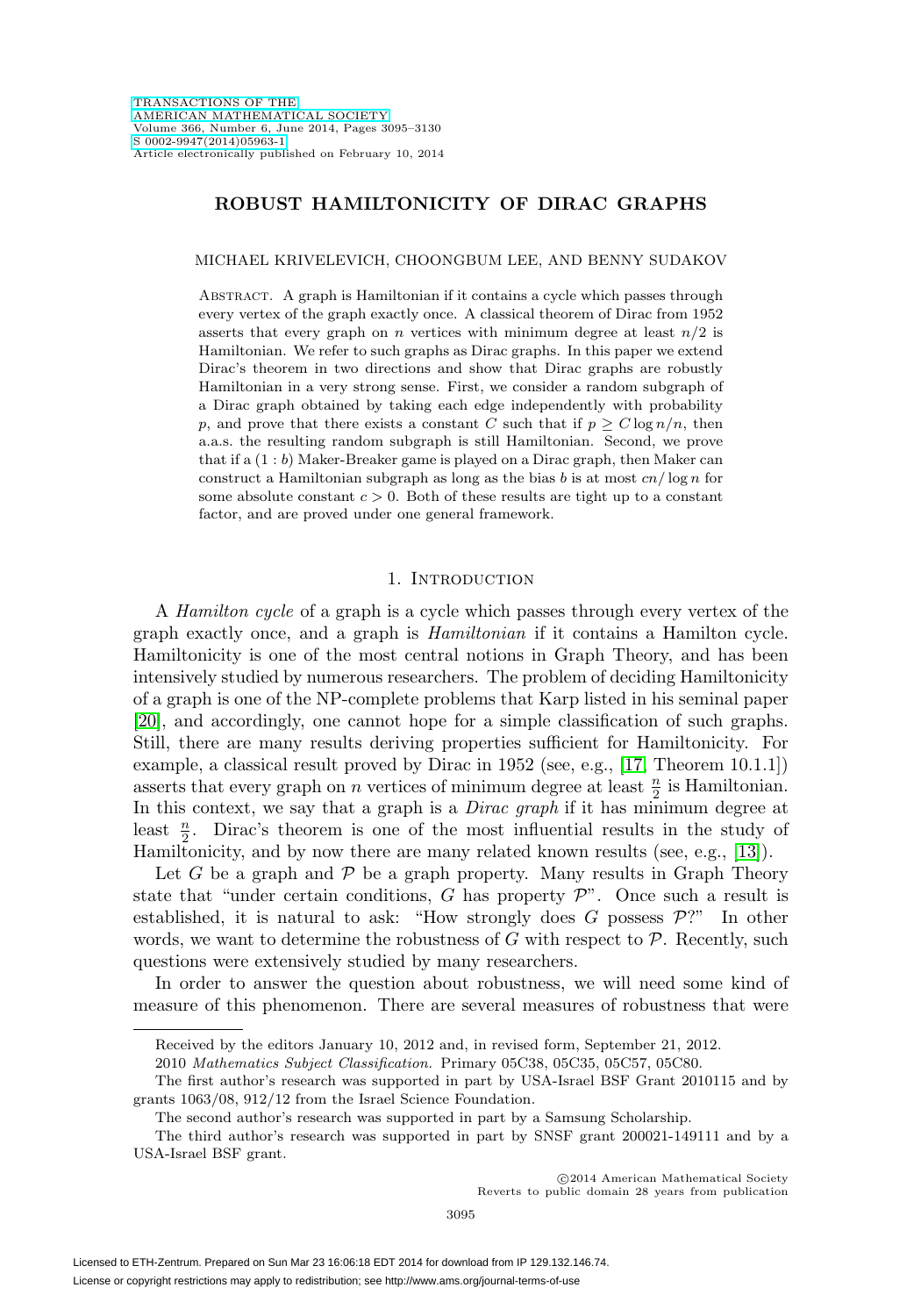proposed so far. For example, one can measure the robustness of Dirac graphs with respect to Hamiltonicity by computing the number of Hamilton cycles that a Dirac graph must contain. Indeed, confirming a conjecture of Sárközy, Selkow, and Szemerédi  $[31]$ , Cuckler and Kahn  $[15]$  proved that every Dirac graph contains at least  $n!/(2+o(1))^n$  Hamilton cycles. Another measure is the so-called *resilience*, whose systematic study was initiated by Sudakov and Vu [\[32\]](#page-35-1), and has been intensively studied since then; see, e.g.,  $[2, 4, 9, 16, 25]$  $[2, 4, 9, 16, 25]$  $[2, 4, 9, 16, 25]$  $[2, 4, 9, 16, 25]$  $[2, 4, 9, 16, 25]$  and their references (resilience is closely related to the notion of fault tolerance; see, e.g., [\[3\]](#page-34-7)). Roughly speaking, for monotone increasing graph properties, these measures compute the robustness in terms of the number of edges one must delete from G locally or globally in order to destroy the property  $P$ . In this paper, we would like to revisit Dirac's theorem and study different settings which can be used to demonstrate its robustness. Our main results show how to strengthen Dirac's theorem in two ways.

1.1. **Random subgraph.** Let  $G(n, p)$  be the binomial model of random graphs, which denotes the probability space whose points are graphs with vertex set  $[n] =$  $\{1,\ldots,n\}$ , where each pair of vertices forms an edge randomly and independently with probability p. We say that  $G(n, p)$  possesses a graph property P asymptot*ically almost surely*, or a.a.s. for brevity, if the probability that  $G(n, p)$  possesses  $\mathcal P$  tends to 1 as n goes to infinity. The earlier results on Hamiltonicity of random graphs were proved by Pósa  $[29]$ , and Korshunov  $[23]$ . Improving on these results, Bollobás [\[10\]](#page-34-9), and Komlós and Szemerédi [\[22\]](#page-34-10) independently proved that if  $p \geq \frac{\log n + \log \log n + \omega(n)}{n}$  for some function  $\omega(n)$  that goes to infinity as n goes to infinity, then  $G(n, p)$  is a.a.s. Hamiltonian. The range of p cannot be improved, since if  $p \leq \frac{\log n + \log \log n - \omega(n)}{n}$ , then  $G(n, p)$  a.a.s. has a vertex of degree at most one.

An equivalent way of describing  $G(n, p)$  is as the probability space of graphs obtained by taking every edge of the complete graph  $K_n$  independently with probability  $p$ . A variety of questions can be asked when we consider a host graph  $G$ other than  $K_n$  and consider the probability space of graphs obtained by taking every edge of it independently with probability  $p$  (we denote this probability space as  $G_p$ ).

The following question can be placed in this context and can also be viewed as an attempt to understand the robustness of Dirac's theorem. Let G be a graph of minimum degree at least  $\frac{n}{2}$  and note that G is Hamiltonian by Dirac's theorem. Since Hamiltonicity is a monotone graph property, we know that there exists a threshold  $p_0$  (see [\[12\]](#page-34-11)) such that if  $p \gg p_0$ , then  $G_p$  is a.a.s. Hamiltonian, and if  $p \ll p_0$ , then  $G_p$  is a.a.s. not Hamiltonian. For random graphs, the threshold for Hamiltonicity is  $p_0 = \frac{\log n}{n}$  (it is moreover a sharp threshold). What is the Hamiltonicity threshold for  $G_p$ ; in particular, does  $G_p$  stay Hamiltonian for  $p \ll 1$ ? Our main theorem provides an answer to this question.

<span id="page-1-0"></span>**Theorem 1.1.** There exists a positive constant C such that for  $p \geq \frac{C \log n}{n}$  and a graph G on n vertices of minimum degree at least  $\frac{n}{2}$ , the random subgraph  $G_p$  is a.a.s. Hamiltonian.

This theorem establishes the correct order of magnitude of the threshold function since if  $p \leq (1 + o(1))\frac{\log n}{n}$ , then the graph a.a.s. has isolated vertices. Also, since there are graphs with minimum degree  $\frac{n}{2} - 1$  which are not even connected, the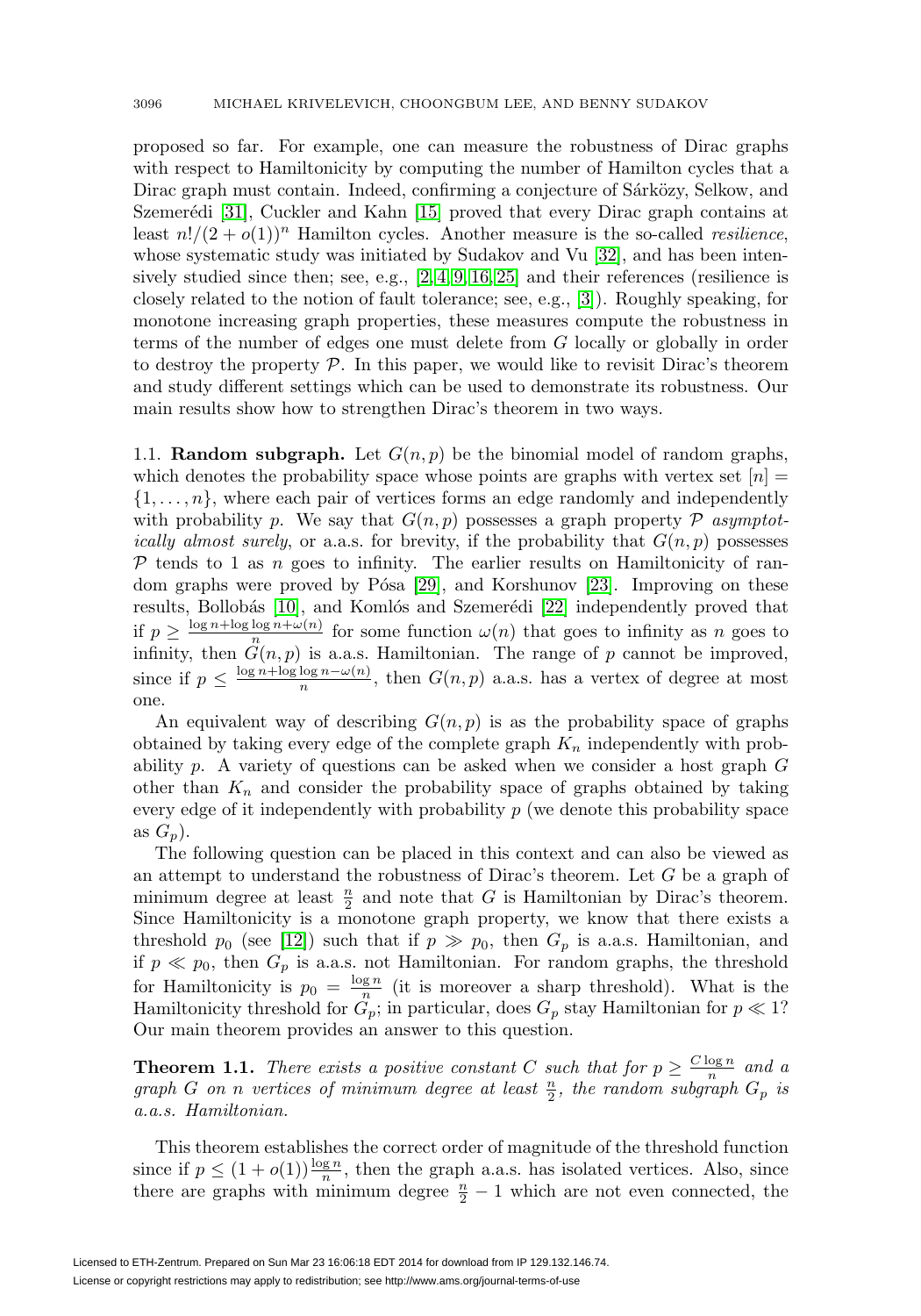minimum degree condition cannot be improved. Moreover, our theorem can actually be viewed as an extension of Dirac's theorem since the case  $p = 1$  is equivalent to Dirac's theorem.

1.2. **Hamiltonicity game.** Let V be a set of elements and  $\mathcal{F} \subseteq 2^V$  be a family of subsets of V . A Maker-Breaker game involves two players, named Maker and Breaker respectively, who alternately occupy the elements of  $V$ , the *board* of the game. The game ends when there are no unoccupied elements of  $V$ . Maker wins the game if, in the end, the vertices occupied by Maker contain as a subset at least one of the sets in  $\mathcal{F}$ , the family of *winning sets* of the game. Breaker wins otherwise.

Chvátal and Erdős [\[14\]](#page-34-12) were the first to consider biased Maker-Breaker games on the edge set of the complete graph. They realized that natural graph games are often "easily" won by Maker when played fairly (that is, when Maker and Breaker each claim one element at a time). Thus for many graph games, it is natural to give Breaker some advantage. In a  $(1:b)$  Maker-Breaker game we follow the same rule as above, but Maker claims one element each round while Breaker claims b elements each round. It is not too difficult to see that Maker-Breaker games are bias monotone. More specifically, if for some fixed game, Maker can win the  $(1:b)$ game, then Maker can win the  $(1 : b')$  game for every  $b' < b$ . Thus it is natural to consider the *critical bias* of a game, which is defined as the maximum  $b_0$  such that Maker wins the  $(1:b<sub>0</sub>)$  game.

One of the first biased games that Chvatal and Erdős considered in their paper was the Hamiltonicity game played on the edge set of the complete graph. They proved that the  $(1:1)$  game is Maker's win, and that for any fixed positive  $\varepsilon$  and  $b(n) \geq (1+\varepsilon) \frac{n}{\log n}$ , the  $(1:b)$  game is Breaker's win for large enough n. They then conjectured that the critical bias of this game should go to infinity as n goes to infinity. Bollobás and Papaioannou [\[11\]](#page-34-13) verified their conjecture and proved that the critical bias is at least  $c \frac{\log n}{\log \log n}$  for some constant  $c > 0$ . Beck [\[6\]](#page-34-14) improved on this result by proving that the critical bias is at least  $\left(\frac{\log 2}{27} - o(1)\right) \frac{n}{\log n}$ , thereby establishing the correct order of magnitude of the critical bias. Krivelevich and Szabó [\[26\]](#page-35-4) further improved this result, and recently Krivelevich [\[24\]](#page-34-15) established the fact that the critical bias of this game is asymptotically  $\frac{n}{\log n}$ . We refer the reader to [\[8\]](#page-34-16) for more information on Maker-Breaker games and general positional games.

In this context, and similarly to that of the question considered in the previous subsection, we would like to strengthen Dirac's theorem from the Maker-Breaker game point of view. Let G be a graph of minimum degree at least  $\frac{n}{2}$  and consider the Hamiltonicity Maker-Breaker game played on  $G$  (note that  $G$  is Hamiltonian by Dirac's theorem). We can then ask the following questions: "will Maker win the  $(1:1)$  game on any Dirac graph?", and if so, then "what is the largest bias  $b$ such that Maker wins the  $(1 : b)$  game?" In this paper we establish the threshold  $b_0$  such that if  $b \ll b_0$ , then Maker wins, and if  $b \gg b_0$ , then Breaker wins.

<span id="page-2-0"></span>**Theorem 1.2.** There exists a constant  $c > 0$  such that for  $b \leq \frac{cn}{\log n}$  and a graph G on n vertices of minimum degree at least  $\frac{n}{2}$ , Maker has a winning strategy for the (1 : b) Maker-Breaker Hamiltonicity game on G.

Our theorem implies that the critical bias of this game has order of magnitude  $\frac{n}{\log n}$  (note that the critical bias is at most  $(1+o(1))\frac{n}{\log n}$  by the result of Chvátal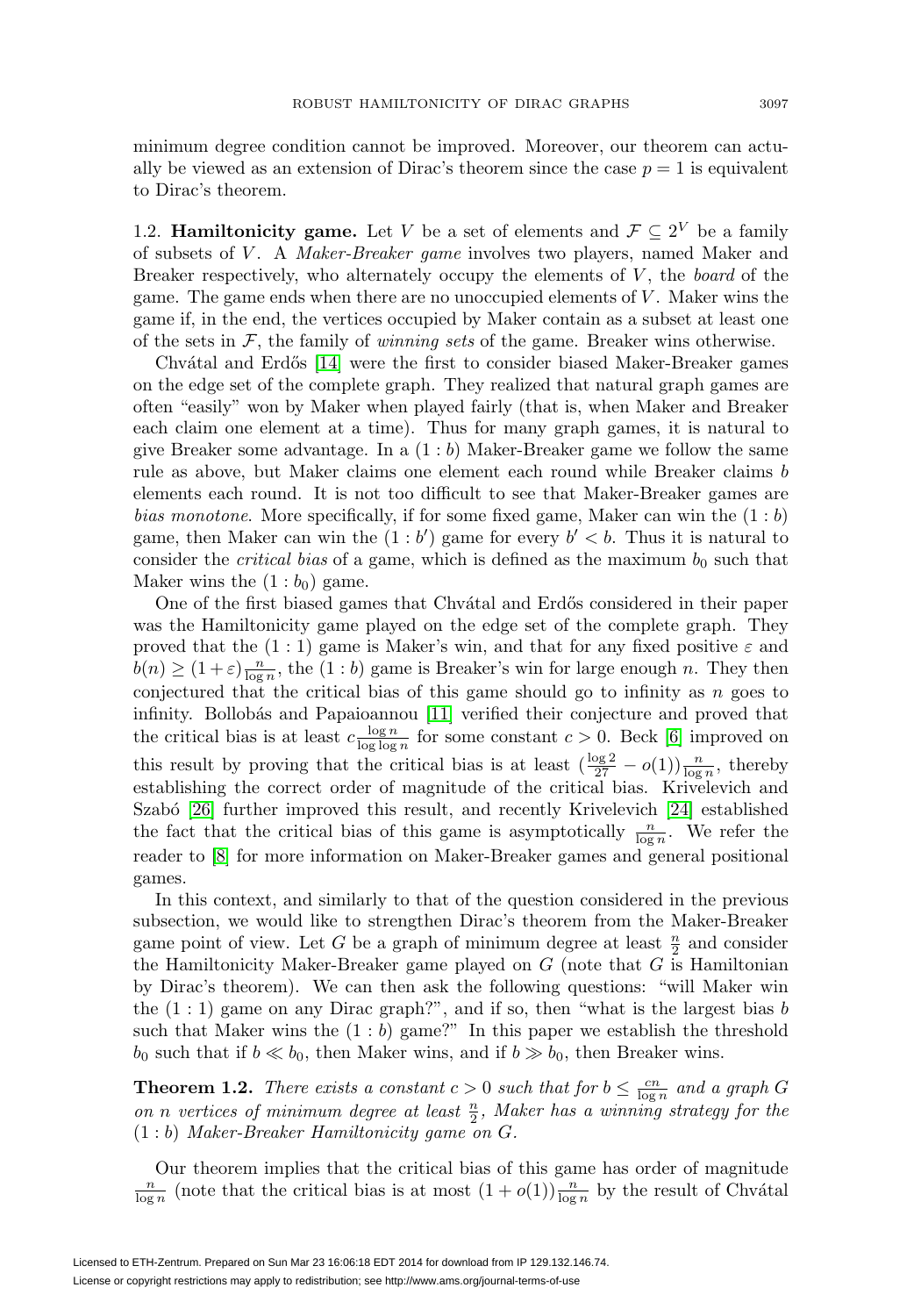and Erdős mentioned above). Note that in this theorem, once all the elements of the board are claimed, the edge density of Maker's graph is of order of magnitude  $\frac{\log n}{n}$  and this is the same as in Theorem [1.1.](#page-1-0) This suggests that as in many other Maker-Breaker games, the "probabilistic intuition", a relation between the critical bias and the threshold probability of random graphs, holds here as well (see, [\[5,](#page-34-17) [7\]](#page-34-18)). In fact, this is not a coincidence, and we will prove both theorems under one unified framework.

*Notation.* A graph  $G = (V, E)$  is given by a pair of its vertex set  $V = V(G)$  and edge set  $E = E(G)$ . We use |G| or |V| to denote the size of its vertex set. For a subset X of vertices, we use  $e(X)$  to denote the number of edges within X, and for two sets  $X, Y$ , we use  $e(X, Y)$  to denote the number of pairs  $(x, y)$  such that  $x \in X, y \in Y$ , and  $\{x, y\}$  is an edge (note that  $e(X, X) = 2e(X)$ ). G[X] denotes the subgraph of G induced by a subset of vertices X. We use  $\overline{X}$  to denote the complement  $V \setminus X$  of X, and  $N(X)$  to denote the collection of vertices which are adjacent to some vertex of X. For two graphs  $G_1$  and  $G_2$  over the same vertex set V, we define their intersection as  $G_1 \cap G_2 = (V, E(G_1) \cap E(G_2))$ , their union as  $G_1 \cup G_2 = (V, E(G_1) \cup E(G_2))$ , and their difference as  $G_1 \setminus G_2 = (V, E(G_1) \setminus E(G_2))$ .

When there are several graphs under consideration, to avoid ambiguity, we use subscripts such as  $N_G(X)$  to indicate the graph that we are currently interested in. We also use subscripts with asymptotic notation to indicate dependency. For example,  $\Omega_{\varepsilon}$  will be used to indicate that the hidden constant depends on  $\varepsilon$ . Throughout the paper, whenever we refer, for example, to a function with subscript as  $f_{2,1}$ , we mean the function  $f$  defined in Lemma/Theorem 2.1. To simplify the presentation, we often omit floor and ceiling signs whenever these are not crucial and make no attempts to optimize absolute constants involved. We also assume that the order  $n$ of all graphs tends to infinity and therefore is sufficiently large whenever necessary. All logarithms will be in base  $e \approx 2.718$ .

## 2. Dirac graphs

The following lemma used by Sárközy and Selkow [\[30\]](#page-35-5), and by Cuckler and Kahn [\[15\]](#page-34-3), classifies Dirac graphs into three categories (a similar lemma has also been used by Komlós, Sarközy, and Szemerédi  $[21]$ ). This classification is an important tool in controlling Dirac graphs. A half-set of a graph is a subset of the vertex set which has size either  $\lfloor \frac{n}{2} \rfloor$  or  $\lceil \frac{n}{2} \rceil$ .

<span id="page-3-0"></span>**Lemma 2.1.** Let  $\alpha \leq \frac{1}{320}$  and  $\gamma \leq \frac{1}{10}$  be fixed positive reals such that  $\gamma \geq 32\alpha$ . If  $n$  is large enough, then for every graph  $G$  on  $n$  vertices with minimum degree at least  $\frac{n}{2}$ , one of the following holds:

- (i)  $e(A, B) \ge \alpha n^2$  for all half-sets A and B (not necessarily disjoint),
- (ii) there exists a set A of size  $\frac{n}{2} \leq |A| \leq (\frac{1}{2} + 16\alpha)n$  such that  $e(A, \overline{A}) \leq 6\alpha n^2$ , and the induced subgraphs on both A and  $\overline{A}$  have minimum degree at least  $\frac{n}{5}$ , or
- (iii) there exists a set A of size  $\frac{n}{2} \leq |A| \leq (\frac{1}{2} + 16\alpha)n$  such that the bipartite graph induced by the edges between A and  $\overline{A}$  has at least  $(\frac{1}{4} - 14\alpha)n^2$  edges, and minimum degree at least  $\frac{\gamma}{2}n$ . Moreover, either  $|A| = \lceil \frac{\pi}{2} \rceil$ , or the induced subgraph G[A] has maximum degree at most  $\gamma n$ .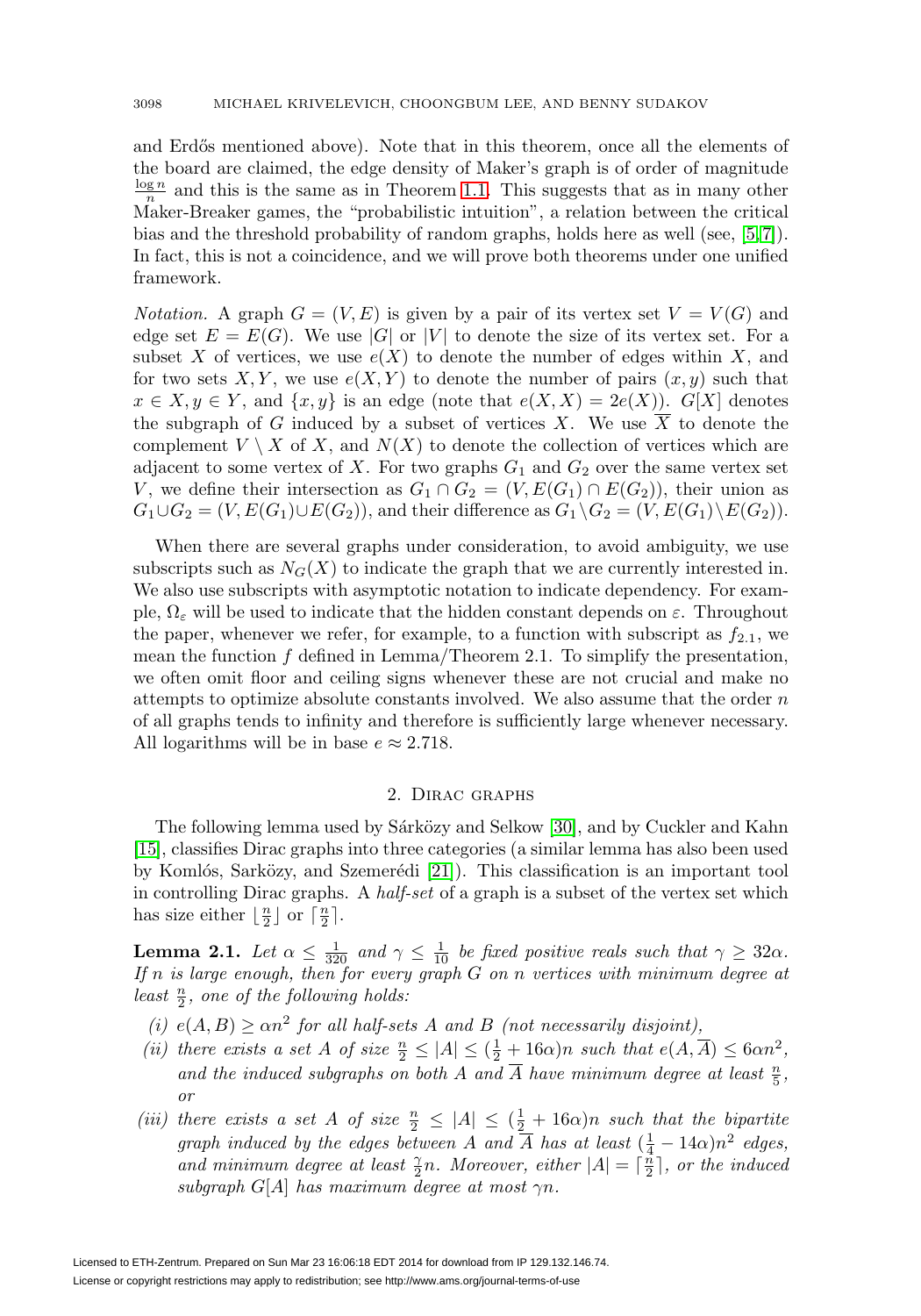*Proof.* Assume that property (i) does not hold, i.e., that  $e(A, B) < \alpha n^2$  for some two half-sets A and B. For simplicity, we assume that n is even and  $|A| = |B| = \frac{n}{2}$ (for odd  $n$ , some small order terms will be added to the computation). Note that in this case we have  $|\overline{A \cup B}| = |A \cap B|$ ; it follows that for all  $v \in A \cap B$ ,

$$
|N(v) \cap (A \cup B)| \ge |N(v)| - |\overline{A \cup B}| \ge \frac{n}{2} - |A \cap B|.
$$

Therefore,

$$
\alpha n^2 > e(A, B) \ge \sum_{v \in A \cap B} |N(v) \cap (A \cup B)| \ge |A \cap B| \cdot \left(\frac{n}{2} - |A \cap B|\right).
$$

If  $5\alpha n \leq |A \cap B| \leq (\frac{1}{2} - 5\alpha)n$ , then the right hand side of the above estimate is at least  $5\alpha n \cdot (\frac{1}{2} - 5\alpha)n$ , which by  $\alpha \leq \frac{1}{320}$  is larger than  $\alpha n^2$ . Thus the above inequality implies that either  $|A \cap B| \leq 5\alpha n$  or  $|A \cap B| \geq (\frac{1}{2} - 5\alpha)n$ . We consider these two cases separately.

Case 1:  $|A \cap B| \leq 5\alpha n$ . In this case, we have  $|\overline{A} \setminus B| \leq 5\alpha n$  and thus  $e(A, \overline{A}) \leq$  $e(A, B) + |\overline{A} \setminus B| \cdot |A| \le \alpha n^2 + \frac{5}{2} \alpha n^2 \le 4\alpha n^2$ . Let  $A_0 = A$  and  $B_0 = \overline{A}$ . Let  $A_1$ be the set of vertices of  $A_0$  which have at most  $\frac{n}{4}$  neighbors in  $A_0$ , and note that by the minimum degree condition of the graph  $G$ , every vertex in  $A_1$  has at least  $\frac{n}{4}$  neighbors in  $B_0$ . Since  $e(A, \overline{A}) \leq 4\alpha n^2$ , we have  $|A_1| \leq 16\alpha n$ . Similarly, we can define  $B_1$  so that  $|B_1| \leq 16\alpha n$ . Let  $A' = (A_0 \setminus A_1) \cup B_1$  and  $B' = (B_0 \setminus B_1) \cup A_1$ . We obtain a new partition  $V = A' \cup B'$  such that

$$
\left(\frac{1}{2} - 16\alpha\right) n \le |A'|, |B'| \le \left(\frac{1}{2} + 16\alpha\right) n
$$

and the minimum degree inside each part is at least  $\frac{n}{4} - 16\alpha n \ge \frac{n}{5}$ . Moreover, we have

$$
e(A', B') = e(A_0, B_0) - e(A_1, B_0 \setminus B_1) + e(A_1, A_0 \setminus A_1) - e(B_1, A_0 \setminus A_1)
$$
  
+
$$
e(B_1, B_0 \setminus B_1)
$$
  

$$
\leq e(A_0, B_0) - e(A_1, B_0) + e(A_1, A_0) - e(B_1, A_0) + e(B_1, B_0)
$$
  
+
$$
2e(A_1, B_1),
$$

which by  $e(A_1, B_0) \ge e(A_1, A_0)$  and  $e(B_1, A_0) \ge e(B_1, B_0)$  gives

$$
e(A',B') \le e(A_0,B_0) + 2e(A_1,B_1) \le 4\alpha n^2 + 2|A_1||B_1| \le 4\alpha n^2 + 2^9\alpha^2 n^2 \le 6\alpha n^2.
$$

Since  $|A' \cup B'| = n$ , the larger set among A' and B' has size at least  $\frac{n}{2}$ , and it satisfies property (ii).

Case 2:  $|A \cap B| \ge (\frac{1}{2} - 5\alpha)n$ . In this case, we have  $|A \setminus B| \le 5\alpha n$ , and therefore  $e(A, A) \le e(A, B) + |A \setminus B| \cdot |A| \le \alpha n^2 + \frac{5}{2} \alpha n^2 \le 4\alpha n^2$ . By the minimum degree condition, we have  $e(A, \overline{A}) \geq |A| \cdot \frac{n}{2} - e(A, A) \geq (\frac{1}{4} - 4\alpha)n^2$ . Let  $A_0 = A$  and  $B_0 = \overline{A}$ . Let  $A_1$  be the set of vertices of  $A_0$  which have at most  $\frac{n}{4}$  neighbors in  $B_0$ . Note that by the minimum degree condition of the graph  $G$ , every vertex in  $A_1$  has at least  $\frac{n}{4}$  neighbors in  $A_0$ . Also, by the estimate

$$
\left(\frac{1}{4} - 4\alpha\right) n^2 \le e(A_0, B_0) \le \frac{n}{4} \cdot |A_1| + \frac{n}{2} \cdot \left(\frac{n}{2} - |A_1|\right) = \frac{n^2}{4} - \frac{n}{4} \cdot |A_1|,
$$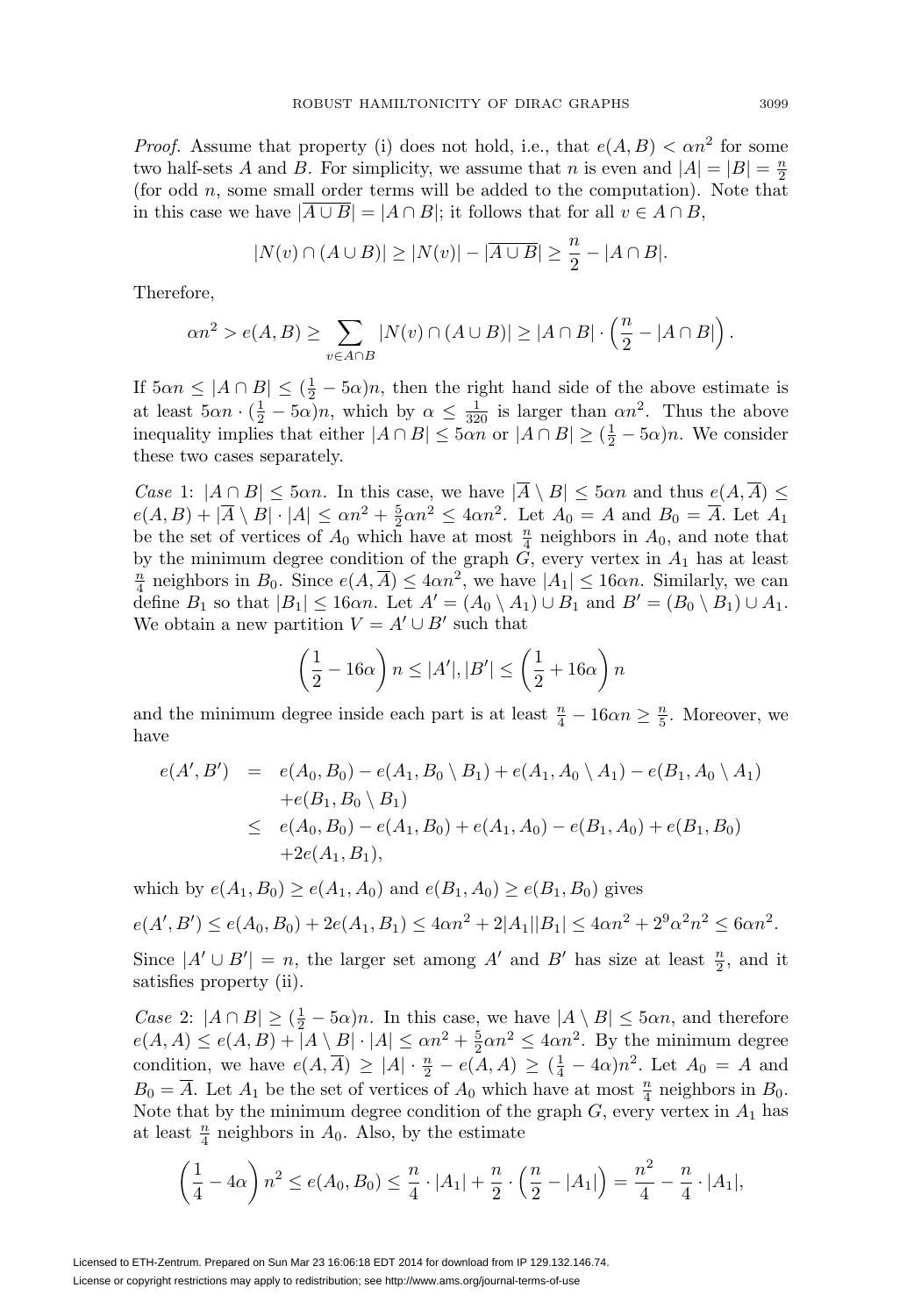we have  $|A_1| \leq 16\alpha n$ . Similarly, define  $B_1$  so that  $|B_1| \leq 16\alpha n$ . Let  $A' = (A_0 \setminus A_1)$  $(A_1) \cup B_1$  and  $B' = (B_0 \setminus B_1) \cup A_1$ . We have

$$
e(A', B') = e(A_0, B_0) - e(A_1, B_0 \setminus B_1) + e(A_1, A_0 \setminus A_1) - e(B_1, A_0 \setminus A_1)
$$
  
+
$$
e(B_1, B_0 \setminus B_1)
$$
  

$$
\ge e(A_0, B_0) - e(A_1, B_0) + e(A_1, A_0) - e(B_1, A_0) + e(B_1, B_0)
$$
  
-2 $e(A_1, B_1)$ ,

which by  $e(A_1, B_0) \le e(A_1, A_0)$  and  $e(B_1, A_0) \le e(B_1, B_0)$  gives

$$
e(A', B') \ge e(A_0, B_0) - 2e(A_1, B_1) \ge \left(\frac{1}{4} - 4\alpha\right) n^2 - 2|A_1||B_1|
$$
  
 
$$
\ge \left(\frac{1}{4} - 4\alpha\right) n^2 - 2^9 \alpha^2 n^2 \ge \left(\frac{1}{4} - 6\alpha\right) n^2,
$$

and all vertices in A' have at least  $\frac{n}{4} - 16\alpha n \ge \frac{n}{5}$  neighbors in B' (and vice versa).

Since  $|A' \cup B'| = n$ , we may assume without loss of generality that  $|A'| \geq \lceil \frac{n}{2} \rceil$ . Note that  $|A'| \leq |A_0| + |B_1| \leq (\frac{1}{2} + 16\alpha) n$ . If  $|A'| = \lceil \frac{n}{2} \rceil$  or  $G[A']$  has maximum degree at most  $\gamma n$ , then we have already found our set A'. Otherwise, move a vertex in A' which has at least  $\gamma n$  neighbors in A' to the other side B', and update A', B' accordingly. Repeat this until we reach the point where  $|A'| = \lceil \frac{n}{2} \rceil$  or  $G[A']$ has maximum degree at most  $\gamma n$ . Since we moved at most  $16\alpha n$  vertices from  $A'$ to B', all the vertices in B' have at least  $\gamma n - 16\alpha n \geq \frac{\gamma}{2}n$  neighbors in A'. On the other hand, all the remaining vertices in A' still have at least  $\frac{n}{5} \geq \frac{\gamma}{2}n$  neighbors in B'. Finally,  $e(A', B')$  decreases by at most  $16\alpha n \cdot \frac{n}{2} = 8\alpha n^2$  and is still at least  $(\frac{1}{4} - 14\alpha)n^2$ . Thus we found our claimed set as in property (iii).  $\Box$ 

### 3. Rotation and extension

We will prove our two main theorems under one general framework provided in this section. Our main tool is Pósa's rotation-extension technique which first appeared in [\[29\]](#page-35-3) (see also [\[28,](#page-35-6) Ch. 10, Problem 20]). We start by briefly discussing this powerful tool, which exploits the expansion property of the graph.

Let G be a connected graph and let  $P = (v_0, \dots, v_\ell)$  be a path on some subset of vertices of G (P is not necessarily a subgraph of G). If  $\{v_0, v_\ell\}$  is an edge of the graph, then we can use it to close  $P$  into a cycle. Since  $G$  is connected, either the graph  $G \cup P$  is Hamiltonian or there exists a longer path in this graph. In the second case, we say that we extended the path P.

Assume that we cannot directly extend  $P$  as above, and assume that  $G$  contains an edge of the form  $\{v_{\ell}, v_i\}$  for some *i*. Then  $P' = (v_0, \dots, v_i, v_{\ell}, v_{\ell-1}, \dots, v_{i+1})$ forms another path of length  $\ell$  in  $G \cup P$  (see Figure [3.1\)](#page-5-0). We say that P' is obtained from P by a rotation with fixed endpoint  $v_0$ , pivot point  $v_i$ , and broken



<span id="page-5-0"></span>FIGURE 3.1. Rotating a path.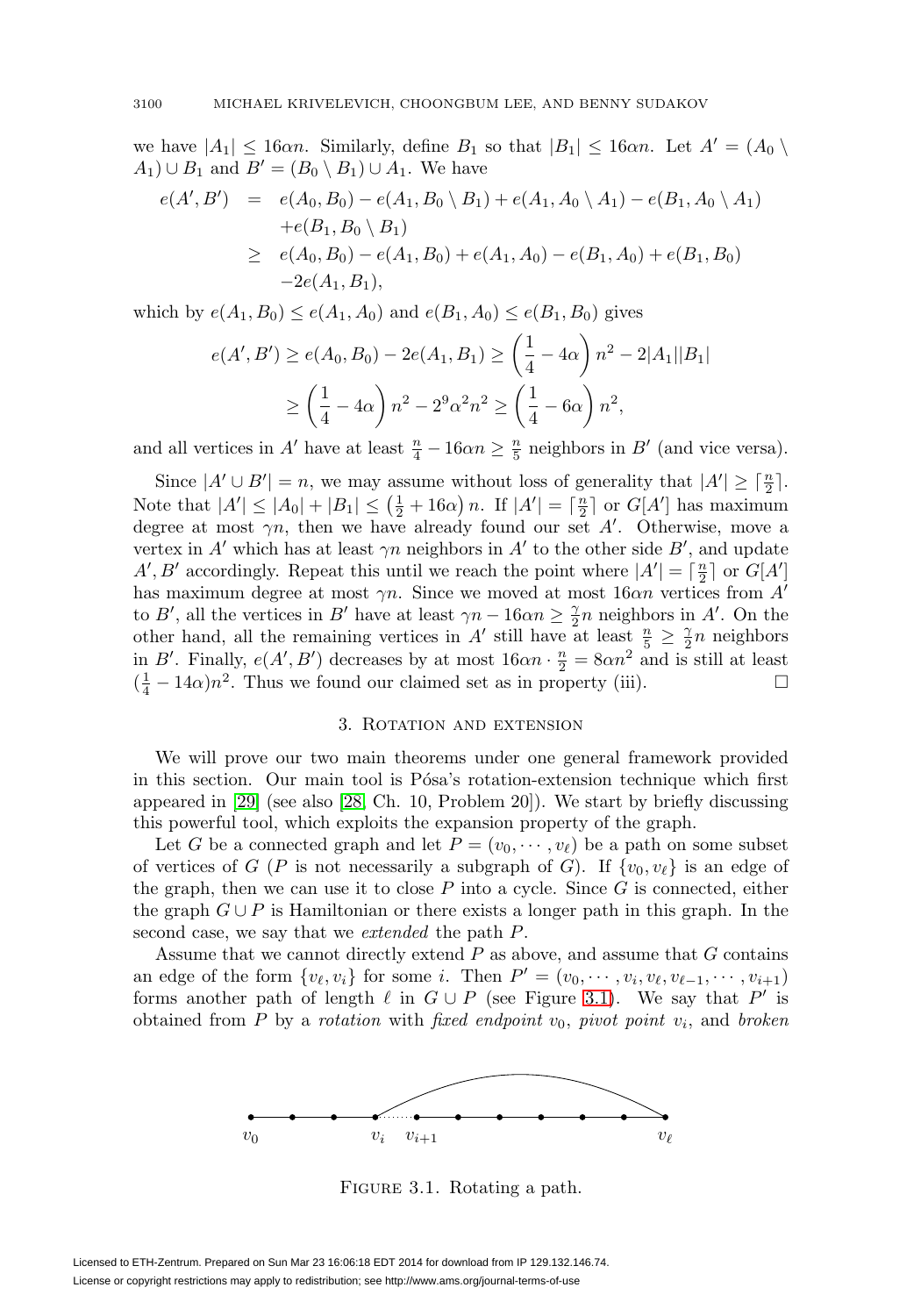edge  $(v_i, v_{i+1})$ . Note that after performing this rotation, we can now close a cycle of length  $\ell$  also using the edge  $\{v_0, v_{i+1}\}\$  if it exists in  $G \cup P$ . As we perform more and more rotations, we will get more such candidate edges (call them *closing edges*). The rotation-extension technique is employed by repeatedly rotating the path until one can find a closing edge in the graph, thereby extending the path.

Let  $P''$  be a path obtained from P by several rounds of rotations. An important observation that we will use later is that for every interval  $I = (v_i, \dots, v_k)$  of vertices of P ( $1 \leq j \leq k \leq \ell$ ), if no edges of I were broken during these rotations, then I appears in  $P''$  either exactly as it does in  $P$ , or in the reversed order. We define the *orientation*, or *direction*, of a path  $P''$  with respect to an interval I to be positive in the former situation, and negative in the latter situation.

We will use rotations and extensions as described above to prove our main theorem. The main technical twist is to split the given graph into two graphs, where the first graph will be used to perform rotations and the second graph to perform extensions. Similar ideas, such as sprinkling, have been used in proving many results on Hamiltonicity of random graphs. The one closest to our implementation appears in the recent paper of Ben-Shimon, Krivelevich, and Sudakov [\[9\]](#page-34-5).

3.1. **Rotation-extension for general graphs.** In this subsection, we develop a framework useful in tackling the first and the second cases of Lemma [2.1.](#page-3-0) We assume that all the graphs appearing in this subsection are defined over a fixed vertex set  $V$  of size  $n$  (therefore if there are several graphs under consideration, then they share the same vertex set). We first specify the roles of the graphs performing rotations and extensions.

<span id="page-6-0"></span>**Definition 3.1.** Let  $\xi$  be a positive constant. We say that a graph G has property  $\mathcal{RE}(\xi)$  if it is connected, and for every path P with a fixed edge e, (i) there exists a path containing e longer than P in the graph  $G \cup P$ , or (ii) there exists a set of vertices  $S_P$  of size  $|S_P| \geq \xi n$  such that for every vertex  $v \in S_P$ , there exists a set  $T_v$  of size  $|T_v| \geq \xi n$  such that for every  $w \in T_v$ , there exists a path containing e of the same length as  $P$  that starts at  $v$  and ends at  $w$ .

<span id="page-6-1"></span>**Definition 3.2.** Let  $\xi$  be a positive constant and let  $G_1$  be a graph with property  $\mathcal{RE}(\xi)$ . We say that a graph  $G_2$  complements  $G_1$ , if for every path P with a fixed edge e, (i) there exists a path containing e longer than P in the graph  $G_1 \cup P$ , or (ii) there exist  $v \in S_P$  and  $w \in T_v$ , such that  $\{v, w\}$  is an edge of  $G_1 \cup G_2 \cup P$  (the sets  $S_P$  and  $T_v$  are as defined in Definition [3.1\)](#page-6-0).

The next proposition asserts that two graphs as in the above two definitions together give Hamiltonicity. In fact, we will obtain a slightly stronger property which is called *Hamilton connectivity*. A graph is said to be *Hamilton connected* if for every pair of vertices x and y, there exists a path of length  $n-1$  that has  $x$  and  $y$  as its two endpoints. Since a Hamilton connected graph is necessarily non-empty, by taking  $x$  and  $y$  as two endpoints of an edge in the graph, we can see that Hamilton connectivity implies Hamiltonicity.

<span id="page-6-2"></span>**Proposition 3.3.** Let  $\xi$  be a positive constant. If  $G_1 \in \mathcal{RE}(\xi)$  and  $G_2$  complements  $G_1$ , then  $G_1 \cup G_2$  is Hamilton connected.

*Proof.* Let  $v_1$  and  $v_2$  be two arbitrary vertices. If  $\{v_1, v_2\}$  is not an edge of  $G_1 \cup G_2$ , then let  $G_2'$  be the graph obtained by adding the edge  $e = \{v_1, v_2\}$  to the graph  $G_2$ ; otherwise let  $G_2' = G_2$ . Note that  $G_2'$  complements  $G_1$ . Let P be a longest path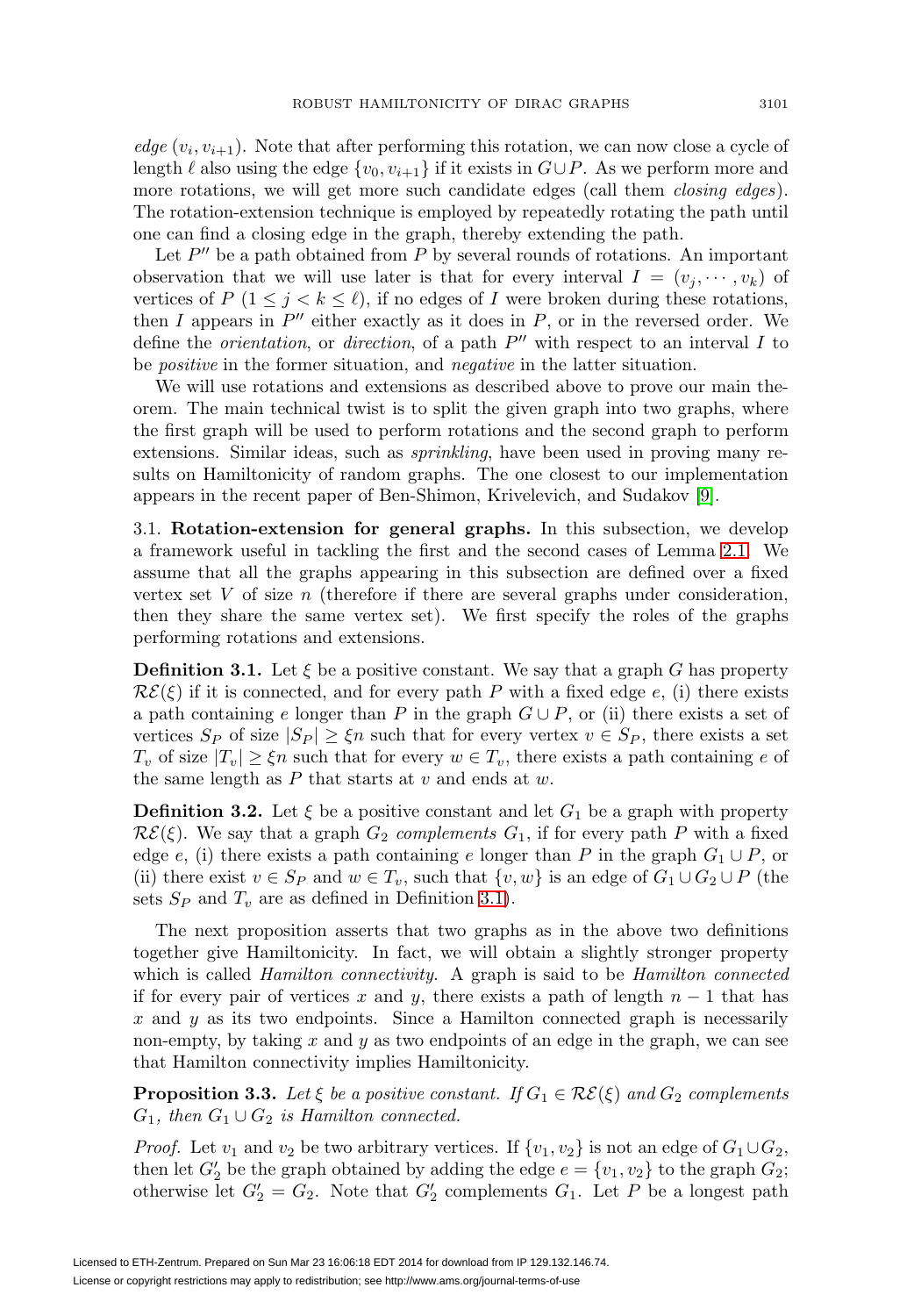in  $G_1 \cup G_2'$  which contains e (say it has length  $\ell$ ). By Definition [3.2,](#page-6-1) there exist vertices  $v' \in S_P$  and  $w' \in T_{v'}$  such that  $\{v', w'\}$  is an edge of  $G_1 \cup G'_2$  (where the sets  $S_P$  and  $T_v$  are as in Definition [3.1\)](#page-6-0). Thus we can find a cycle containing e, of length  $\ell$ .

If this cycle is not a Hamilton cycle, then by the connectivity of  $G_1$ , there exists a vertex  $x$  not in the cycle, which is incident to some vertex of the cycle. There are two ways to construct a path of length  $\ell + 1$  using this edge and the cycle, and one of them necessarily contains the edge e. Since this contradicts the maximality of  $P$ , the cycle must have been a Hamilton cycle. By removing the edge  $e$ , we get a Hamilton path connecting  $v_1$  and  $v_2$  in  $G_1 \cup G_2$ .  $\Box$ 

Thus our strategy for proving Hamiltonicity is to find a subgraph with property  $\mathcal{RE}(\xi)$  and one that complements it. In the remainder of the subsection, we provide a list of deterministic properties, which when satisfied, imply property  $\mathcal{RE}(\xi)$ . After establishing this lemma, it will later suffice to verify that these deterministic properties hold for the graphs we are interested in.

<span id="page-7-0"></span>**Definition 3.4.** Let  $\varepsilon$  and r be positive reals. A graph G is a half-expander with *parameters*  $\varepsilon$  *and*  $r$ , if the following properties hold:

- (i) For every set X of vertices of size  $|X| \leq \frac{\varepsilon n}{r}$ ,  $|N(X)| \geq r|X|$ ,
- (ii) for every set X of vertices of size  $|X| \geq \frac{n}{\varepsilon r}$ ,  $|N(X)| \geq (\frac{1}{2} \varepsilon)n$ , and
- (iii) for every pair of disjoint sets X, Y such that  $|X|, |Y| \geq (\frac{1}{2} \varepsilon^{1/5})n, e(X, Y) >$ 2n.

<span id="page-7-1"></span>**Lemma 3.5.** There exists a positive  $\varepsilon_0$  such that for every positive  $\varepsilon \leq \varepsilon_0$ , the following holds for every  $r \geq 16\varepsilon^{-3} \log n$ : every half-expander with parameters  $\varepsilon$ and r has property  $\mathcal{RE}(\frac{1}{2} + \varepsilon)$ .

Proof. For simplicity of notation, we assume that we are given a half-expander with parameters  $\varepsilon^4$  and r, and will prove that it has property  $\mathcal{RE}(\frac{1}{2} + \varepsilon^4)$ . Let  $\varepsilon_0 = 25^{-5}$ , and suppose that we are given positive reals  $\varepsilon \leq \varepsilon_0$  and  $r \geq 16\varepsilon^{-12} \log n$ . Let G be a half-expander with parameters  $\varepsilon^4$  and r. To prove that G is connected, take two vertices  $v$  and  $w$ . By properties (i) and (ii) of Definition [3.4,](#page-7-0) there exist sets  $A_v$  and  $A_w$  each of size at least  $(\frac{1}{2} - \varepsilon^4)n \geq (\frac{1}{2} - \varepsilon^{4/5})n$  such that the connected component containing v contains  $A_v$ , and the connected component containing w contains  $A_w$ . There exists an edge between  $A_v$  and  $A_w$  by property (iii) of Definition [3.4.](#page-7-0) Consequently, there exists a path between  $v$  and  $w$  in  $G$  for all pairs of vertices  $v$  and  $w$ .

Let  $P = (v_0, \dots, v_\ell)$  be a path with some fixed edge  $e_f = \{v_f, v_{f+1}\}\$ , and let F be the set  $\{v_{f-1}, v_f, v_{f+1}, v_{f+2}\}$ . If there is a path longer than P that contains  $e_f$  in the graph  $G \cup P$ , then there is nothing to prove since it satisfies the first condition of Definition [3.1.](#page-6-0) Thus we may assume that P is a longest path in  $G \cup P$ that contains  $e_f$ . We start by rotating  $v_0$  to construct the set  $S_P$  as in Definition [3.1.](#page-6-0) Afterwards, we will construct the sets  $T_v$  the same way.

For a subset  $X = \{v_{a_1}, v_{a_2} \cdots, v_{a_i}\}\$  of vertices of P, let  $X^- = \{v_{a_1-1}, v_{a_2-1}, \cdots, v_{a_i}\}\$  $v_{a_i-1}$ } and  $X^+ = \{v_{a_1+1}, v_{a_2+1}, \cdots, v_{a_i+1}\}$  (if the index becomes either  $-1$  or  $\ell+1$ , then remove the corresponding vertex from the set  $X^-$  or  $X^+$ ). Throughout the proof we will repeatedly consider the operation  $X^+$  and  $X^-$  for various sets X. While performing this operation, one must take special care of the vertices which lie in the boundary of the intervals  $P_i$ . However, we will ignore the effect of the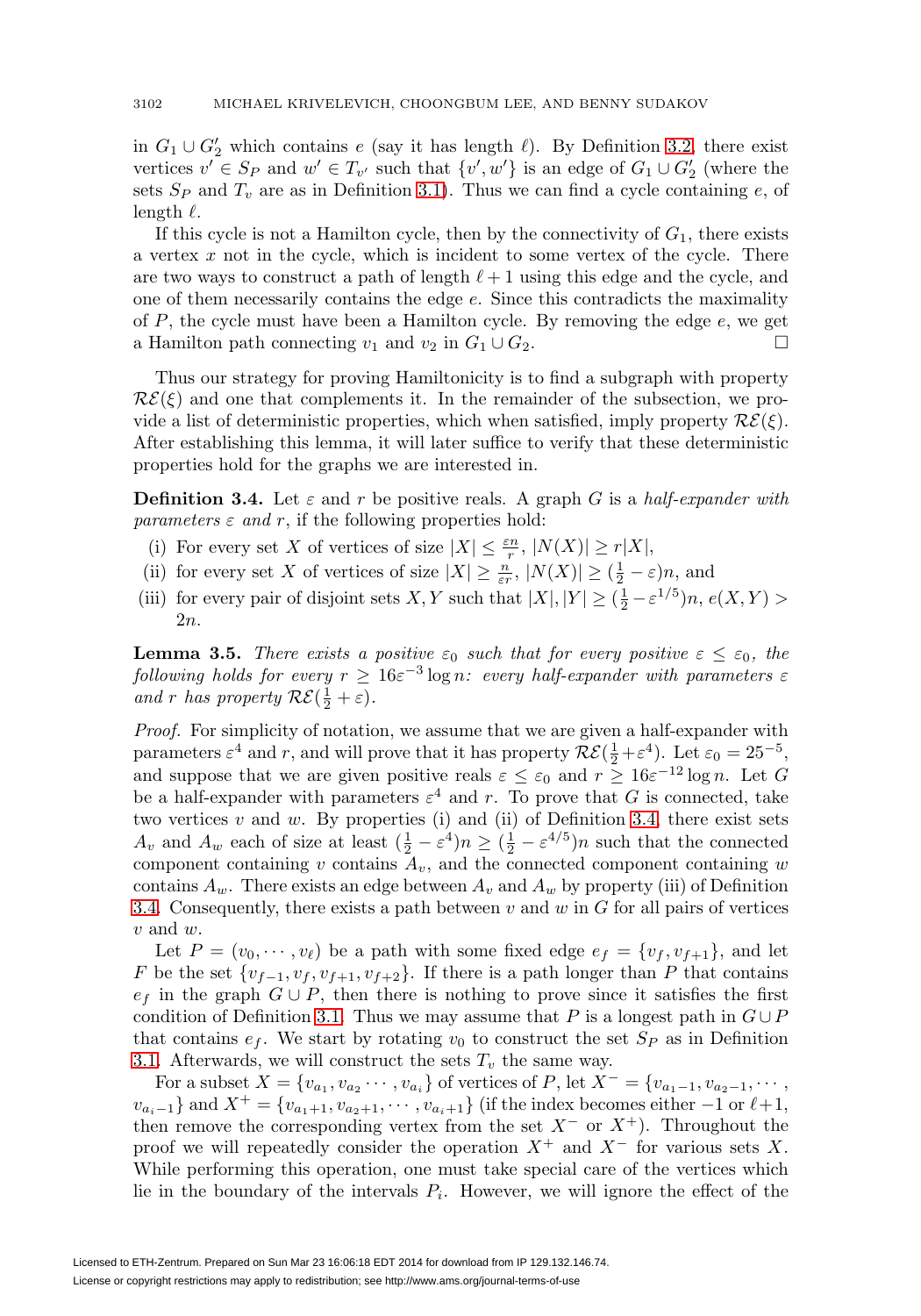$$
v \t P_2 \t P_6 \t P_5 \t P_4 \t P_{11} \t P_{12} \t P_8 \t P_{15} \t P_{14} v_{\ell}
$$

<span id="page-8-0"></span>FIGURE 3.2. A path obtained by several rounds of rotations. The order of the intervals has been changed as a consequence of these rotations. Intervals that do not appear in the figure  $(P_1, P_3, P_7, P_9, P_{10}, P_{13}, P_{16}, \cdots)$  contain broken edges, and the vertices in those intervals will be spread out among the dotted area. Note that non-broken intervals appear either in the original order or in the reversed order. By universality, even if we change the vertex  $v$  into another vertex, the order of the non-broken intervals  $P_2, P_6, P_5, \cdots$  as above will not change.

boundary vertices, since it will simplify the computation, and will only affect it by some small order terms. Let  $k = 4\varepsilon^{-4} \log n$ , and partition the path P into k consecutive intervals of lengths as equal as possible. Denote these intervals as  $P_1, \cdots, P_k$ .

Step 1: Initial rotations. Our argument is based on that of Sudakov and Vu [\[32\]](#page-35-1), where one performs rotations and extensions in a very controlled manner. Let  $S_0 = \{v_0\}$ . We will iteratively construct sets  $S_i$  for  $i \geq 0$  so that  $|S_i| = \varepsilon^{-8i}$ , and for all  $v \in S_i$ , there exists a path of length  $\ell$  which starts at v, ends at  $v_{\ell}$ , contains  $e_f$ , and has been obtained from P by i rounds of rotations. We will continue to construct sets as long as  $|S_i| \leq \frac{\varepsilon^4 n}{r}$ . Note that this implies  $i \leq \log n$ . For a vertex  $v \in S_i$ , let  $e_{v,1}, \dots, e_{v,i}$  be the broken edges created when constructing the path from v to  $v_{\ell}$ , in the order they were broken (we call them the *broken edges* of v). Note that the order in which the broken edges were created is not necessarily the same as the order in which they appear along the path. We impose the following conditions on  $S_i$ :

**(Universality).** For all  $1 \le a \le i$ , there exists an index  $j_a$  such that for all  $v \in S_i$ , the edge  $e_{v,a}$  belongs to  $P_{j_a}$ . Moreover, if several broken edges belong to the same interval, then the order in which they appear within the interval also does not depend on v.

An important byproduct of this property is that for every interval  $P_i$  which does not contain a broken edge, there is a fixed orientation so that for all  $v \in S_i$ , the path from v to  $v_{\ell}$  traverses  $P_i$  in this orientation. Moreover, the order in which each non-broken interval appears along these paths does not depend on v (thus is universal; see Figure [3.2\)](#page-8-0).

Assume we have completed constructing the set  $S_i$  which has the properties listed above. Let  $S_{i+1}^0$  be the set  $N(S_i) \setminus (F \cup \bigcup_{a=1}^i (S_a \cup S_a^- \cup S_a^+) )$ . If there is a vertex in  $S_{i+1}^0$  which is not in the path P, then we can use it to find a path longer than P that contains the edge  $e_f$ . Therefore we may assume that  $S_{i+1}^0 \subset V(P)$ . Since we removed all the vertices belonging to  $S_a, S_a^-, S_a^+$  for  $a \leq i$  when defining  $S_{i+1}^0$ , all the vertices in  $S^0_{i+1}$  can be used as pivot points to create new endpoints (note that the broken edges obtained by this procedure are necessarily distinct from all the previous broken edges). Since  $|N(S_i)| \ge r |S_i|$ , we have the following estimate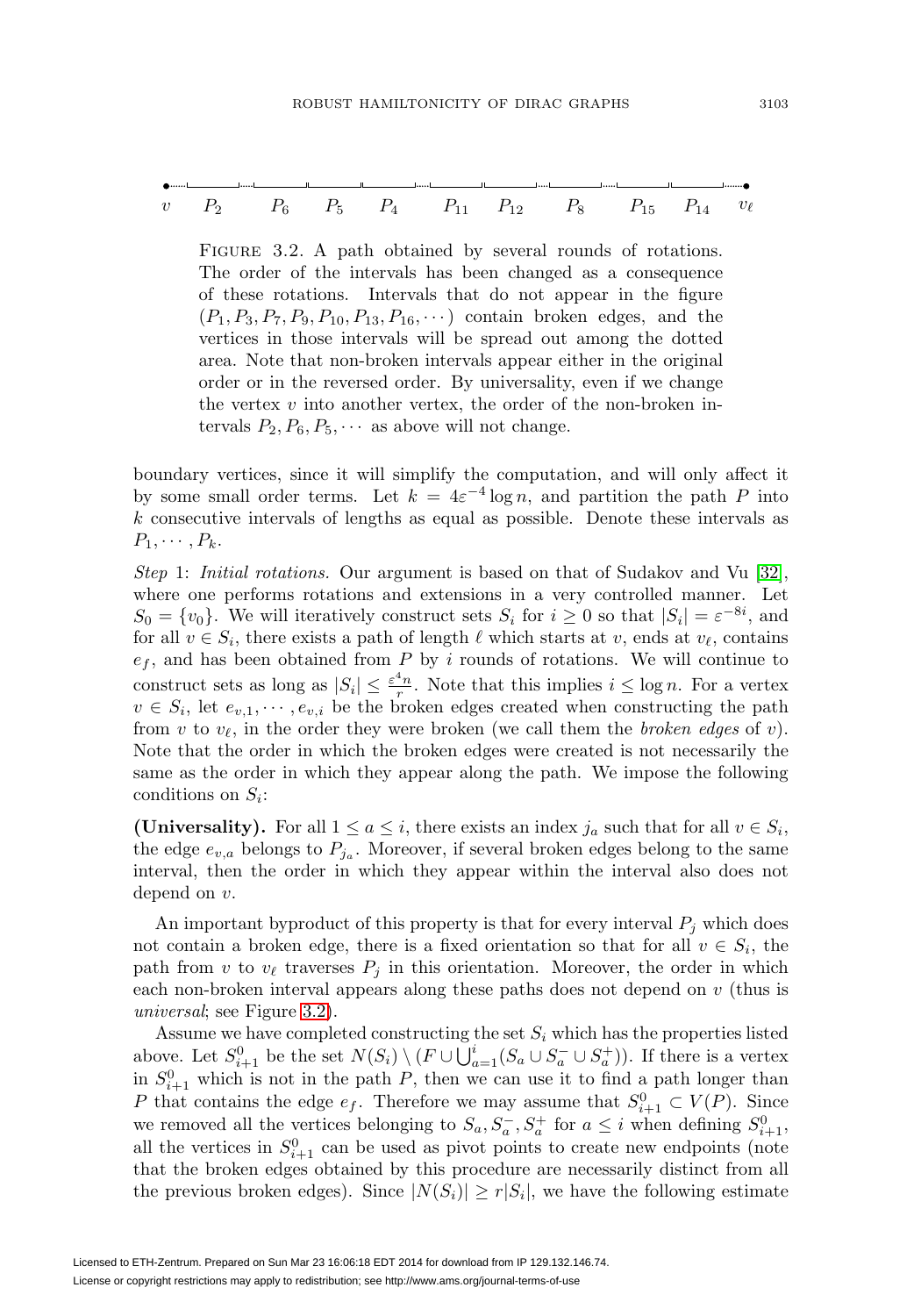on the size of  $S^0_{i+1}$ :

(3.1) 
$$
|S_{i+1}^0| \ge r|S_i| - 3\sum_{a=1}^i |S_a| - 4 \ge r\varepsilon^{-8i} - 3\varepsilon^{-8(i+1)} - 4 \ge \left(\frac{r}{2}\right)\varepsilon^{-8i}.
$$

It now suffices to choose a suitable subset of  $S^0_{i+1}$  which also satisfies universality.

Pick an arbitrary  $v \in S_i$ , and for each  $P_j$ , let  $w(j)$  be the number of broken edges of v that  $P_j$  contains (note that by the universality, the choice of v does not matter). Note that

$$
\sum_{j=1}^{k} (w(j) + 1) = i + k \le \left(\frac{4}{\varepsilon^4} + 1\right) \log n \le \frac{\varepsilon^8 r}{2}.
$$

Consequently, there is an index  $j_* \in [k]$  such that  $P_{j_*}$  contains at least a  $\frac{2(w(j_*)+1)}{\varepsilon^{8}r}$ proportion of the vertices of the set  $S^0_{i+1}$ . In other words we have

$$
|P_{j_*} \cap S^0_{i+1}| \geq \left(\frac{r}{2}\right) \varepsilon^{-8i} \cdot \frac{2(w(j_*)+1)}{\varepsilon^8 r} = \varepsilon^{-8(i+1)} \cdot (w(j_*)+1)).
$$

By using the vertices in  $P_{j_*} \cap S^0_{i+1}$  as pivot points, we can obtain a set of new endpoints  $S'_{i+1}$  with  $|S'_{i+1}| \geq \varepsilon^{-8(i+1)} \cdot (w(j_*)+1)$ . By construction, all the newly added pivot points and corresponding broken edges belong to the same interval  $P_{j_*}$ . Therefore, it suffices to find a large subset  $S_{i+1}$  of  $S'_{i+1}$  such that the broken edges of these vertices that belong to  $P_{j*}$  appear in some universal order (note that this is automatically true for indices other than  $j_*$  by the same property for  $S_i$ ).

By definition, for  $h = w(j_*)$ , there exist indices  $i_1, i_2, \dots, i_h$  of value at most i such that for every  $v \in S'_{i+1}$ , the broken edges  $e_{v,i_1}, \dots, e_{v,i_h}, e_{v,i+1}$  are in  $P_{j_*}$  $(e_{v,i+1}$  is the newly created broken edge in the  $(i+1)$ -th round). By the hypothesis, we know that  $e_{v,i_1}, \dots, e_{v,i_h}$  appear in some fixed order which does not depend on v. There are  $h + 1$  relative positions in which  $e_{v,i+1}$  can lie within that ordering. We let  $S_{i+1}$  be a subset of  $S'_{i+1}$  of size at least  $\frac{|S'_{i+1}|}{h+1} = \frac{|S'_{i+1}|}{w(j_*)+1}$  such that for all the vertices in this set, the new broken edge has the same relative order in  $P_{j_*}$  with respect to the edges  $e_{v,i_1}, \dots, e_{v,i_h}$ . This choice of  $S_{i+1}$  satisfies all our assumptions, and we have  $|S_{i+1}| \geq \varepsilon^{-8(i+1)}$ . Redefine  $S_{i+1}$  as an arbitrary subset of size exactly  $\varepsilon^{-8(i+1)}$ . Repeat the above until we have a set  $S_{t-1}$  of size at least  $\frac{4}{r}$  and redefine  $S_{t-1}$  as an arbitrary subset of size exactly  $\frac{\varepsilon^4 n}{r}$ . Repeat the above process one more time to obtain a set  $S_t$  of size exactly  $\frac{n}{\varepsilon^4 r}$  (note that  $t \leq \log n$ ).

Step 2: Terminal rotations. Let  $k' = k - t - 2$ . There are at most  $t + 2$  intervals which contain at least one broken edge for some vertex of  $S_t$ , or intersects F, and thus at least  $k'$  intervals do not have this property. For notational convenience, relabel the intervals so that the intervals  $P_1, \cdots, P_{k'}$  contain no broken edges and do not intersect F, and let  $P' = P_1 \cup \cdots \cup P_{k'}$ . Note that

$$
|V(P) \setminus P'| \le (t+2) \left(\frac{n}{k} + 1\right) \le (\log n + 2) \left(\frac{n}{k} + 1\right) \le \frac{4n \log n}{k} \le \varepsilon^4 n.
$$

Further assume that for  $1 \leq i \leq k'$ , each path from  $v \in S_t$  to  $v_\ell$  traverses the interval  $P_i$  positively (we lose some generality here, but we use no properties of this special case, and the assumption is made just for the sake of clarity of presentation). Define  $S_P$  as the collection of vertices  $v \in P$  which have the property that in  $G \cup P$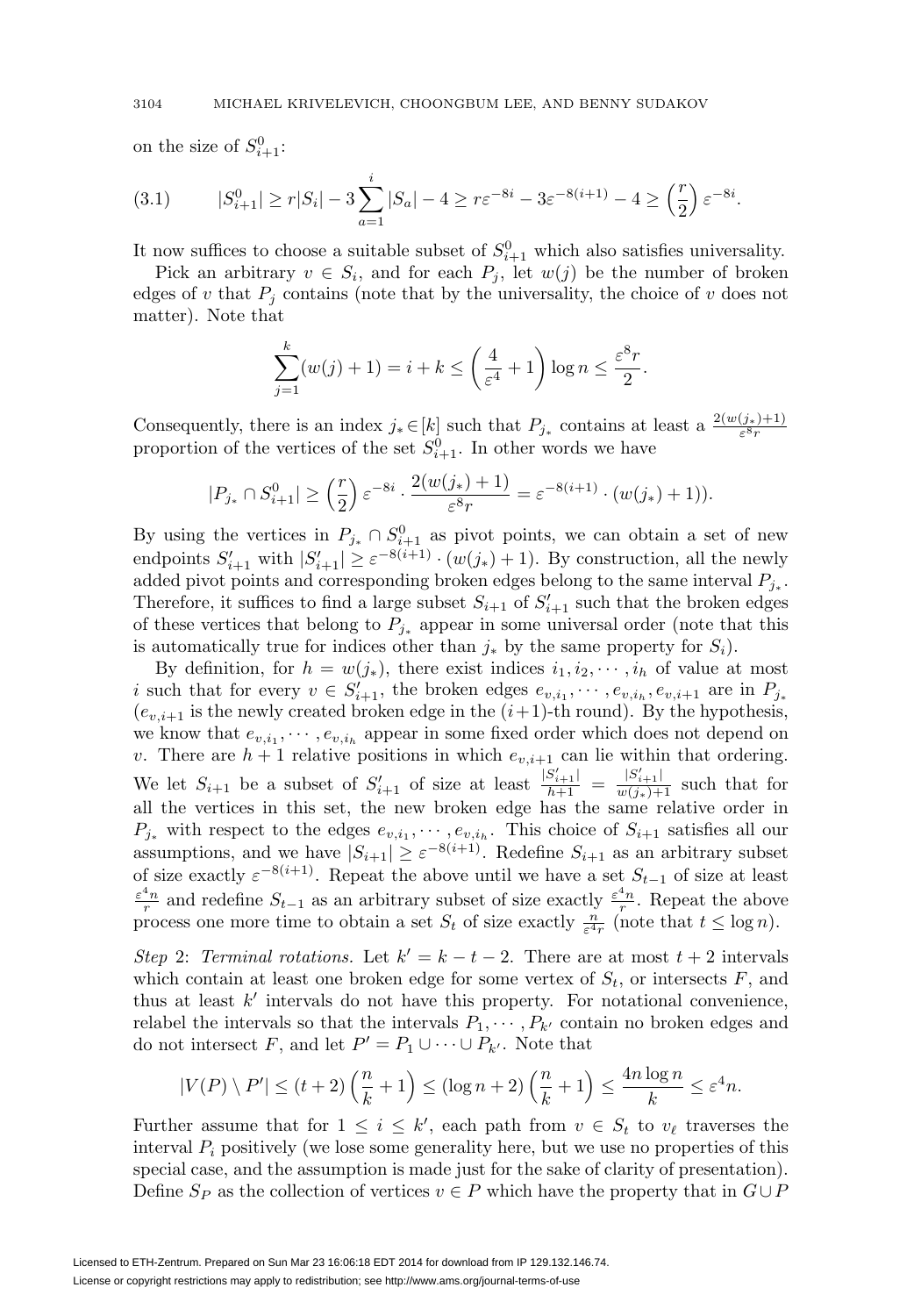there exists a path of length  $\ell$  containing  $e_f$  that starts at v and ends at  $v_{\ell}$ . Note that  $S_P$  contains  $S_t$ .

We want to show that  $|S_P| \geq (\frac{1}{2} + \varepsilon^4)n$ . Assume to the contrary that  $|S_P|$  <  $(\frac{1}{2} + \varepsilon^4)n$ . We claim that under this assumption, the inequality  $|S_P^+ \Delta S_P^-| \leq 22\varepsilon n$ holds. The proof of this claim will be given later (see Claim [3.6\)](#page-10-0). Given this claim, consider the set  $Z = P' \setminus (S_P^+ \cup S_P^-)$ . We have  $|S_P^+ \cup S_P^-| \leq |S_P| + 22\varepsilon n \leq (\frac{1}{2} + 23\varepsilon)n$ . Since  $|V(P) \setminus P'| \leq \varepsilon^4 n$ , this implies  $|Z| \geq |V(P)| - (\frac{1}{2} + 23\varepsilon)n - \varepsilon^4 n \geq |V(P)| (\frac{1}{2} + 24\varepsilon)n$ , and for the set  $Z' := Z \cap (P')^{-} \cap (P')^{+}$ , we have  $|Z'| \geq |Z| - 2k' \geq$  $|V(P)| - (\frac{1}{2} + 25\varepsilon)n$ . Note that if some vertex  $v \in S_P$  is adjacent to some vertex  $w \in Z'$  and both  $\{w^-, w\}, \{w, w^+\}\$  have not been broken while obtaining v as an endpoint, then we obtain a contradiction since this necessarily gives  $w^-$  or  $w^+$  as a new endpoint, which by the definition of  $Z'$  is not in  $S_P$ .

Let  $Y = N(S_t) \cap P'$ . Since the path from  $v \in S_t$  to  $v_\ell$  traverses the intervals  $P_i$  $(1 \leq i \leq k')$  positively, we can use the vertices of Y as pivot points to construct endpoints  $Y^-$ . We have  $|Y^-| \ge |N(S_t)| - (\varepsilon^4 n + k) \ge (\frac{1}{2} - 3\varepsilon)n$ . For each vertex  $y \in$  $Y^-$ , fix one path of length  $\ell$  which starts at y, ends at  $v_\ell$ , and has the property that all the broken edges but the last one lie outside of  $P'$ . Thus at most one broken edge will lie inside P'. Consequently, if some vertex  $y \in Y^-$  has at least three neighbors in Z', then we necessarily have a vertex  $w \in Z'$  for which both  $\{w, w^-\}$  and  $\{w, w^+\}$ are not broken edges of y. Then by the observation made in the previous paragraph we reach a contradiction. Furthermore, by the maximality of  $P$ , we know that there are no edges between  $Y^-$  and  $V \setminus V(P)$ . Therefore, for the set  $Z'' = Z' \cup (V \setminus V(P))$ which is of size  $|Z''| \ge (|V(P)| - (\frac{1}{2} + 25\varepsilon)n) + (|V| - |V(P)|) \ge (\frac{1}{2} - 25\varepsilon)n$ , there are no edges between  $Y^-$  and  $Z''$ . However, since  $|Y^-|$  and  $|Z''|$  are both at least  $(\frac{1}{2} - 25\varepsilon)n$ , by property (iii) of Definition [3.4,](#page-7-0) there exist more than 2n edges between  $Y^-$  and  $Z''$  and therefore some vertex in  $Y^-$  must have at least three neighbors in  $Z''$ . Consequently, we must have had  $|S_P| \geq (\frac{1}{2} + \varepsilon^4)n$ .

Step 3: Rotating the other endpoint. For every  $v \in S_P$ , there exists a path containing  $e_f$  of length  $\ell$  which starts at v and ends at  $v_{\ell}$ . Now by repeating the above for the other endpoint  $v_{\ell}$ , we can see that for every  $v \in S_P$ , there exists a set  $T_v$ of size at least  $(\frac{1}{2} + \varepsilon^4)n$  such that for every  $w \in T_v$ , there exists a path of length  $\ell$  which starts at v, ends at w, and contains the edge  $e_f$ .  $\Box$ 

It remains to prove the claim. The intuition behind this perhaps strangely looking claim comes from the following two non-Hamiltonian graphs whose minimum degrees are slightly less than  $\frac{n}{2}$ . First, consider the graph consisting of two disjoint cliques of size  $\frac{n}{2}$  connected by a single edge, and consider a Hamiltonian path in it. It is not too difficult to see that by rotating the starting point we only get the first half of the path as new starting points. More precisely, using the same notation as in the proof above, we will get  $|S_P| = \frac{n}{2} - 1$  and  $|S_P^+ \Delta S_P^-| = 3$ . Second, consider a complete bipartite graph in which one part A has one more vertex than the other part  $B$ , and consider a Hamiltonian path in it (it must be an  $A-A$  path). In this case, by rotating the starting point we only get the vertices in  $A$  as new starting points, and therefore  $|S_P| = \frac{n}{2}$  and  $|S_P^+ \Delta S_P^-| = 0$ . Note that the two graphs above both have  $|S_P|$  close to  $\frac{n}{2}$  and  $|S_P^+\Delta S_P^-|$  small, but for very different reasons. Our claim asserts that, in general, if the given graph has  $|S_P|$  close to  $\frac{n}{2}$ , then it indeed is true that the graph has small  $|S_P^+\Delta S_P^-|$ .

<span id="page-10-0"></span>Claim 3.6. If 
$$
|S_P| < (\frac{1}{2} + \varepsilon^4)n
$$
, then  $|S_P^+ \Delta S_P^-| \le 22\varepsilon n$ .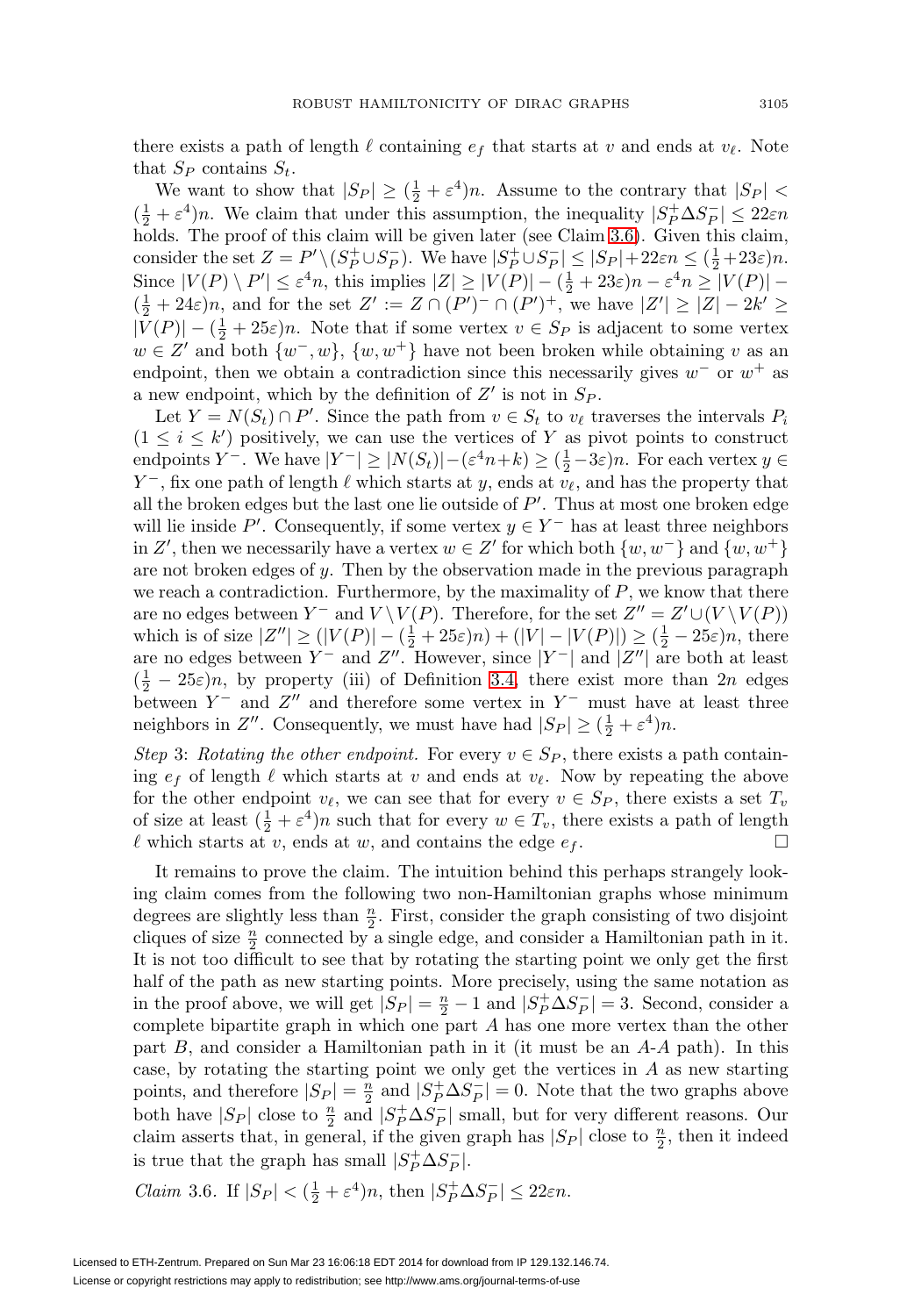Proof. Recall that we will ignore the effect of the boundary vertices while performing the operations  $X^-$  and  $X^+$  for sets X, since it will simplify the computation and will only affect it by some small order terms. The main strategy is as follows. We first rotate the path  $P$  in two ways to obtain some set  $Q$  of endpoints in two different ways while keeping a big chunk  $P''$  of P unbroken. For each endpoint w in  $Q$ , the two paths will traverse  $P''$  in the opposite direction (see Figure [3.3\)](#page-12-0). If this is the case, then both sets  $(N(Q) \cap P'')$ <sup>-</sup> and  $(N(Q) \cap P'')$ <sup>+</sup> become subsets of  $S_P$ . From this we will conclude that the two sets  $S_P^+$  and  $S_P^-$  do not differ much.

We follow the same notation as in the proof above. Recall that the set  $S_P$  was defined as the collection of vertices  $v$  in  $P$  for which there exists a path of length  $\ell$  starting at v and ending at  $v_{\ell}$  that contains some fixed edge  $e_f$ . Recall that  $P' = P_1 \cup \cdots \cup P_{k'}$ ,  $|V(P) \setminus P'| \leq \varepsilon^4 n$ , and that by property (ii) of Definition [3.4,](#page-7-0) for every set X of size  $|X| \geq \frac{n}{\varepsilon^4 r}$ , we have  $|N(X)| \geq (\frac{1}{2} - \varepsilon^4)n$ . Note that by using the vertices in  $N(S_t) \cap P'$  as pivot points, we get  $|S_P \cap P'| \ge |N(S_t) \cap P'| \ge$  $|N(S_t)| - |V(P) \setminus P'| \geq (\frac{1}{2} - 2\varepsilon^4)n$ . For a subset I of  $[k']$ , we define  $P_I = \bigcup_{i \in I} P_i$ .

We first make a simple observation. Let  $X$  be some set of endpoints obtained by rotating the given path P, where  $|X| \geq \frac{n}{\varepsilon^4 r}$ . Our rotations have been carefully performed, hence in the next round of rotation, many vertices in  $N(X)$  will give rise to vertices in  $S_P$ . Thus if  $|N(X)|$  is close to  $\frac{n}{2}$ , then since  $|S_P| < (\frac{1}{2} + \varepsilon^4) n$ , we will recover most of the vertices in  $S_P$  in the next round of rotation. The following simple proposition formalizes this intuition and will be used several times in proving the claim.

<span id="page-11-0"></span>**Proposition 3.7.** Let X be a subset of  $S_P$  of size  $|X| \geq \frac{n}{\varepsilon^4 r}$ , and for every  $v \in X$ , fix one path of length  $\ell$  containing  $e_f$  from v to  $v_{\ell}$ . Let I and J be disjoint subsets of  $[k']$ , and assume that for every  $\eta \notin I$  there exists an orientation  $o_{\eta}$  such that for every  $v \in X$ , there exists a path from v to  $v_{\ell}$  that has no broken edge in  $P_{\eta}$  and traverses  $P_{\eta}$  in direction  $o_{\eta}$ . Then

$$
|N(X) \cap P_J| \ge |S_P \cap P_J| - |P_I| - 3\varepsilon^4 n.
$$

*Proof.* For every  $\eta \notin I$ , since all the paths traverse  $P_{\eta}$  in direction  $o_{\eta}$ , we know that when a vertex in  $N(X) \cap P_{\eta}$  is used as a pivot point, it will create a broken edge in a fixed direction (to the left of the pivot point if  $o<sub>\eta</sub>$  is positive, and to the right of the pivot point otherwise). Therefore we have

$$
|N(X) \cap P_{[k'] \setminus (I \cup J)}| + |S_P \cap P_I| + |S_P \cap P_J| \le |S_P|.
$$

Consequently,

$$
|N(X)| = |N(X) \cap \overline{P'}| + |N(X) \cap P_I| + |N(X) \cap P_J| + |N(X) \cap P_{[k']\setminus (I \cup J)}|
$$
  
\$\leq |V(P) \setminus P'| + |P\_I| + |N(X) \cap P\_J| + (|S\_P| - |S\_P \cap P\_I| - |S\_P \cap P\_J|),

and by our assumption that  $|S_P| \leq (\frac{1}{2} + \varepsilon^4)n$ , we have

$$
|N(X)| \le \left(\frac{1}{2} + 2\varepsilon^4\right)n + |P_I| + |N(X) \cap P_J| - |S_P \cap P_J|.
$$

On the other hand, since  $|X| \geq \frac{n}{\varepsilon^4 r}$ , we have  $|N(X)| \geq (\frac{1}{2} - \varepsilon^4)n$ . By combining the two bounds we get  $|S_P \cap P_J| - |P_I| - 3\varepsilon^4 n \leq |N(X) \cap P_J|$ .

Let  $a_1$  be the smallest positive integer such that for  $k_1 = k' - \varepsilon k \cdot a_1$ , there exist at least  $2\varepsilon^2 n$  elements of  $S_P$  in  $Q_1 = P_{[k_1+1,k_1+\varepsilon k]}$  (note that  $|Q_1| \leq \varepsilon n$ ). By construction, there exist at most  $2\varepsilon n$  elements of  $S_P$  in  $P_{[k_1+\varepsilon k+1,k']}$ , and at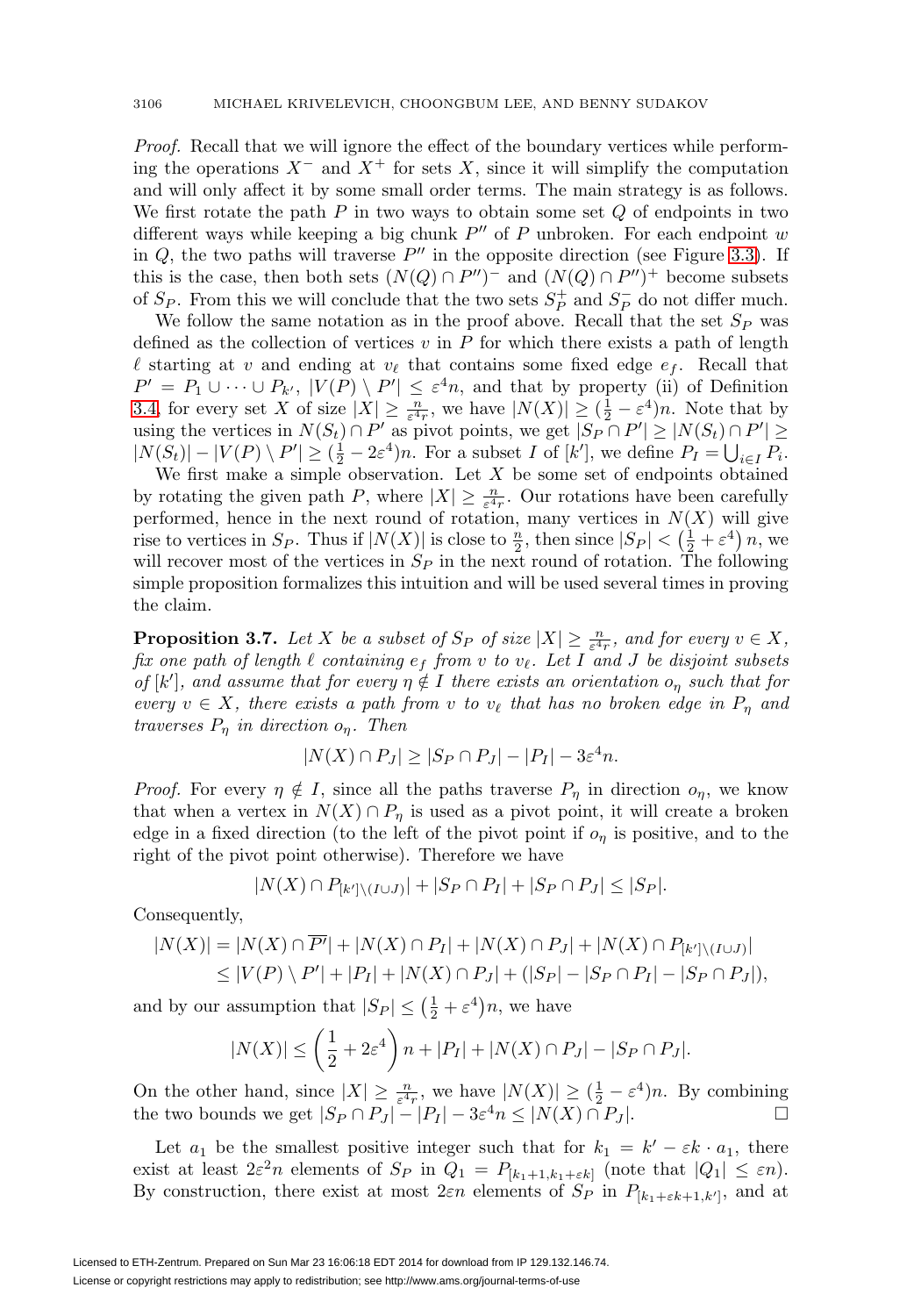

<span id="page-12-0"></span>FIGURE 3.3. Rotating in two different ways to get the same endpoint.

least  $|S_P \cap P'| - 2\varepsilon n - |Q_1| \ge (\frac{1}{2} - 5\varepsilon)n$  vertices in  $P_{[1,k_1]}$ . Let  $a_2$  be the smallest positive integer such that for  $k_2 = k_1 - \varepsilon^2 k \cdot a_2$ , there exist at least  $\varepsilon^3 n$  points of  $S_P$  in  $Q_2 = P_{[k_2+1,k_2+\varepsilon^2k]}$  (note that  $|Q_2| \leq \varepsilon^2 n$ ). Note that there exist at most  $\varepsilon n$ vertices of  $S_P$  in  $P_{[k_2+\varepsilon^2 k+1,k_1]}$ . Let  $Q_3 = P_{[1,k_2]}$ .

We defined the sets  $Q_1$  and  $Q_2$  so that the number of vertices of  $S_P$  in both of these sets is quite large. Our goal now is to find a large number of vertices in  $Q_1 \cap S_P$  that can be obtained by two different rotations, one rotation giving a path that traverses  $Q_3$  positively and the other giving a path that traverses  $Q_3$ negatively. To do this, first we will perform two rotations, where we begin by finding endpoints in  $Q_2$  using  $S_t$ , and then use these endpoints to find endpoints in  $Q_1$ . Second, we will directly rotate from  $S_t$  to obtain endpoints in  $Q_1$ . Since both ways will give a big proportion of vertices in  $Q_1 \cap S_P$ , we will eventually find the set of vertices that we wanted.

We will use Proposition [3.7](#page-11-0) to formalize this idea. Recall that for  $1 \leq i \leq k$ , each path from  $v \in S_t$  to  $v_\ell$  traverses the interval  $P_i$  positively. Let  $Y_2 = N(S_t)^- \cap Q_2$ . By our construction we have that for  $J = [k_2 + 1, k_2 + \varepsilon^2 k]$ ,  $|S_P \cap P_J| \ge \varepsilon^{3n}$ . Thus, by Proposition [3.7](#page-11-0) with  $X = S_t$ ,  $I = \emptyset$ , and  $J = [k_2 + 1, k_2 + \varepsilon^2 k]$ , we see that  $|Y_2| = |N(S_t) \cap Q_2| \geq (\varepsilon^3 - 3\varepsilon^4)n$ . Since we can use the points in  $N(S_t) \cap Q_2$  as pivot points to get new endpoints  $Y_2$ , we have that for every  $v \in Y_2$ , there exists a path of length  $\ell$  containing  $e_f$  which starts at v and ends at  $v_\ell$ . Moreover, these paths have exactly one broken edge inside  $P'$ , and it is in  $Q_2$ . Thus we can apply Proposition [3.7](#page-11-0) again with  $X = Y_2$ ,  $I = [k_2 + 1, k_2 + \varepsilon^2 k]$ , and  $J = [k_1 + 1, k_1 + \varepsilon k]$  to get  $|N(Y_2)^-\cap Q_1|\geq |S_P\cap Q_1|-\varepsilon^2n-3\varepsilon^4n$ . For every vertex  $v\in N(Y_2)^-\cap Q_1$ , there exists a path of length  $\ell$  containing  $e_f$  which starts at v and ends at  $v_{\ell}$ . These paths have exactly two broken edges inside  $P'$ , both in  $Q_1 \cup Q_2$ . Moreover, for every interval in  $Q_3$ , all these paths traverse the interval in the positive direction. Now apply Proposition [3.7](#page-11-0) with  $X = S_t$ ,  $I = \emptyset$ , and  $J = [k_1 + 1, k_1 + \varepsilon k]$  to get  $|N(S_t)^-\cap Q_1|\geq |S_P\cap Q_1|-3\varepsilon^4 n$ . The vertices in  $N(S_t)^-\cap Q_1$  have similar properties to those in  $N(Y_2)$ <sup>–</sup> ∩  $Q_1$ , but the paths for the vertices  $N(S_t)$ <sup>–</sup> ∩  $Q_1$ traverse the intervals in  $Q_3$  in the negative direction (see Figure [3.3\)](#page-12-0).

Since both  $N(Y_2)$ <sup>-</sup> ∩  $Q_1$  and  $N(S_t)$ <sup>-</sup> ∩  $Q_1$  are subsets of  $S_P$  and since we constructed  $Q_1$  such that  $|S_P \cap Q_1| \geq 2\varepsilon^2 n$ , we have for  $Y_1 = N(S_t)^- \cap N(Y_2)^- \cap Q_1$ ,

$$
|Y_1| \ge |S_P \cap Q_1| - \varepsilon^2 n - 6\varepsilon^4 n \ge (\varepsilon^2 - 6\varepsilon^4)n.
$$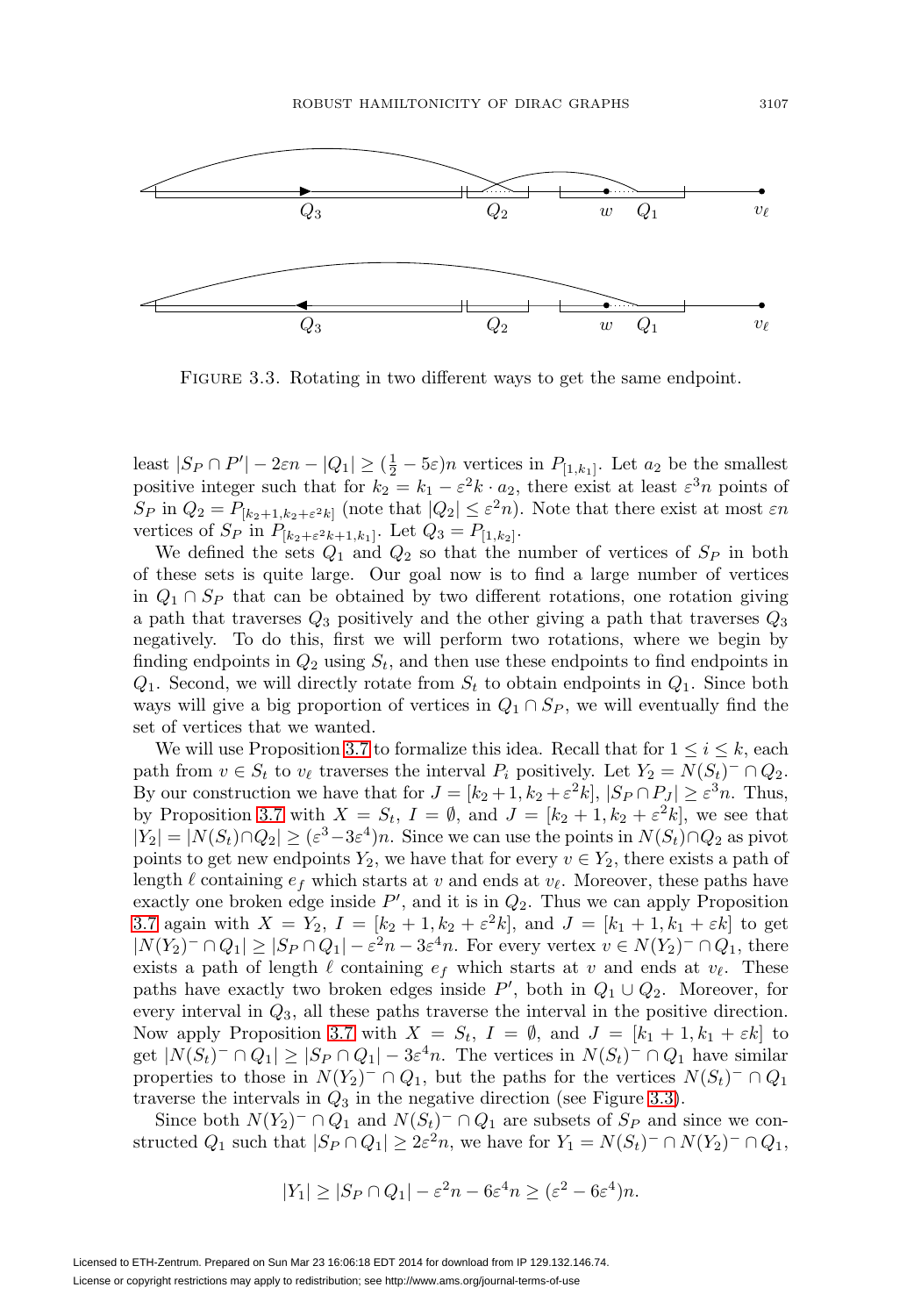Note that by using Proposition [3.7](#page-11-0) with  $X = Y_1$ ,  $I = [k_1 + 1, k_1 + \varepsilon k] \cup [k_2 + 1, k_2 +$  $\varepsilon^2 k$ ,  $J = [1, k_2]$ , we get

$$
|N(Y_1) \cap Q_3| \ge |S_P \cap Q_3| - |Q_1| - |Q_2| - 3\varepsilon^4 n \ge |S_P \cap Q_3| - 5\varepsilon n.
$$

By the observations made in the previous paragraph, we see that for every  $v \in Y_1$ , there exist two paths of length  $\ell$  starting at v and ending at  $v_{\ell}$  such that both paths have at most two broken edges in  $P'$ , all belonging to  $Q_1 \cup Q_2$ . Furthermore, one of the paths traverses the intervals in  $Q_3$  positively, and the other negatively. Therefore both  $N(Y_1)^- \cap Q_3$  and  $N(Y_1)^+ \cap Q_3$  are subsets of  $S_P$ .

The above implies that  $|(N(Y_1)^-\cap Q_3)\Delta(S_P\cap Q_3)|\leq 5\varepsilon n$ . Thus  $|(N(Y_1)\cap Q_3)|\leq 5\varepsilon n$ .  $Q_3\Delta(S_P^+\cap Q_3)|\leq 5\varepsilon n$ . Similarly we have  $|(N(Y_1)\cap Q_3)\Delta(S_P^-\cap Q_3)|\leq 5\varepsilon n$ . By the triangle inequality we get

$$
|(S_P^-\cap Q_3)\Delta(S_P^+\cap Q_3)|\leq 10\varepsilon n.
$$

Since, by our construction, there are at most  $2\varepsilon n$  vertices of  $S_P$  in  $P_{[k_1+\varepsilon k+1,k']}$ and at most  $\varepsilon n$  vertices of  $S_P$  in  $P_{[k_2+\varepsilon^2k+1,k_1]}$ , we can conclude that  $|S_P \cap \overline{Q_3}| \leq$  $|V(P) \setminus P'| + |Q_1| + |Q_2| + 3\varepsilon n \leq 6\varepsilon n$ . This implies that

$$
|S_P^- \Delta S_P^+| \le |(S_P^- \cap Q_3) \Delta (S_P^+ \cap Q_3)| + 2|S_P \cap \overline{Q_3}| \le 22\varepsilon n,
$$

 $\Box$ 

and completes the proof.

3.2. **Rotation-extension for bipartite graphs.** In this subsection, we develop a framework useful in tackling the third case of Lemma [2.1.](#page-3-0) Note that the given graph in this case has a partition of its vertex set so that there are only a few non-adjacent pairs between the two parts. The following definition gives a nice structure that can be used in this kind of graph.

<span id="page-13-0"></span>**Definition 3.8.** Let G be a graph over a vertex set V, and let  $V_1 \cup V_2$  be a partition of V satisfying  $|V_1| = |V_2| + k$  for some non-negative integer k.

- (i) A tuple  $(V_1, V_2, S_V, S_E)$  is a special frame of G if  $S_V$  is a subset of  $V_1$  of size k, and  $S_E$  is a set of k vertex-disjoint edges of G in  $V_1$  such that each vertex in  $S_V$  is incident to exactly one edge in  $S_E$ . We refer to  $S_V$  as the set of special vertices, and  $S_E$  is the set of special edges. Let the framed subgraph of G be the subgraph induced by the edges between  $(V_1, V_2)$ . Let  $V'_1 = V_1 \setminus S_V$  and  $V''_1 = V_1 \setminus V(S_E).$
- (ii) A tuple  $(V_1, V_2, S_V, S_E, f)$  is a matched special frame of G if  $(V_1, V_2, S_V, S_E)$ is a special frame of  $G$ , and  $f$  is a perfect matching between the vertices of  $V'_1$  and  $V_2$ . For  $v \in V'_1 \cup V_2$ , we let  $f(v)$  be the vertex matched to v in this matching.

Throughout this subsection, we fix a vertex set  $V$  on  $n$  vertices and a partition  $V_1 \cup V_2$  of it satisfying  $|V_1| = |V_2| + k$  for some non-negative integer k. We then assume that all the graphs appearing in this subsection are defined over V (therefore if there are several graphs under consideration, then they share the same vertex set and its partition). Suppose that we are given a graph with some special frame  $(V_1, V_2, S_V, S_E)$ . If  $k = 0$ , then it suffices to use the edges between the two parts to find a Hamilton cycle. However, if  $k > 0$ , then we must use some edges within  $V_1$ , and the special edges will be these edges.

To construct a Hamilton cycle in graphs with a matched special frame, it is easier to consider only a certain class of paths and cycles.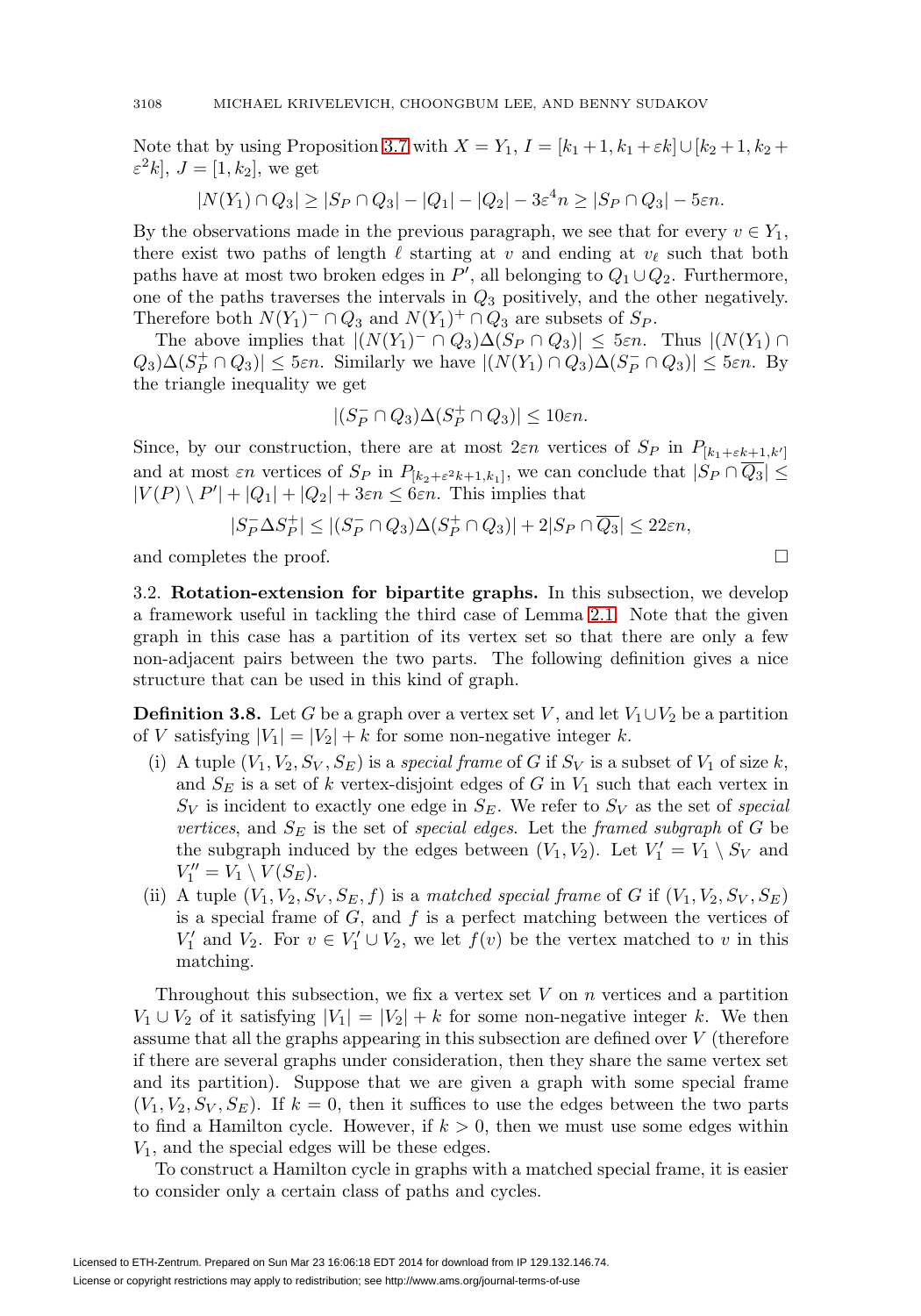**Definition 3.9.** Let  $(V_1, V_2, S_V, S_E, f)$  be a matched special frame of some graph. We say that a path  $P$  is a proper path with respect to the frame if it satisfies the following properties: (i)  $V'_1 \cap V(P) = f(V_2 \cap V(P))$ , (ii) if P contains a special vertex, then it also contains the special edge incident to it, and (iii)  $P$  consists only of edges that intersect both  $V_1$  and  $V_2$  and of special edges. We also say that a cycle C is a proper cycle with respect to the frame if it satisfies properties (i), (ii), and (iii) above (with  $C$  replacing  $P$ ). We simply say that a path or cycle is *proper* if the frame is clear from the context.

Note that a proper path always has one of its endpoints in  $V_1$  and the other in  $V_2$ . Indeed, suppose that  $P$  is a proper path with  $s$  special edges. Then by properties (i) and (iii), P has length  $2|V_2 \cap V(P)| + s - 1$ , and thus switches between  $V_1$  and  $V_2$  in total  $2|V_2 \cap V(P)| - 1$  times. Since this is an odd number, we can see that the above holds.

We now specify the roles of the graphs performing rotations and extensions.

<span id="page-14-0"></span>**Definition 3.10.** Let  $\xi$  be a positive constant. A graph G has property  $\mathcal{RE}_b(\xi)$  if it contains a matched special frame whose framed subgraph is connected, and for every proper path  $P$ , at least one of the following holds: (i) there exists a proper path longer than P in  $G \cup P$ , or (ii) there exists a set of vertices  $S_P \subset V_2$  of size at least  $|S_P| \geq \xi n$  such that for every vertex  $v \in S_P$ , there exists a set  $T_v \subset V_1$  of size  $|T_v| \geq \xi n$  such that for every  $w \in T_v$ , there exists a proper path of the same length as P in  $G \cup P$  that starts at v and ends at w.

<span id="page-14-1"></span>**Definition 3.11.** Let  $\xi$  be a positive constant, and let  $G_1$  be a graph with property  $\mathcal{RE}_b(\xi)$ . We say that a graph  $G_2$  complements  $G_1$ , if for every proper path P, (i) there exists a proper path longer than P in  $G_1 \cup P$ , or (ii) there exist vertices  $v \in S_P$  and  $w \in T_v$  such that  $\{v, w\}$  is an edge of  $G_1 \cup G_2 \cup P$  (the sets  $S_P$  and  $T_v$ are as defined in Definition [3.10\)](#page-14-0).

Two graphs as in the above two definitions together give Hamiltonicity.

<span id="page-14-2"></span>**Proposition 3.12.** Let  $\xi$  be a positive constant. If  $G_1 \in \mathcal{RE}_b(\xi)$  and  $G_2$  complements  $G_1$ , then  $G_1 \cup G_2$  is Hamiltonian.

*Proof.* Let f be the matching in the matched special frame of  $G_1$  as in Definition [3.8,](#page-13-0) and P be a longest proper path in  $G_1 \cup G_2$ . Note that we can use the frame of  $G_1$  also as a frame of  $G_1 \cup G_2$ . Since  $G_2$  complements  $G_1$ , by Definition [3.11,](#page-14-1) we can find a proper cycle  $(v_0, \dots, v_\ell, v_0)$  in  $G_1 \cup G_2$  over the vertex set of P. Assume that this cycle is not Hamiltonian. Then by the connectivity of the framed subgraph of  $G_1$ , there exists an edge of the form  $\{x, v_i\}$  for some vertex x not in the cycle, where x and  $v_i$  belong to different parts of the frame. We claim that this violates the maximality assumption on P. This will imply that the graph  $G_1 \cup G_2$ is Hamiltonian.

Indeed, either the vertex  $x$  is or is not a special vertex. If  $x$  is a special vertex, then since  $\{x, v_i\}$  cannot be a special edge, we must have a special edge  $\{x, x'\}$  for some  $x' \neq v_i$ . If x' is on the path P, then we immediately obtain a proper path longer than P. Thus we may assume that  $x'$  is not on the path. In this case we can use the path  $(v_i, x, x', f(x'))$  to find a longer proper path (note that  $f(x')$  is also not in the path  $P$  by the definition of a proper path). Finally, if  $x$  is not a special vertex, then we can use the path  $(v_i, x, f(x))$  to find a longer proper path (again,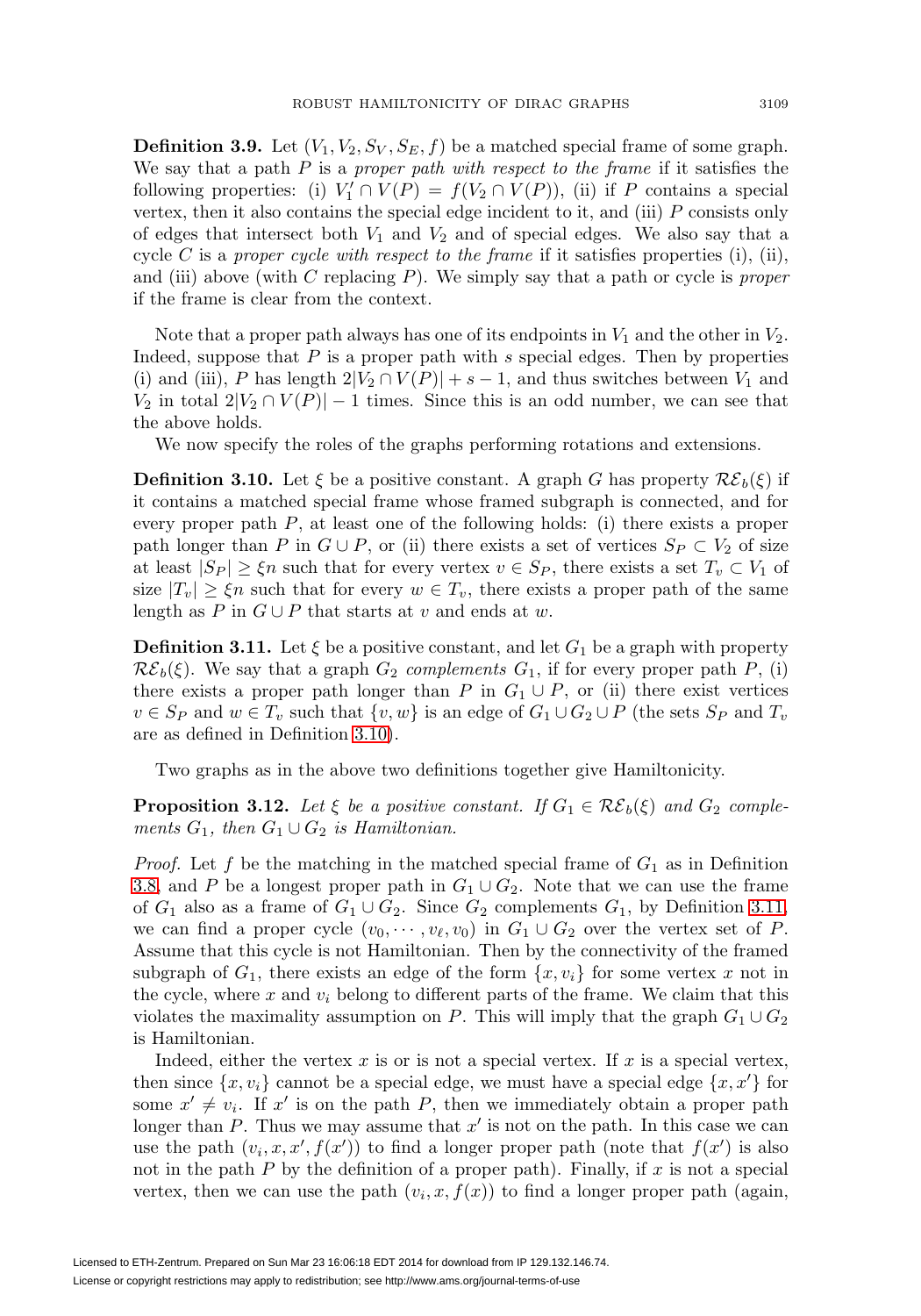$f(x)$  is not in the path P by the definition of a proper path). Thus in any case, we deduce a contradiction.  $\Box$ 

As in the previous subsection, we provide a list of deterministic properties which, when satisfied, imply property  $\mathcal{RE}_b(\xi)$ .

<span id="page-15-0"></span>**Definition 3.13.** Let  $\varepsilon$ , r be positive constants, and let k be a non-negative integer. We say that a graph G is a k-bipartite-expander with parameters  $\varepsilon$  and r, if it contains a special frame  $(V_1, V_2, S_V, S_E)$  with  $|V_1| = |V_2| + k$  such that the following properties hold:

- (i) For all  $X \subset V_1$ , if  $|X| \leq \frac{n}{r^{3/2}}$ , then  $|N(X) \cap V_2| \geq r|X|$ , and if  $|X| \geq \frac{n}{r^{3/4}}$ , then  $|N(X) \cap V_2| \ge (1 - \varepsilon)|V_2|$ , and
- (ii) for all  $Y \subset V_2$ , if  $|Y| \leq \frac{n}{r^{3/2}}$ , then  $|N(Y) \cap V''_1| \geq r|Y|$ , and if  $|Y| \geq \frac{n}{r^{3/4}}$ , then  $|N(Y) \cap V''_1| \geq (1 - \varepsilon)|V''_1|.$

We often refer to  $k$ -bipartite-expanders as *bipartite-expanders* when  $k$  is clear from the context.

<span id="page-15-1"></span>**Lemma 3.14.** For every positive real  $r \geq 16$ ,  $\varepsilon \leq \frac{1}{4}$ , and non-negative integer  $k \leq \frac{n}{30}$ , every k-bipartite-expander with parameters  $\varepsilon$  and r has property  $\mathcal{RE}_b(\frac{1}{6})$ .

*Proof.* Let G be the given bipartite-expander with parameters  $\varepsilon$  and  $r$ , and let  $(V_1, V_2, S_V, S_E)$  be its special frame. Throughout the proof, we consider only the edges that belong to the framed subgraph and the special edges. Given properties (i) and (ii) of Definition [3.13,](#page-15-0) it follows that every connected component of the framed subgraph of G contains at least  $\frac{3}{4}|V_2|$  vertices of  $V_2$ . Consequently, every two connected components intersect, and the framed subgraph of G is connected. We then verify Hall's condition to find a matching  $f$  between the vertices of  $V'_1$  and  $V_2$ . By property (i) of bipartite-expanders, we have  $|N(X) \cap V_2|$  ≥ |X| for every subset X of  $V_1$  of size at most  $\frac{3}{4}|V_2|$ . Then by property (ii), we have  $|N(Y) \cap V_1'| \ge$  $|N(Y) \cap V''_1| \geq |Y|$  for every subset Y of  $V_2$  of size at most  $\frac{3}{4}|V''_1|$ . Now suppose that Hall's condition is not satisfied, and that there is some subset  $X$  of  $V'_1$  of size larger than  $\frac{3}{4}|V_2|$  that satisfies  $|X| > |N(X)| \geq \frac{3}{4}|V_2|$  (the second inequality follows from the fact we established above for subsets of size at most  $\frac{3}{4}|V_2|$ . Then it implies that all the neighbors of  $V_2 \setminus N(X)$  in  $V'_1$  belong to  $V'_1 \setminus X$ . However, since

$$
|V_2 \setminus N(X)| = |V_2| - |N(X)| \le \frac{1}{4}|V_2| < \frac{3}{4}|V_1''|
$$

(we used the fact  $k \leq \frac{n}{30}$  in the last inequality), we thus must have  $|V_2 \setminus N(X)| \leq$  $|N(V_2 \setminus N(X))| \leq |V_1' \setminus X|$ , which is a contradiction since  $|V_1' \setminus X| = |V_1'| - |X|$  and  $|V_2 \setminus N(X)| = |V_2| - |N(X)| > |V_2| - |X|$ . Thus Hall's condition holds, and we may let f be one fixed perfect matching between the vertices of  $V'_1$  and  $V_2$ . Consider the matched special frame  $(V_1, V_2, S_V, S_E, f)$ .

Let us now focus on verifying the remaining condition given in Definition [3.10.](#page-14-0) Let  $P = (v_0, \dots, v_\ell)$  be a proper path of length  $\ell$  where  $v_0 \in V_2$  (recall that one endpoint of every proper path is in  $V_2$ ). For a subset X of vertices of P, we use the notation  $X^-$  and  $X^+$  as in the proof of Lemma [3.5.](#page-7-1) We will first construct the set  $S_P$ . This will be done by iteratively constructing sets  $S_i \subset V_2$  for  $i \geq 0$ , where  $S_i$ has the property that for every  $v \in S_i$ , there exists a proper path of length  $\ell$  which starts at v and ends at  $v_{\ell}$ . Moreover,  $S_i \subset S_{i+1}$  will hold for every  $i \geq 0$ .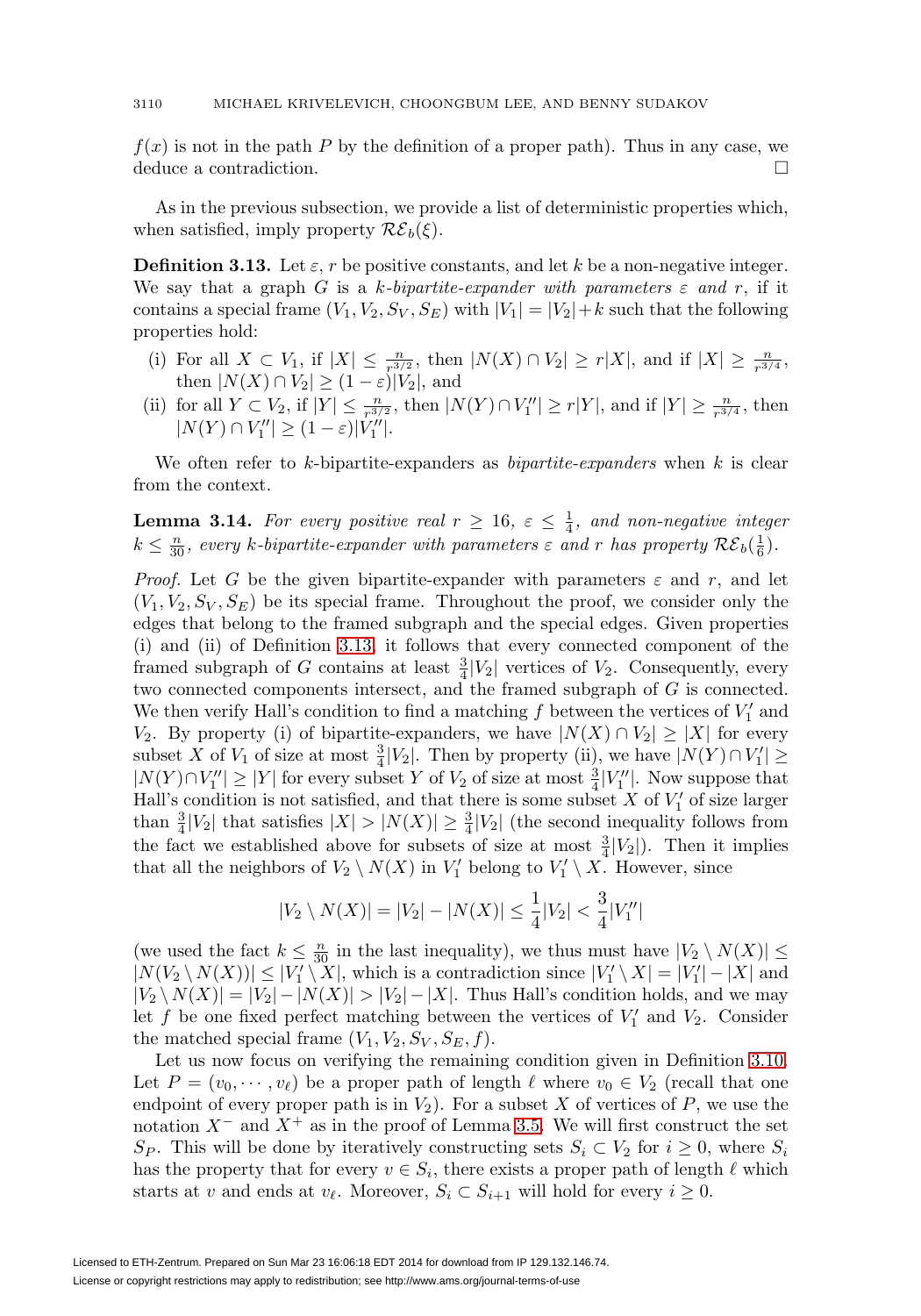Let  $S_0 = \{v_0\}$ . Assume that we have completed constructing  $S_i$  for some  $i \geq 0$ . We first claim that  $N(S_i) \cap V_1 \subset V(P)$ . If the claim does not hold, then we have an edge  $\{x, y\}$  for  $x \in S_i$ ,  $y \in V_1 \setminus V(P)$ . If y is not a special vertex, then we can find a proper path longer than P by attaching the path  $(f(y), y, x)$  to the proper path of length  $\ell$  starting at x and ending at  $v_{\ell}$  (note that  $f(y)$  is not in P by the definition of a proper path). On the other hand, if  $y$  is a special vertex, then let  $\{y, y'\}$  be the special edge incident to y. If  $y' \in V(P)$ , then the edges  $\{x, y\}$  and  $\{y, y'\}$ , together with P immediately give a proper path longer than P. Finally, if  $y' \notin V(P)$ , then we can use the path  $(x, y, y', f(y'))$  to find a longer proper path than P  $(f(y'))$  is not in P by the definition of a proper path). Thus we indeed must have  $N(S_i) \cap V_1 \subset V(P)$ .

Now, if a vertex  $w \in N(S_i) \cap V''_1$  is not in  $S_i^-$  or  $S_i^+$ , then w can be used as a pivot point to give either  $w^-$  or  $w^+$  as a new endpoint of some proper path that has  $v_{\ell}$  as its other endpoint (recall that  $S_i$  contains the sets  $S_j$  for  $j \leq i$ ). Note that it is crucial to consider the set  $V''_1$ , as otherwise we might end up breaking some special edges of the path  $P$  and the resulting path will no longer be proper. Let  $S_{i+1}$  be the union of the set of endpoints obtained in this way and the set  $S_i$ . Since an endpoint can be obtained in at most two ways, we have

$$
|S_{i+1}| \ge \frac{1}{2} (|N(S_i) \cap V''_1| - |S_i^+| - |S_i^-|) + |S_i| \ge \frac{1}{2}|N(S_i) \cap V''_1|.
$$

If  $|S_i| \leq \frac{n}{r^{3/2}}$ , then we have  $|N(S_i) \cap V''_1| \geq r|S_i|$  and therefore,  $|S_{i+1}| \geq \frac{r}{2} \cdot |S_i|$ . Since  $r \ge 16$ , at some point t,  $S_t$  will have size  $|S_t| \ge \frac{n}{r^{3/2}}$ . Redefine  $S_t$  as an arbitrary subset of it of size  $\frac{n}{r^{3/2}}$  and repeat the above once more to get  $|S_{t+1}| \geq \frac{r}{2}|S_t| \geq \frac{n}{r^{3/4}}$ (recall that  $r \ge 16$ ). Again redefine  $S_{t+1}$  as an arbitrary subset of it of size  $\frac{n}{r^{3/4}}$ , and repeat the above for the final time, to get a set  $S_P = S_{t+2}$  of size

$$
|S_P| \ge \frac{1}{2} \cdot (1 - \varepsilon)|V''_1| \ge \frac{3}{8} \left( \frac{n}{2} - \frac{3k}{2} \right) \ge \frac{n}{6},
$$

where we used the fact that  $\varepsilon \leq \frac{1}{4}$  and  $k \leq \frac{n}{30}$ . For each vertex  $v \in S_P$ , we can perform the same process as above to the other endpoint  $v_{\ell}$  to find a set  $T_v$  of size at least  $\frac{n}{6}$  satisfying the property of Definition [3.10.](#page-14-0)  $\Box$  $\Box$ 

In fact, similar arguments also apply to non-bipartite graphs.

<span id="page-16-1"></span>**Definition 3.15.** For positive constants  $\varepsilon$  and r, we say that a graph G on n vertices is an *expander with parameters*  $\varepsilon$  and r, if the following properties hold:

- (i) For every subset of vertices X of size  $|X| \leq \frac{n}{r^{3/2}}$ , we have  $|N(X)| \geq r|X|$ , and
- (ii) for every subset of vertices X of size  $|X| \geq \frac{n}{r^{3/4}}$ , we have  $|N(X)| \geq (1 \varepsilon)n$ .

The proof of Lemma [3.14](#page-15-1) given above can be easily modified to give the following result.

<span id="page-16-0"></span>**Lemma 3.16.** For every positive real  $r \geq 16$  and  $\varepsilon \leq \frac{1}{4}$ , every expander with parameters  $\varepsilon$  and r has property  $\mathcal{RE}(\frac{1}{6})$ .

## 4. Random subgraphs of Dirac graphs

In this section we prove Theorem [1.1.](#page-1-0) The following well-known concentration result (see, for example [\[1\]](#page-33-1), Appendix A) will be used several times throughout the proof. We denote by  $Bi(n, p)$  a binomial random variable with parameters n and p.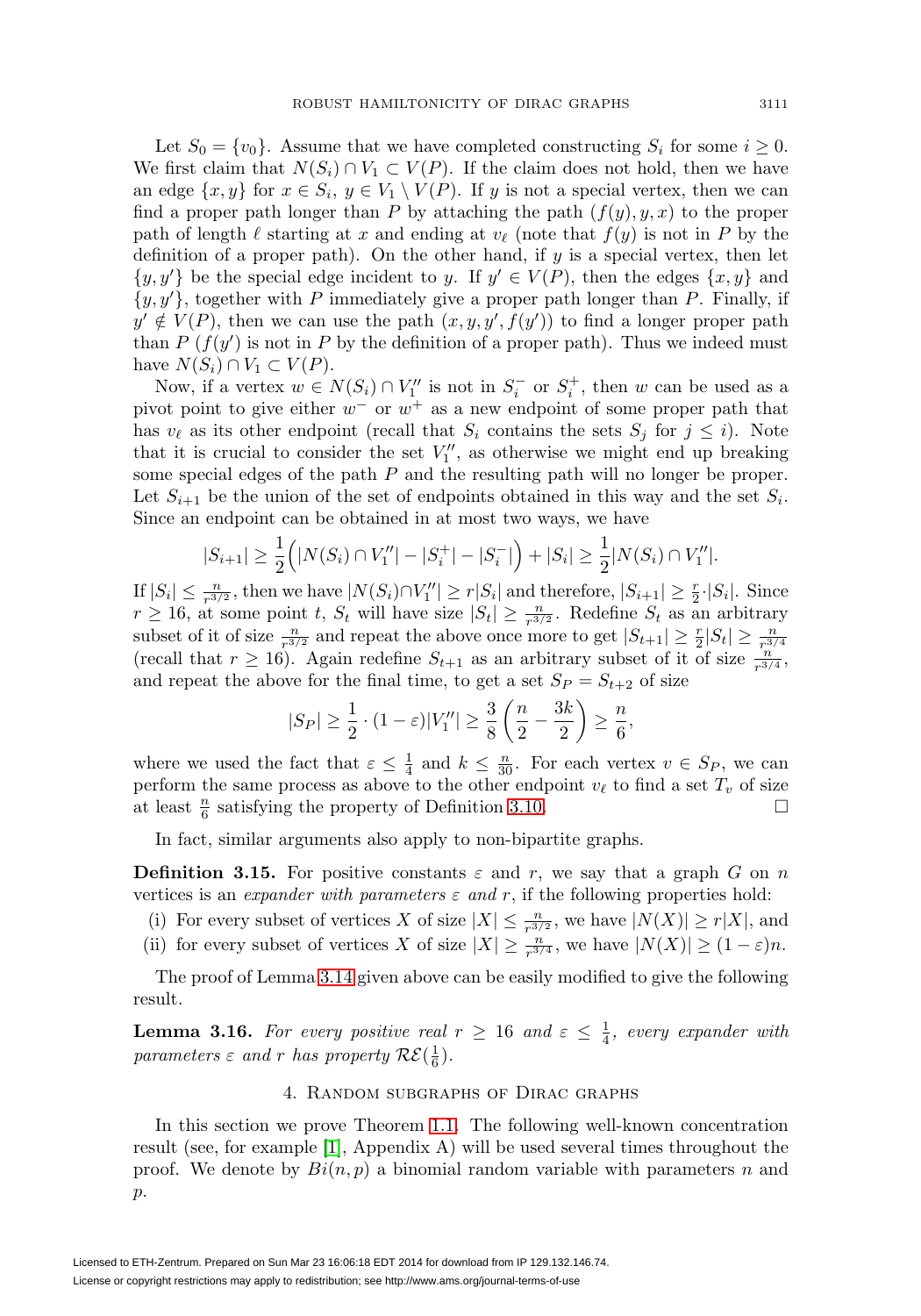**Theorem 4.1** (Chernoff's inequality). If  $X \sim Bi(n, p)$  and  $\lambda \leq np$ , then

$$
P(|X - np| \ge \lambda) \le e^{-\Omega(\lambda^2/(np))}.
$$

We begin by applying Lemma [2.1](#page-3-0) with  $\alpha = \frac{1}{2^{23}}$  and  $\gamma = \frac{1}{32}$  to classify Dirac graphs into three types. We will show case by case that a random subgraph of a Dirac graph of each type is a.a.s. Hamiltonian.

4.1. **First case.** Let G be a Dirac graph satisfying  $e(A, B) \ge \alpha n^2$  for all half-sets A and B.

<span id="page-17-0"></span>**Lemma 4.2.** There exist positive reals  $\varepsilon$  and  $\beta$  such that for every  $p \geq \frac{\beta \log n}{n}$ the graph  $G_p$  a.a.s. contains a subgraph with property  $\mathcal{RE}(\frac{1}{2} + \varepsilon)$  that has at most  $\beta n \log n$  edges.

*Proof.* Let  $\varepsilon = \min\{\varepsilon_{3.5}, (\frac{\alpha}{4})^5, \frac{1}{2^4 e^2}\}\$  $\varepsilon = \min\{\varepsilon_{3.5}, (\frac{\alpha}{4})^5, \frac{1}{2^4 e^2}\}\$  $\varepsilon = \min\{\varepsilon_{3.5}, (\frac{\alpha}{4})^5, \frac{1}{2^4 e^2}\}\$ , and  $\beta \geq 512\varepsilon^{-3}$  be a large constant. Let  $p' = \frac{\beta \log n}{n}$  and suppose that we are given  $p \geq p'$ . Let H be a random subgraph of  $G_p$  obtained by taking each edge independently with probability  $\frac{p'}{p}$ , and note that the distribution of H is identical to that of  $G_{p'}$ . Since  $G_{p'}$  a.a.s. has at most  $(1+o(1))e(G)p' \leq \beta n \log n$  edges, it suffices to show that  $G_{p'}$  a.a.s. has property  $\mathcal{RE}(\frac{1}{2} + \varepsilon)$ . By Lemma [3.5,](#page-7-1) we can prove our claim by verifying that  $G_{p'}$  is a.a.s. a half-expander with parameters  $\varepsilon$  and  $r = \frac{\beta}{32} \log n = \frac{np'}{32}$ .

We will establish the following four properties of  $G_{p'}$  which together will imply that  $G_{p'}$  is a.a.s. a half-expander with parameters  $\varepsilon$  and r (note that  $np' = \beta \log n$ ):

- 1.  $G_{p'}$  a.a.s. has minimum degree at least  $\frac{1}{3}np'$ .
- 2. For every pair of sets X and Y satisfying  $|X| \leq \frac{\varepsilon n}{r}$  and  $|Y| \leq r|X|$ , we a.a.s. have  $e_{G_{p'}}(X,Y) \leq \frac{1}{4}|X|np'.$
- 3. For every pair of sets X and Y of size  $|X| \geq \frac{n}{\varepsilon r}$  and  $|Y| \geq (\frac{1}{2} + \varepsilon)n$ ,  $G_{p'}$ a.a.s. contains at least one edge between  $X$  and  $Y$ .
- 4. For every pair of sets X and Y of size  $|X|, |Y| \ge (\frac{1}{2} \varepsilon^{1/5})n, G_{p'}$  a.a.s. contains at least  $2n + 1$  edges between X and Y.

Indeed, suppose that all four properties hold. Let X be a set of size at most  $\frac{\varepsilon n}{r}$ and assume that  $|N(X)| \le r|X|$ . For the set  $Y = N(X)$ , by properties 1 and 2, we must have

$$
\frac{1}{4}|X|np' \geq e_{G_{p'}}(X,Y) = e_{G_{p'}}(X,V(G)) \geq |X| \cdot \frac{1}{3}np',
$$

which is a contradiction. Thus condition (i) of Definition [3.4](#page-7-0) holds. Now let Z be a set of size at least  $\frac{n}{\varepsilon r}$  and assume that  $|N(Z)| \leq (\frac{1}{2} - \varepsilon)n$ . If this is the case, then there are no edges between Z and  $V \setminus N(Z)$  in  $G_{p'}$ , and this contradicts property 3 since  $|V \setminus N(Z)| \geq (\frac{1}{2} + \varepsilon)n$ . This establishes condition (ii) of Definition [3.4.](#page-7-0) Finally, it is easy to see that property 4 implies condition (iii) of Definition [3.4.](#page-7-0)

Now we establish the four properties listed above. Since  $G$  has minimum degree at least  $\frac{n}{2}$ , by Chernoff's inequality, the probability of a fixed vertex having degree less than  $\frac{1}{3}np'$  is at most  $e^{-\Omega(np')} = o(n^{-1})$  for large enough  $\beta$ . By taking the union bound, we obtain property 1. For property 2, let  $X$  and  $Y$  be two sets of size  $|X| = k$  and  $|Y| = rk$  (it suffices to prove for Y exactly of size rk). To estimate the probability of  $e_{G_{p'}}(X,Y) \geq \frac{knp'}{4}$ , we may estimate the probability that at least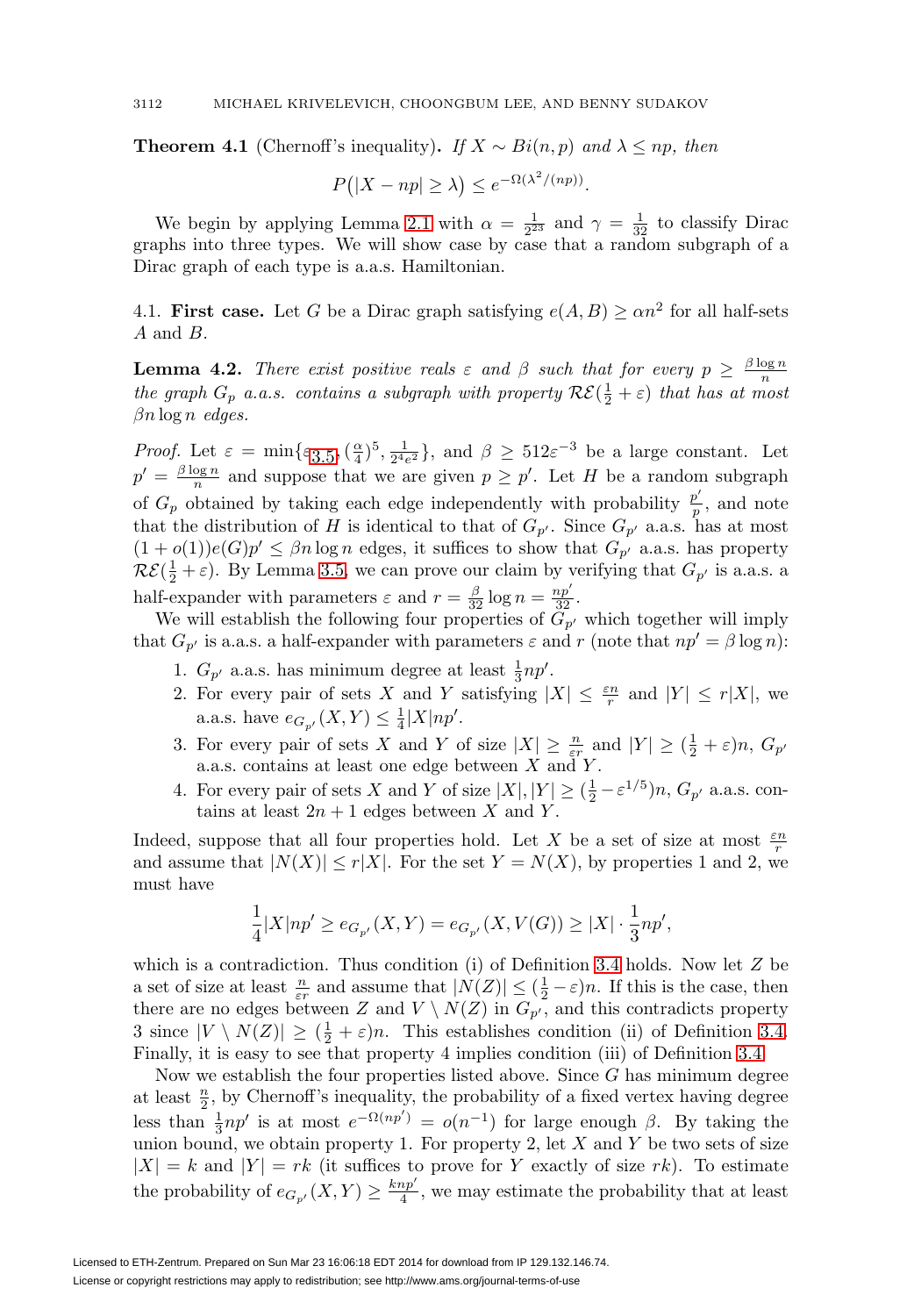$\frac{knp'}{8}$  non-ordered pairs of the form  $\{v, w\}$  for  $v \in X, w \in Y$  become edges of  $G_{p'}$ . Consequently, the probability of having  $e_{G_{p'}}(X,Y) \geq \frac{knp'}{4}$  is at most

$$
\binom{rk^2}{knp'/8} (p')^{knp'/8}.
$$

Therefore by the union bound, the probability of having two sets violating property 2 is at most

$$
\sum_{k=1}^{\varepsilon n/r} \binom{n}{k} \binom{n}{rk} \binom{rk^2}{knp'/8} (p')^{knp'/8} \le \sum_{k=1}^{\varepsilon n/r} \binom{n}{k} \left(\frac{en}{rk}\right)^{rk} \left(\frac{8erk}{n}\right)^{knp'/8}
$$

$$
= \sum_{k=1}^{\varepsilon n/r} \binom{n}{k} \left(\frac{en}{rk} \left(\frac{8erk}{n}\right)^4\right)^{rk}
$$

$$
= \sum_{k=1}^{\varepsilon n/r} \binom{n}{k} \left(\frac{2^{12}e^5r^3k^3}{n^3}\right)^{rk}
$$

$$
\le \sum_{k=1}^{\varepsilon n/r} \binom{n}{k} \left(\varepsilon^3 2^{12}e^5\right)^{rk}
$$

$$
\le \sum_{k=1}^{\varepsilon n/r} \left(\frac{en}{k} \left(\varepsilon^3 2^{12}e^5\right)^r\right)^k,
$$

which is  $o(1)$  for large enough  $\beta$  since  $r = \frac{\beta}{32} \log n = \frac{np'}{32}$ , and  $\varepsilon \leq 2^{-4} e^{-2}$ .

To establish property 3, let  $X$  and  $Y$  be two sets as in property 3. Since the graph G has minimum degree at least  $n/2$ , the number of edges in G between X and Y is at least

$$
\frac{1}{2}|X|\cdot \varepsilon n\geq \frac{n^2}{2r}
$$

.

Consequently the probability of property 3 not holding is at most

$$
2^{2n} \cdot (1 - p')^{n^2/(2r)} \le 2^{2n} e^{-n^2 p'/(2r)} = 2^{2n} e^{-16n} = o(1)
$$

(we used the fact that  $p' = \frac{\beta \log n}{n}$  and  $r = \frac{\beta}{32} \log n$ ).

It now remains to verify property 4. It suffices to consider a pair of sets  $X$  and Y which both have size exactly  $(\frac{1}{2} - \varepsilon^{1/5})n$ . Let X' be an arbitrary set of vertices of size  $\frac{n}{2}$  that contains X, and similarly define Y'. Then the graph G satisfies  $e_G(X', Y') \ge \alpha n^2$ . Therefore we have

$$
e_G(X,Y) \ge e_G(X',Y') - |X' \setminus X| \cdot n - |Y' \setminus Y| \cdot n \ge \alpha n^2 - 2\varepsilon^{1/5} n^2 \ge \frac{\alpha n^2}{2},
$$

and thus by Chernoff's inequality, the probability that  $G_{p'}$  has less than  $\frac{\alpha n^2 p'}{4}$  edges between X and Y is at most  $e^{-\Omega(\alpha n^2 p')} = e^{-\Omega(\alpha \beta n \log n)}$ . Thus by taking the union bound over all possible choices of X and Y, we have property 4.  $\Box$ 

<span id="page-18-0"></span>**Lemma 4.3.** For every fixed positive real  $\varepsilon$  and  $\beta$ , there exists a constant  $C =$  $C(\varepsilon,\beta)$  such that the following holds for every  $p \geq \frac{C \log n}{n}$ :  $G_p$  a.a.s. complements its every subgraph with property  $\mathcal{RE}(\frac{1}{2} + \varepsilon)$  that has at most  $\beta n \log n$  edges.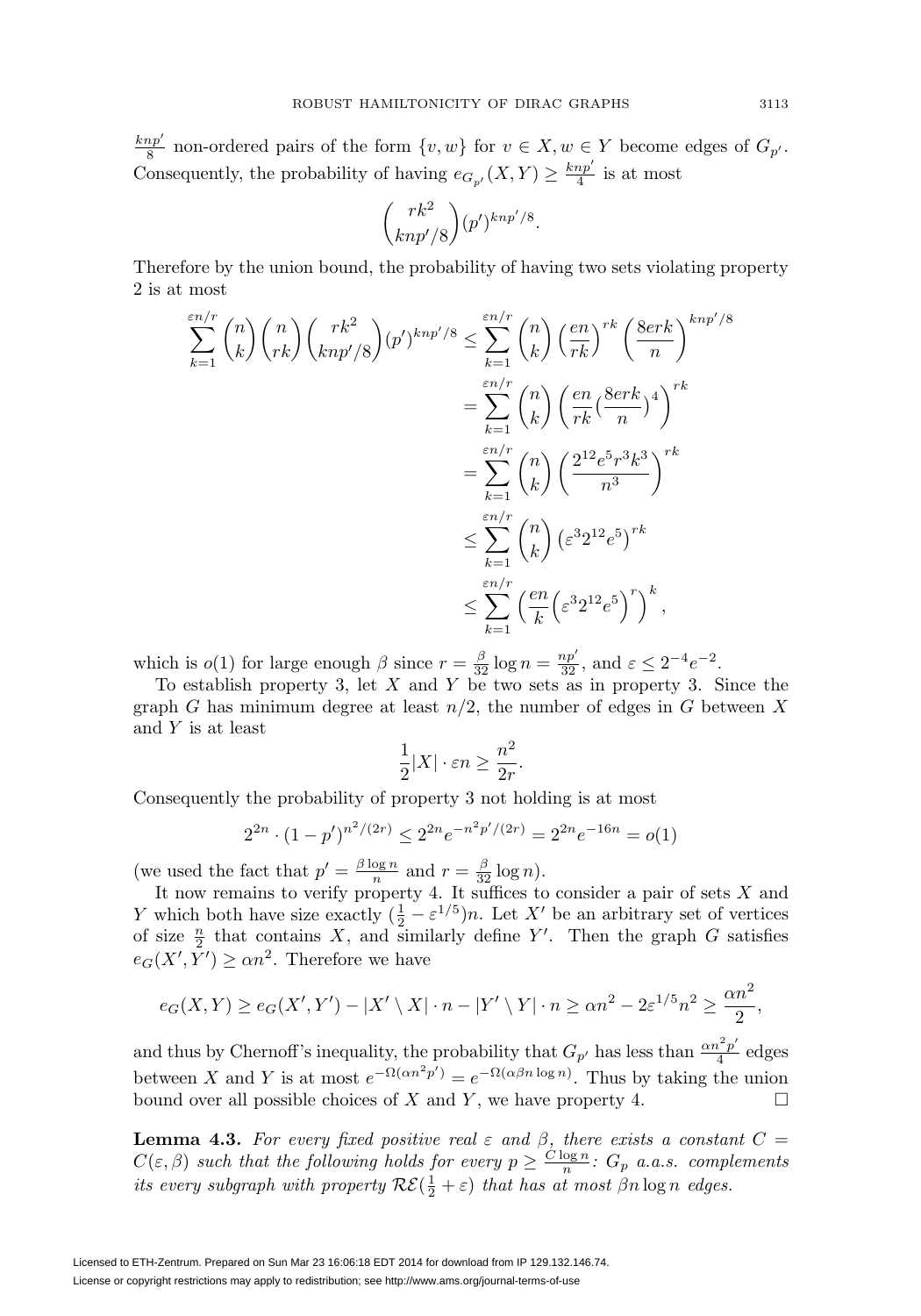*Proof.* Let  $C \geq \beta$  be a sufficiently large constant. The probability that the assertion of the lemma fails is

$$
\mathbf{P} = \mathbf{P} \Big( \bigcup_{R \in \mathcal{RE}(\frac{1}{2} + \varepsilon), |E(R)| \le \beta n \log n} \Big( \{ R \subset G_p \} \wedge \{ G_p \text{ does not complement } R \} \Big) \Big)
$$
\n
$$
\leq \sum \qquad \mathbf{P} \Big( G_p \text{ does not complement } R \mid R \subset G_p \Big) \cdot \mathbf{P} (R \subset G_p)
$$

<span id="page-19-0"></span>
$$
\leq \sum_{R \in \mathcal{RE}(\frac{1}{2}+\varepsilon), |E(R)| \leq \beta n \log n} \mathbf{P}\Big(G_p \text{ does not complement } R \,|\, R \subset G_p\Big) \cdot \mathbf{P}(R \subset G_p),
$$

where the union (and sum) is taken over all graphs  $R$  on  $n$  vertices which have property  $\mathcal{RE}(\frac{1}{2} + \varepsilon)$  and at most  $\beta n \log n$  edges.

Let us first examine the term  $P(G_p \text{ does not complement } R \mid R \subset G_p)$ . Let R be a fixed graph with property  $\mathcal{RE}(\frac{1}{2} + \varepsilon)$  and P be a fixed path on the same vertex set containing some fixed edge e. The number of such paths is at most  $n^2 \cdot n!$ , since there are at most  $n^2$  choices for the length of path P and the fixed edge e, and there are at most  $n(n-1)\cdots(n-i+1)$  paths of length  $i, 1 \leq i \leq n$ . If in  $R \cup P$  there is a path longer than  $P$  containing  $e$ , then the condition of Definition [3.2](#page-6-1) is already satisfied. Therefore we can assume that there is no such path in  $R \cup P$ . Then, by the definition of property  $\mathcal{RE}(\frac{1}{2} + \varepsilon)$ , we can find a set  $S_P$  and for every  $v \in S_P$  a corresponding set  $T_v$ , both of size  $(\frac{1}{2} + \varepsilon)n$ , such that for every  $w \in T_v$ , there exists a path containing e of the same length as P in  $R \cup P$  which starts at v and ends at w. If there exist vertices  $v \in S_P$  and  $w \in T_v$  such that  $\{v, w\}$  is an edge of R, then this edge is also in  $R \cup G_p$ , and again Definition [3.2](#page-6-1) is satisfied. If there are no such edges of R, then conditioned on  $R \subset G_p$ , each such pair of vertices is an edge in  $G_p$  independently with probability p. By the minimum degree condition on G, we have

$$
\sum_{v \in S_p} |T_v \cap N_G(v)| \geq \varepsilon n \cdot \left(\frac{1}{2} + \varepsilon\right) n \geq \frac{\varepsilon n^2}{2}.
$$

Therefore there are at least  $\frac{1}{2} \sum_{v \in S_p} |T_v \cap N_G(v)| \geq \frac{\varepsilon n^2}{4}$  edges of G that we would like to be present in the graph (the factor  $\frac{1}{2}$  comes from the fact that a same edge can be counted twice). If  $G_p$  does not complement the graph R, then a.a.s. there exists some path P such that no such edge appears in  $G_p$ . For a fixed path P, the probability of this event is at most  $(1-p)^{\epsilon n^2/4}$ . Consequently, by taking the union bound over all choice of paths P, we see that for large enough  $C = C(\varepsilon)$  and  $p \geq \frac{C \log n}{n},$ 

$$
\mathbb{P}\Big(G_p \text{ does not complement } R \,|\, R \subset G_p\Big) \le n^2 \cdot n! \cdot (1-p)^{-\varepsilon n^2/4} \le e^{-\varepsilon n^2 p/8}.
$$

Therefore in [\(4.1\)](#page-19-0), the right hand side can be bounded by

$$
\mathbf{P} \le e^{-\varepsilon n^2 p/8} \cdot \sum_{R \in \mathcal{R} \mathcal{E}(\frac{1}{2} + \varepsilon), |E(R)| \le \beta n \log n} \mathbf{P}(R \subset G_p).
$$

Also note that for a fixed graph R with t edges,  $P(R \subset G_p) \leq P(R \subset G(n, p)) = p^t$ . Therefore, by taking the sum over all possible graphs R with at most  $\beta n \log n$  edges, we can bound the probability that the assertion of the lemma fails by

$$
\mathbf{P} \le e^{-\varepsilon n^2 p/8} \sum_{t=1}^{\beta n \log n} \binom{\binom{n}{2}}{t} p^t \le e^{-\varepsilon n^2 p/8} \sum_{t=1}^{\beta n \log n} \left(\frac{en^2 p}{t}\right)^t.
$$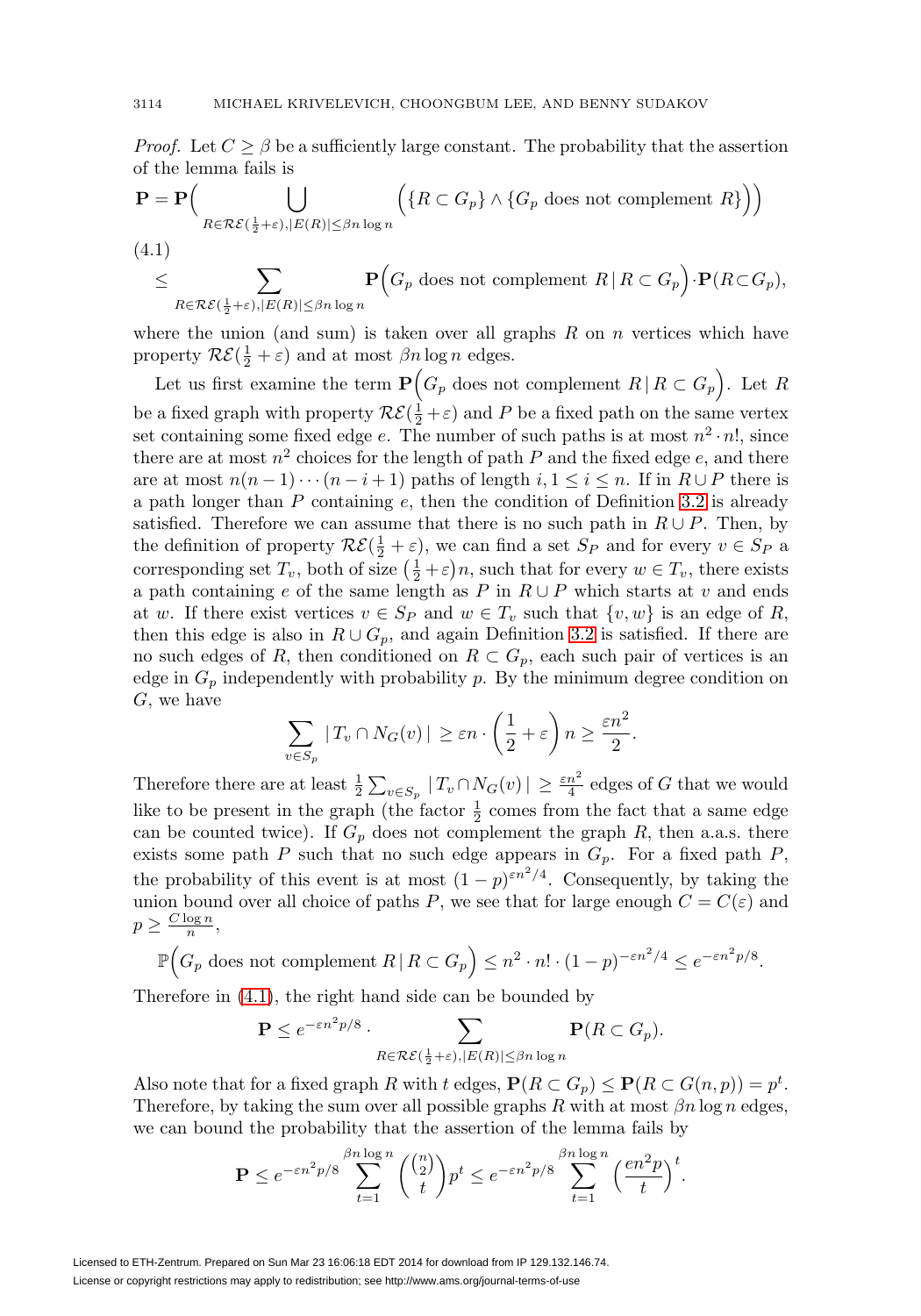Since  $p \geq \frac{C \log n}{n}$ , for  $C \geq \beta$ , the summands are monotone increasing in the range  $1 \leq t \leq \beta n \log n$ , and thus we can take the case  $t = \beta n \log n$  for an upper bound on every term. This gives

$$
\mathbf{P} \le (1+o(1)) \beta n \log n \cdot \left(e^{-\varepsilon n p/(8\beta \log n)} \cdot \left(\frac{e n p}{\beta \log n}\right)\right)^{\beta n \log n}
$$

which is  $o(1)$  for sufficiently large C depending on  $\varepsilon$  and  $\beta$ , since  $p \geq \frac{C \log n}{n}$ . This completes the proof.

**Theorem 4.4.** There exists a constant C such that the following holds for every  $p \geq \frac{C \log n}{n}$ . If G is a Dirac graph satisfying (i) of Lemma [2.1](#page-3-0), then  $G_p$  is a.a.s. Hamiltonian.

*Proof.* Let  $\varepsilon = \varepsilon_{4,2}$ ,  $\beta = \beta_{4,2}$ , and  $C = \max{\beta, C_{4,3}(\varepsilon, \beta)}$ . By Lemma [4.2](#page-17-0), we know that  $G_p$  a.a.s. contains a subgraph that has property  $\mathcal{RE}(\frac{1}{2} + \varepsilon)$  and at most  $\beta n \log n$  edges. Then by Lemma [4.3,](#page-18-0) we know that  $G_p$  a.a.s. complements this subgraph. Therefore when both events hold, we see by Proposition [3.3](#page-6-2) that  $G_p$  is a.a.s. Hamiltonian. -

4.2. **Second case.** Let G be a Dirac graph satisfying the following as in (ii) of Lemma [2.1:](#page-3-0) there exists a set A of size  $\frac{n}{2} \leq |A| \leq (\frac{1}{2} + 16\alpha)n$  such that  $e(A, \overline{A}) \leq$  $6\alpha n^2$ , and the induced subgraphs on both A and  $\overline{A}$  have minimum degree at least  $\frac{n}{5}$ . Let  $k = |A| - |\overline{A}|$  so that  $|A| = \frac{n+k}{2}$ ,  $|\overline{A}| = \frac{n-k}{2}$ , and  $k \leq 32\alpha n$ .

Note that

$$
|A|\frac{n}{2} \le e(A, V(G)) = e(A, A) + e(A, \overline{A}) \le 2e(A) + 6\alpha n^2.
$$

Therefore,

(4.2) 
$$
e(A) \ge \frac{1}{2} \left( \frac{|A|n}{2} - 6\alpha n^2 \right) = \frac{1}{2} \left( |A|^2 - \left( |A| - \frac{n}{2} \right) |A| - 6\alpha n^2 \right)
$$

$$
\ge \binom{|A|}{2} - \frac{k|A|}{4} - 3\alpha n^2 \ge \binom{|A|}{2} - 11\alpha n^2.
$$

<span id="page-20-0"></span>Similarly, we can show that  $e(\overline{A}) \geq {\binom{|A|}{2}} - 6\alpha n^2$ .

<span id="page-20-1"></span>**Lemma 4.5.** There exists a positive real  $\beta$  such that the following holds for every  $p \geq \frac{\beta \log n}{n}$ : each of the graphs  $G[A]_p$  and  $G[\overline{A}]_p$  a.a.s. contains a subgraph with property  $\mathcal{RE}(\frac{1}{6})$  that has at most  $\beta n \log n$  edges.

*Proof.* We will only verify the property for  $G[A]_p$  since the property for  $G[\overline{A}]_p$  can be verified similarly. Let  $\beta$  be a large enough constant. Given  $p \geq \frac{\beta \log n}{n}$ , let  $p' = \frac{\beta \log n}{n}$  and let H be a random subgraph of  $G[A]_p$  obtained by taking every edge of  $G[A]_p$  independently with probability  $\frac{p'}{p}$  (which is less than 1). Then H has the same distribution as  $G[A]_{p'}$ . Since  $G[A]_{p'}$  a.a.s. has at most  $\beta n \log n$  edges, it suffices to show that H a.a.s. has property  $\mathcal{RE}(\frac{1}{6})$ . By Lemma [3.16,](#page-16-0) it suffices to verify that H is an expander with parameters  $\frac{1}{4}$  and  $2^{16}$ . Equivalently, we need to verify the following two properties:

- (i) For every subset of vertices X of size  $|X| \leq \frac{|A|}{2^{24}}$ , we have  $|N(X)| \geq 2^{16}|X|$ , and
- (ii) for every subset of vertices X of size  $|X| \geq \frac{|A|}{2^{12}}$ , we have  $|N(X)| \geq \frac{3}{4}|A|$ .

,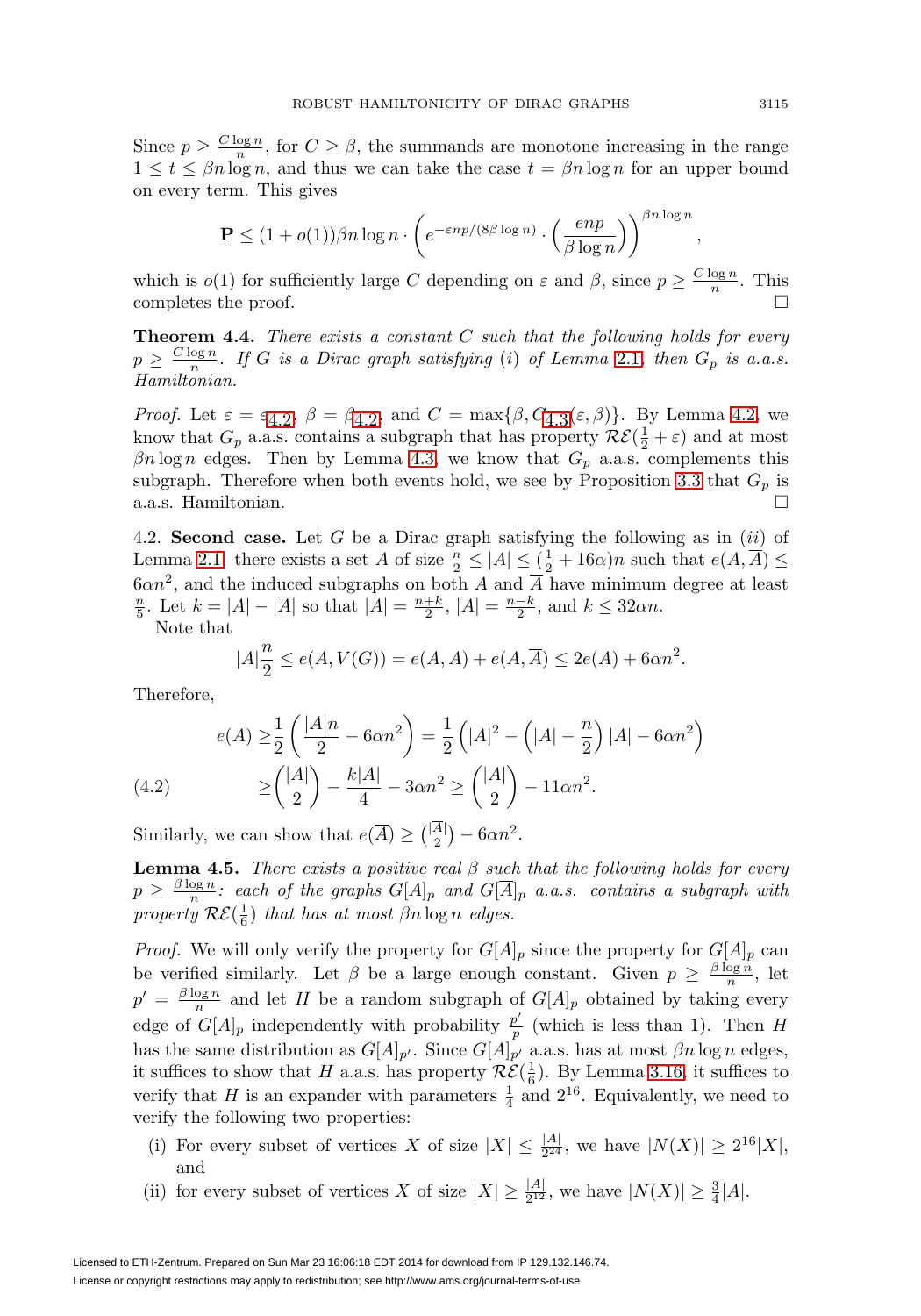We claim that  $H$  a.a.s. has the following properties: (a) minimum degree is at least  $\frac{np'}{6}$ , (b) for every pair of sets X and Y of sizes  $|X| \leq \frac{|A|}{2^{24}}$  and  $|Y| < 2^{16}|X|$ , we have  $e_H(X,Y) < \frac{|X|np'}{10}$ , and (c) for every pair of sets X and Y of sizes  $|X| = \frac{|A|}{2^{12}}$  and  $|Y| = \frac{1}{4}|A|, e_H(X, Y) > 0.$  Suppose that H indeed satisfies these properties. For every set X of size  $|X| \leq \frac{|A|}{2^{24}}$ , if  $|N(X)| < 2^{16}|X|$ , then by (a) and (b) we will have

$$
\frac{|X|np'}{10} > e_H(X, N(X)) = e_H(X, V(H)) \ge |X|\frac{np'}{6},
$$

which is a contradiction. Thus  $(i)$  holds. One can also easily see that  $(c)$  implies  $(ii).$ 

We omit the proof of property (a) (we need  $\beta$  to be large enough for (a)) and verify property (b). Let t be a positive integer satisfying  $t \leq \frac{|A|}{2^{24}}$ . For a fixed pair of sets X and Y of sizes  $|X| = t$  and  $|Y| = 2^{16}t$ , in order to have  $e_H(X, Y) \ge \frac{|X|^{np'}}{10}$ , at least  $\frac{|X|np'}{20}$  non-ordered pairs that have one endpoint in X and the other in Y must be present. Thus the probability of the event  $e_H(X,Y) \geq \frac{|X|np'}{10}$  is at most

$$
\binom{|X||Y|}{\frac{|X|np'}{20}} \cdot (p')^{\frac{|X|np'}{20}} \le \left(\frac{20e|Y|}{n}\right)^{|X|np'/20}
$$

.

Therefore, by taking the union bound over all choices of  $t$  and sets  $X, Y$ , we see that the probability of  $(b)$  being false is

$$
\sum_{t=1}^{|A|/2^{24}} \binom{n}{t} \binom{n}{2^{16}t} \left(\frac{20 \cdot 2^{16} e t}{n}\right)^{tnp'/20} \n\leq \sum_{t=1}^{|A|/2^{24}} \left(\frac{en}{2^{16}t}\right)^{2^{17}t} \left(\frac{20 \cdot 2^{16} e t}{n}\right)^{tnp'/20} = \sum_{t=1}^{|A|/2^{24}} \left(\left(\frac{en}{2^{16}t}\right)^{2^{17}} \left(\frac{20 \cdot 2^{16} e t}{n}\right)^{nrp'/20}\right)^t \n= \sum_{t=1}^{|A|/2^{24}} \left(\left(\frac{e}{2^{16}}\right)^{2^{17}} \cdot (20 \cdot 2^{16} e)^{2^{17}} \left(\frac{20 \cdot 2^{16} e t}{n}\right)^{(np'/20)-2^{17}}\right)^t.
$$

Since  $t \leq \frac{n}{2^{24}}$ , the summand is maximized at  $t = 1$ , and thus by  $p' = \frac{\beta \log n}{n}$ , the probability above can be bounded by

$$
n \cdot (1 + o(1))n^{-\Omega(\log n)} = o(1).
$$

To verify property (c), let X and Y be fixed sets of size  $|X| = \frac{|A|}{2^{12}}$  and  $|Y| = \frac{1}{4}|A|$ . Then since  $e_G(A) \geq {\binom{|A|}{2}} - 11 \alpha n^2$  (see [\(4.2\)](#page-20-0)), we have  $e_G(X, Y) \geq |X||Y| - 22 \alpha n^2 \geq$  $2^{-15}|A|^2 \geq 2^{-17}n^2$ . Thus by Chernoff's inequality, the probability that  $e_H(X, Y) =$ 0 is at most  $e^{-\Omega(n^2 p')} = e^{-\Omega(\beta n \log n)}$ . By taking the union bound over all pairs of sets X and Y, we obtain (c).  $\square$ 

<span id="page-21-0"></span>**Lemma 4.6.** For every fixed positive real  $\beta$ , there exists a constant  $C = C(\beta)$ such that the following holds for every  $p \geq \frac{C \log n}{n}$ : each of the graphs  $G[A]_p$  and  $G[\overline{A}]_p$  a.a.s. complements its every subgraph with property  $\mathcal{RE}(\frac{1}{6})$  that has at most  $\beta n \log n$  edges.

Proof. It suffices to make a slight modification to the proof of Lemma [4.3](#page-18-0) to prove this lemma. As in Lemma [4.5,](#page-20-1) we only consider the graph  $G[A]$ . Fix a graph R with property  $R\mathcal{E}(\frac{1}{6})$  that has at most  $\beta n \log n$  edges, and let P be a maximum path in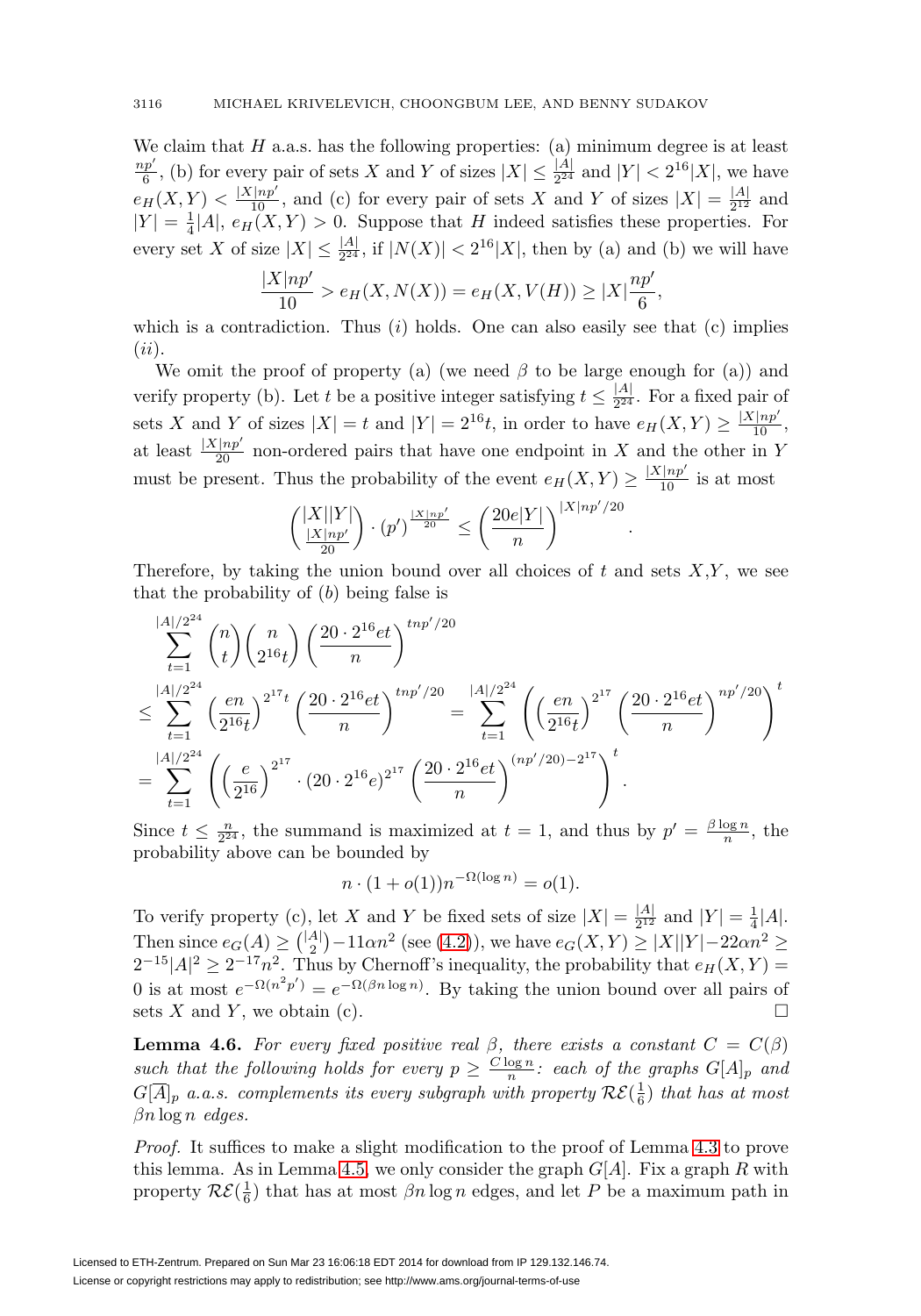$R \cup P$ . Let  $S_P$  and  $T_v$  be given as in Definition [3.1.](#page-6-0) Then since  $e_G(A) \geq {\binom{|A|}{2}} - 11 \alpha n^2$ (see  $(4.2)$ ), we have

$$
\sum_{v \in S_p} |T_v \cap N_G(v)| \ge |S_P| \cdot |T_v| - 22\alpha n^2 \ge \frac{|A|^2}{36} - 22\alpha n^2 \ge \frac{n^2}{200}.
$$

We can proceed exactly as in Lemma [4.3](#page-18-0) to conclude our lemma.  $\Box$ 

**Theorem 4.7.** There exists a constant C such that the following holds for every  $p \geq \frac{C \log n}{n}$ . If G is a Dirac graph satisfying (ii) of Lemma [2.1](#page-3-0), then  $G_p$  is a.a.s. Hamiltonian.

*Proof.* Let  $\beta = \beta_{4.5}$  $\beta = \beta_{4.5}$  $\beta = \beta_{4.5}$  and  $C = \max{\{\beta, C_{4.6}(\beta), 4\}}$  $C = \max{\{\beta, C_{4.6}(\beta), 4\}}$  $C = \max{\{\beta, C_{4.6}(\beta), 4\}}$ . By Lemma [4.5,](#page-20-1) we know that a.a.s. each  $G_p[A]$  and  $G_p[\overline{A}]$  contains a subgraph that has property  $\mathcal{RE}(\frac{1}{6})$  and at most  $\beta n \log n$  edges. Then by Lemma [4.6,](#page-21-0) we know that  $G_p[A]$  and  $G_p[A]$ complement each of their subgraphs with the above property. Therefore when both events hold, we see by Proposition [3.3](#page-6-2) that  $G_p[A]$  and  $G_p[A]$  are Hamiltonian connected. It then suffices to show that in  $G_p$  a.a.s. there exist two vertex disjoint edges that connect A and A, since together with the Hamilton connectivity of  $G_p[A]$ and  $G_p[\overline{A}]$  this will imply Hamiltonicity of  $G_p$ . In order to prove this, consider the bipartite graph B induced by the edges of G between A and  $\overline{A}$ , and let  $\mathcal{B}_p = \mathcal{B} \cap G_p$ . By Hall's theorem, it suffices to show that  $\mathcal{B}_p$  a.a.s. does not have a vertex that dominates all the edges of  $\mathcal{B}_p$ .

Let v be a fixed vertex and first assume that  $|A| = |\overline{A}| = \frac{n}{2}$ . Since the minimum degree of G is at least  $\frac{n}{2}$ , the graph B has minimum degree at least 1. Thus there exist at least  $\frac{n}{2} - 1$  edges which are not incident to v, and the probability that all the edges of  $\mathcal{B}_p$  are incident to v is at most  $(1-p)^{n/2-1} \le e^{-C \log n/3}$ . If  $|A| = \frac{n}{2} + t$ for some  $t > 0$ , then all the vertices of  $\overline{A}$  have degree at least  $[t + 1] \geq 2$  in  $\mathcal{B}$ . Since  $t \le 16\alpha n$ , the total number of edges in B is at least  $2 \cdot (\frac{n}{2} - t) \ge (1 - 32\alpha)n$ , and since the maximum degree of B is at most  $|A| \leq (\frac{1}{2} + 16\alpha)n$ , the number of edges not incident to v is at least  $(1 - 32\alpha)n - (\frac{1}{2} + 16\alpha)n \ge \frac{n}{3}$ . Therefore in this case, the probability that all the edges of  $\mathcal{B}_p$  are incident to v is at most  $(1-p)^{n/3} < e^{-C \log n/3}$ .

Thus in either of the cases, for a fixed vertex  $v$ , the probability that  $v$  dominates all the edges of  $\mathcal{B}_p$  is at most  $e^{-C \log n/3}$ . Since  $C \geq 4$ , this probability is  $o(n^{-1})$ , and by taking the union bound over all the vertices, we can conclude that a.a.s. there is no vertex which is incident to all the edges of  $\mathcal{B}_p$ . This concludes the proof.  $\Box$ 

4.3. **Third case.** Let  $G$  be a Dirac graph satisfying the following as in  $(iii)$  of Lemma [2.1.](#page-3-0) There exists a set A of size  $\frac{n}{2} \leq |A| \leq (\frac{1}{2} + 16\alpha)n$  such that the bipartite graph induced by the edges between A and  $\overline{A}$  has at least  $(\frac{1}{4} - 14\alpha)n^2$ edges and minimum degree at least  $\frac{n}{64}$ . Moreover, either  $|A| = \lceil \frac{n}{2} \rceil$ , or the induced subgraph  $G[A]$  has maximum degree at most  $\frac{n}{32}$ . Let  $V_1 = A$  and  $V_2 = \overline{A}$ . Let  $k = |V_1| - |V_2|$  so that  $|V_1| = \frac{n+k}{2}$ ,  $|V_2| = \frac{n-k}{2}$ , and  $k \le 32\alpha n$ .

<span id="page-22-0"></span>**Lemma 4.8.** There exists a constant  $\beta$  such that the following holds for every  $p \geq \frac{\beta \log n}{n}$ :  $G_p$  a.a.s. contains a subgraph with property  $\mathcal{RE}_b(\frac{1}{6})$  that has at most  $\beta n \log n$  edges.

*Proof.* Let  $\beta \geq 128$  be a large enough constant. Let  $p' = \frac{\beta \log n}{n}$  and note that  $p \geq p'$ . Let H be a subgraph of  $G_p$  obtained by taking each edge independently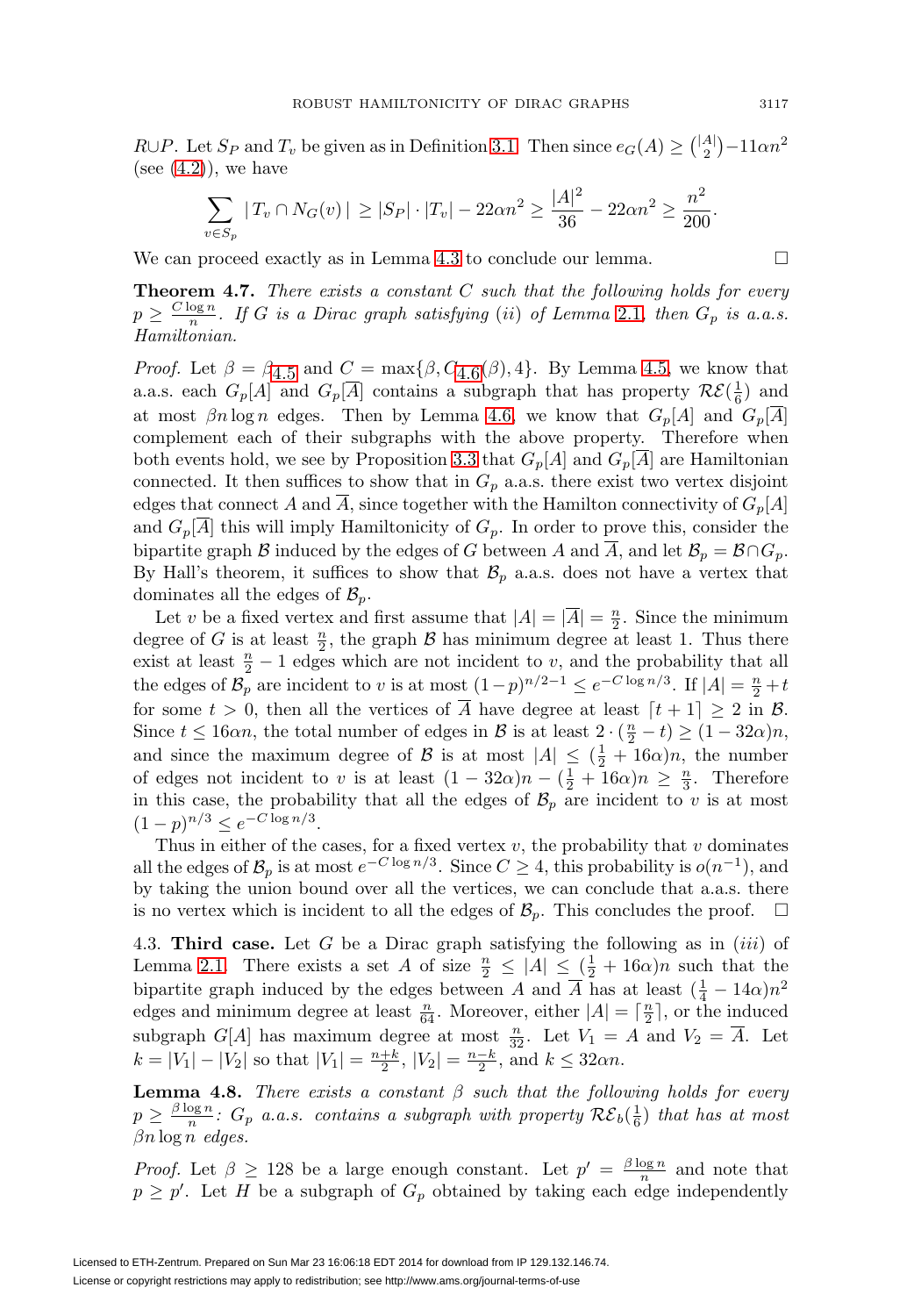with probability  $\frac{p'}{p}$ , and note that the distribution of H is identical to that of  $G_{p'}$ . Since  $G_{p'}$  a.a.s. has at most  $(1+o(1))p' \cdot e(G) \leq \beta n \log n$  edges, it suffices to show that  $G_{p'}$  a.a.s. has property  $\mathcal{RE}_b(\frac{1}{6})$ .

We first show that  $G_{p'}$  contains at least k vertex disjoint edges in  $V_1$ . To show this, it suffices to show that  $G_{p'}[V_1]$  a.a.s. has covering number at least  $2k-1$ . Since this is trivial for  $k = 0$ , we may assume that  $k \geq 1$ . By the union bound, we can bound the probability that the covering number is at most  $2k - 2$  as follows:

<span id="page-23-0"></span>(4.3) 
$$
\sum_{X \subset V_1, |X|=2k-2} \mathbf{P}(V_1 \setminus X \text{ is an independent set in } G_{p'}).
$$

Note that since  $|V_2| = \frac{n-k}{2}$ , the induced subgraph  $G[V_1]$  must have minimum degree at least  $\frac{k}{2}$ . Moreover, since the graph  $G[V_1]$  has maximum degree at most  $\frac{n}{32}$ , we can see that for a set X of size  $|X| = 2k - 2$ , the number of edges of G in  $V_1 \setminus X$  is at least

$$
\frac{1}{2} \cdot \frac{k}{2} \cdot |V_1| - (2k - 2) \frac{n}{32} \ge \frac{kn}{8} - \frac{kn}{16} = \frac{kn}{16},
$$

and therefore

 $\mathbf{P}(V_1 \setminus X \text{ is an independent set}) \leq (1-p)^{kn/16} \leq e^{-knp/16} \leq n^{-\beta k/16}.$ 

By using this inequality (note that  $\beta \geq 128$ ), we can bound [\(4.3\)](#page-23-0) from above by

$$
\binom{n}{2k} \cdot n^{-\beta k/16} = o(1).
$$

Consequently we a.a.s. have k vertex disjoint edges in  $G_{p'}[V_1]$ . Under the condition that this event is true, arbitrarily pick  $k$  vertex disjoint edges in  $V_1$  as our special edges  $S_E$ , and for each such edge, declare one of its vertices as a special vertex (let  $S_V$  be the set of special vertices). Note that  $G_{p'}$  contains a special frame  $(V_1, V_2, S_V, S_E)$ . Let  $V'_1, V''_1$  be as in Definition [3.8.](#page-13-0) We will prove that for large enough  $\beta$ , conditioned on the special frame,  $G_{p'}$  a.a.s. has the following two properties:

- (1) For every  $X \subset V_1$ , if  $|X| \leq \frac{n}{2^{30}}$ , then  $|N(X) \cap V_2| \geq 2^{20}|X|$ , and if  $|X| \geq \frac{n}{2^{15}}$ , then  $|N(X) \cap V_2| \geq \frac{3}{4}|V_2|$ , and
- (2) for every  $Y \subset V_2$ , if  $|Y| \leq \frac{n}{2^{30}}$ , then  $|N(Y) \cap V''_1| \geq 2^{20}|Y|$ , and if  $|Y| \geq \frac{n}{2^{15}}$ , then  $|N(Y) \cap V''_1| \geq \frac{3}{4}|V''_1|$ .

This will be done by establishing the following properties where the bipartite subgraph H of  $G_{p'}$  containing all the edges of  $G_{p'}$  between  $V_1, V_2$  a.a.s. has: (a) minimum degree is at least  $\frac{np'}{70}$ , (b) for every pair of sets X and Y of sizes  $|X| \leq \frac{n}{2^{30}}$  and  $|Y| < 2^{20}|X|$ , we have  $e_H(X,Y) < \frac{|X|np'}{80}$ , and (c) for every pair of sets X and Y of sizes  $|X| = \frac{n}{2^{15}}$  and  $|Y| = \frac{n}{10}$ ,  $e_H(X, \tilde{Y}) > 0$ . To verify (a), we can use the fact that the bipartite graph induced by the edges between A and  $\overline{A}$  has minimum degree at least  $\frac{n}{64}$ . The proof of (b) follows from standard estimates and the union bound. To verify (c), we can use the fact that  $e(A, \overline{A}) \geq (\frac{1}{4} - 14\alpha)n^2 \geq |A| \cdot |\overline{A}| - 14\alpha n^2$ and therefore  $e(X, Y) \ge |X||Y| - 14\alpha n^2 \ge 2\alpha n^2$ . A detailed computation and the derivation of (i) and (ii) from (a), (b), and (c) are similar to that of Lemma  $4.2$ . Once we verify these properties we have a bipartite-expander with parameters  $\frac{1}{4}$ and 2<sup>30</sup> (see Definition [3.13\)](#page-15-0), and by Lemma [3.14,](#page-15-1) we can derive that our graph has property  $\mathcal{RE}_b(\frac{1}{6})$ .  $\frac{1}{6}$ ).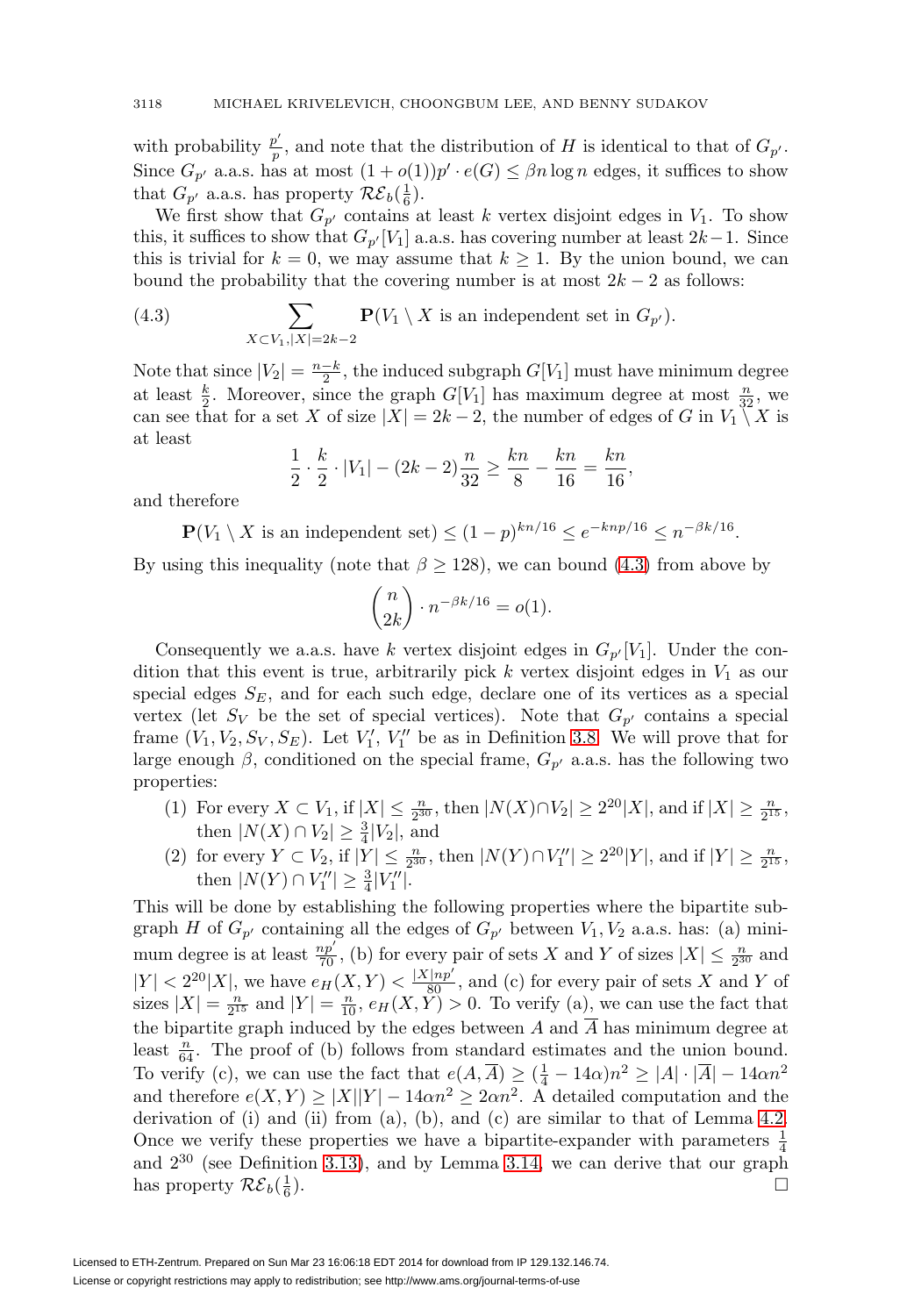<span id="page-24-0"></span>**Lemma 4.9.** For every fixed positive real  $\beta$ , there exists a constant  $C = C(\beta)$ such that the following holds for every  $p \geq \frac{C \log n}{n}$ :  $G_p$  a.a.s. complements its every subgraph with property  $\mathcal{RE}_b(\frac{1}{6})$  that has at most  $\beta n \log n$  edges.

Proof. As in the proof of Lemma [4.6,](#page-21-0) it suffices to make a slight modification to the proof of Lemma [4.3](#page-18-0) to prove this lemma. Fix a graph R with property  $\mathcal{RE}(\frac{1}{6})$  that has at most  $\beta n \log n$  edges, and let P be a maximum path in  $R \cup P$ . Let  $S_P$  and  $T_v$ be given as in Definition [3.1.](#page-6-0) Then since  $e_G(A, \overline{A}) \geq \frac{n^2}{4} - 14\alpha n^2 \geq |A| \cdot |\overline{A}| - 14\alpha n^2$ , we have

$$
\sum_{v \in S_p} |T_v \cap N_G(v)| \ge |S_P| \cdot |T_v| - 14\alpha n^2 \ge \frac{n^2}{36} - 14\alpha n^2 \ge \frac{n^2}{40}.
$$

We can proceed exactly as in Lemma [4.3](#page-18-0) to conclude our lemma.  $\Box$ 

**Theorem 4.10.** There exists a constant C such that the following holds for every  $p \geq \frac{C \log n}{n}$ . If G is a Dirac graph satisfying (iii) of Lemma [2.1](#page-3-0), then  $G_p$  is a.a.s. Hamiltonian.

*Proof.* Let  $\beta = \beta_{4,8}$ , and let  $C = \max{\{\beta, C_{4,9}(\beta)\}}$ . By Lemma [4.8](#page-22-0), we know that  $G_p$  a.a.s. contains a subgraph that has property  $\mathcal{RE}_b(\frac{1}{6})$  and at most  $\beta n \log n$  edges. Then by Lemma [4.9,](#page-24-0) we know that  $G_p$  a.a.s. complements this subgraph. Therefore when both events hold, we see by Proposition [3.12](#page-14-2) that  $G_p$  is Hamiltonian.  $\Box$ 

## 5. Hamiltonicity game on Dirac graphs

In this section we prove Theorem [1.2.](#page-2-0) We begin by presenting some standard results and techniques in positional game theory which we will need later. In 1973, Erdős and Selfridge [\[18\]](#page-34-20) gave a sufficient condition for Breaker's win in a (1 : 1) Maker-Breaker game. Later, Beck [\[5\]](#page-34-17) generalized this result and proved the following theorem.

<span id="page-24-1"></span>**Theorem 5.1.** Consider a  $(p: q)$  Maker-Breaker game played over some board where  $F$  is the family of winning sets. If

$$
\sum_{B \in \mathcal{F}} (1+q)^{-|B|/p} < \frac{1}{1+q},
$$

then Breaker has a winning strategy.

Suppose that we are playing a  $(1:b)$  Maker-Breaker game over a board V with the family  $\mathcal F$  of winning sets, and let  $a$  be some fixed integer. It is sometimes convenient to partition the board into a boards  $V_1 \cup \cdots \cup V_a$  and to play a  $(1 : ab)$ game on each board  $V_i$  separately. That is, Maker will start by playing the board  $V_1$  and, after playing board  $V_i$ , in the next round will play board  $V_{i+1}$  (index addition is modulo  $a$ ). Note that after Maker plays the board  $V_1$  for the first time, and until playing it for the second time, Breaker can claim at most ab elements of  $V_1$ . Therefore Maker may assume to his/her disadvantage that he/she is playing a (1 : ab) game on each board as the second player. If one shows that Maker can claim elements so that certain properties are satisfied for each board, then by combining these properties, we may show in the end that Maker's elements altogether contain some winning set. When we say that we split the board, we suppose that we partitioned the board into some fixed number of boards as above.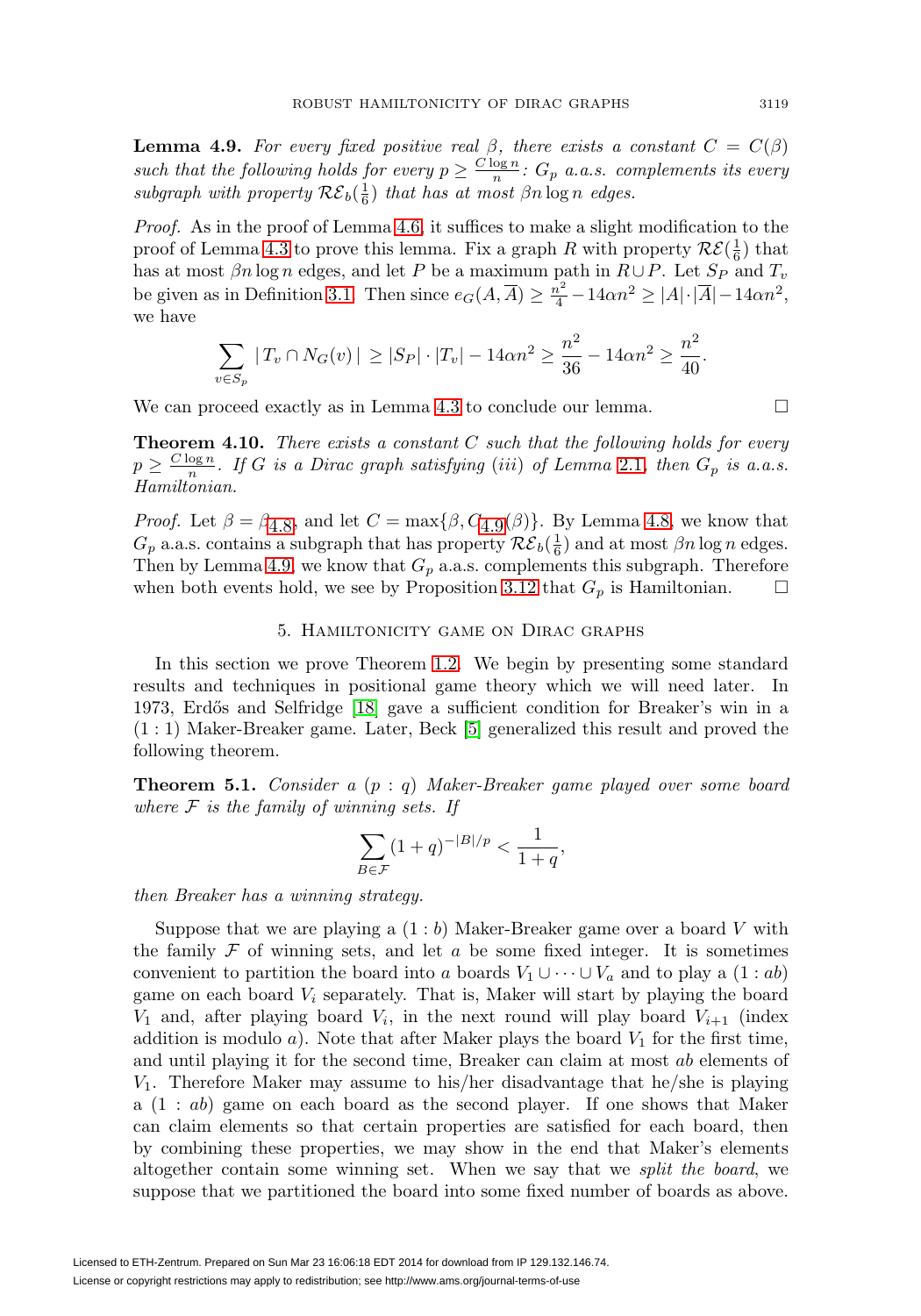We will later use the following concentration result (see, e.g., [\[19,](#page-34-21) Theorem 2.10]). Let A and A' be sets such that  $A' \subset A$ , and  $|A| = N$ ,  $|A'| = m$ . Let B be a subset of A of size n chosen uniformly at random. Then the distribution of the random variable  $|B \cap A'|$  is called the *hypergeometric distribution with parameters* N, n, and  $m$ .

**Theorem 5.2.** Let  $\varepsilon$  be a fixed positive constant and let X be a random variable with hypergeometric distribution with parameters  $N, n$ , and m. Then for all  $t \geq 0$ ,

$$
P(|X - \mathbb{E}[X]| \ge t) \le 2e^{-2t^2/n}.
$$

Let  $G$  be a Dirac graph, and as in the previous section, we begin by applying Lemma [2.1](#page-3-0) with  $\alpha = \frac{1}{2^{40}}$  and  $\gamma = \frac{1}{96}$  to classify Dirac graphs into three types. We will show case by case that Maker can win a  $(1:b)$  Hamiltonicity Maker-Breaker game played on G if  $b \leq \frac{cn}{\log n}$  for some small positive constant c.

5.1. **First case.** We first assume that  $e(A, B) \geq \alpha n^2$  for all half-sets A and B as in (i) of Lemma [2.1.](#page-3-0)

<span id="page-25-0"></span>**Lemma 5.3.** There exist positive reals  $\varepsilon$ , c, and  $\beta$  such that the following holds for every  $b \leq \frac{cn}{\log n}$ . In a  $(1:b)$  Maker-Breaker game played on G, Maker can construct a graph  $M_1$  with property  $\mathcal{RE}(\frac{1}{2} + \varepsilon)$  in the first  $\beta n \log n$  rounds.

*Proof.* Let  $\varepsilon = \min\{\varepsilon_{3.5}, \left(\frac{\alpha}{8}\right)^5\}$  $\varepsilon = \min\{\varepsilon_{3.5}, \left(\frac{\alpha}{8}\right)^5\}$  $\varepsilon = \min\{\varepsilon_{3.5}, \left(\frac{\alpha}{8}\right)^5\}$  and  $C = 16\varepsilon^{-3}$ . Let  $c = \min\{\frac{1}{42C}, \frac{\alpha}{30}\}, \ \beta = \frac{1}{2c}$ , and  $b_0 = \frac{cn}{\log n}$ . We will show that in a  $(1 : b_0)$  Maker-Breaker game played on  $\tilde{G}$ , Maker can construct a graph with property  $\mathcal{RE}(\frac{1}{2} + \varepsilon)$ . If this indeed is true, then since at most  $\beta n \log n$  rounds can be played, we can see that for all  $b \leq b_0$ , in a  $(1 : b)$  Maker-Breaker game played on G, Maker can construct a graph  $M_1$  with property  $\mathcal{RE}(\frac{1}{2} + \varepsilon)$  in the first  $\beta n \log n$  rounds. This is because Maker can always trick himself/herself that he/she is playing a  $(1:b_0)$  game, by arbitrarily adding  $b_0 - b$  'fake' Breaker edges. If Breaker later happens to claim some fake Breaker edge, then Maker will replace that fake edge with another fake edge which has not yet been claimed. In this way, Maker is essentially playing a  $(1:b_0)$  game, and thus can construct a graph  $M_1$  with property  $\mathcal{RE}(\frac{1}{2} + \varepsilon)$  in the first  $\binom{n}{2}/b_0 \le \beta n \log n$ rounds.

Let  $r = C \log n$  and note that by Lemma [3.5,](#page-7-1) it suffices to show that Maker can construct a half-expander with parameters  $\varepsilon$  and r. A naive approach directly using Beck's criteria (Theorem [5.1\)](#page-24-1) fails for our range of bias, and thus we use the strategy of Krivelevich and Szabó  $[26]$ . In this strategy, we construct an auxiliary hypergraph whose vertex set is the edge set of G, and play a Maker-Breaker game on this hypergraph. The board is the vertex set of the hypergraph, and the winning sets are the edges of the hypergraph (to avoid confusion, we name the players of this game as NewMaker and NewBreaker). Maker (resp. Breaker) from the original game will play NewBreaker (resp. NewMaker) in the auxiliary game. By doing so, we wish to establish the fact that Maker can strategically claim edges so that Maker's graph satisfies the conditions of a half-expander.

For each  $\ell = 1, \dots, n$ , let  $V_{\ell,1}, \dots, V_{\ell,\ell}$  be fixed disjoint vertex subsets of  $V(G)$ of size  $\lfloor \frac{n}{\ell} \rfloor$ , and for each index subset  $J \subset [\ell],$  let  $V_{\ell,J} = \bigcup_{j \in J} V_{\ell,j}$ . Let  $H_1, H_2$  and  $H_3$  be hypergraphs that have the edge set of G as their vertex set. The edge set of  $H_1$  is constructed as follows: for each set of vertices  $X \subset V(G)$  of size  $|X| = i \leq \frac{\varepsilon n}{r}$ and each index set  $J \subset [3ri]$  of size  $|J| = 2ri$ , place a hyperedge consisting of the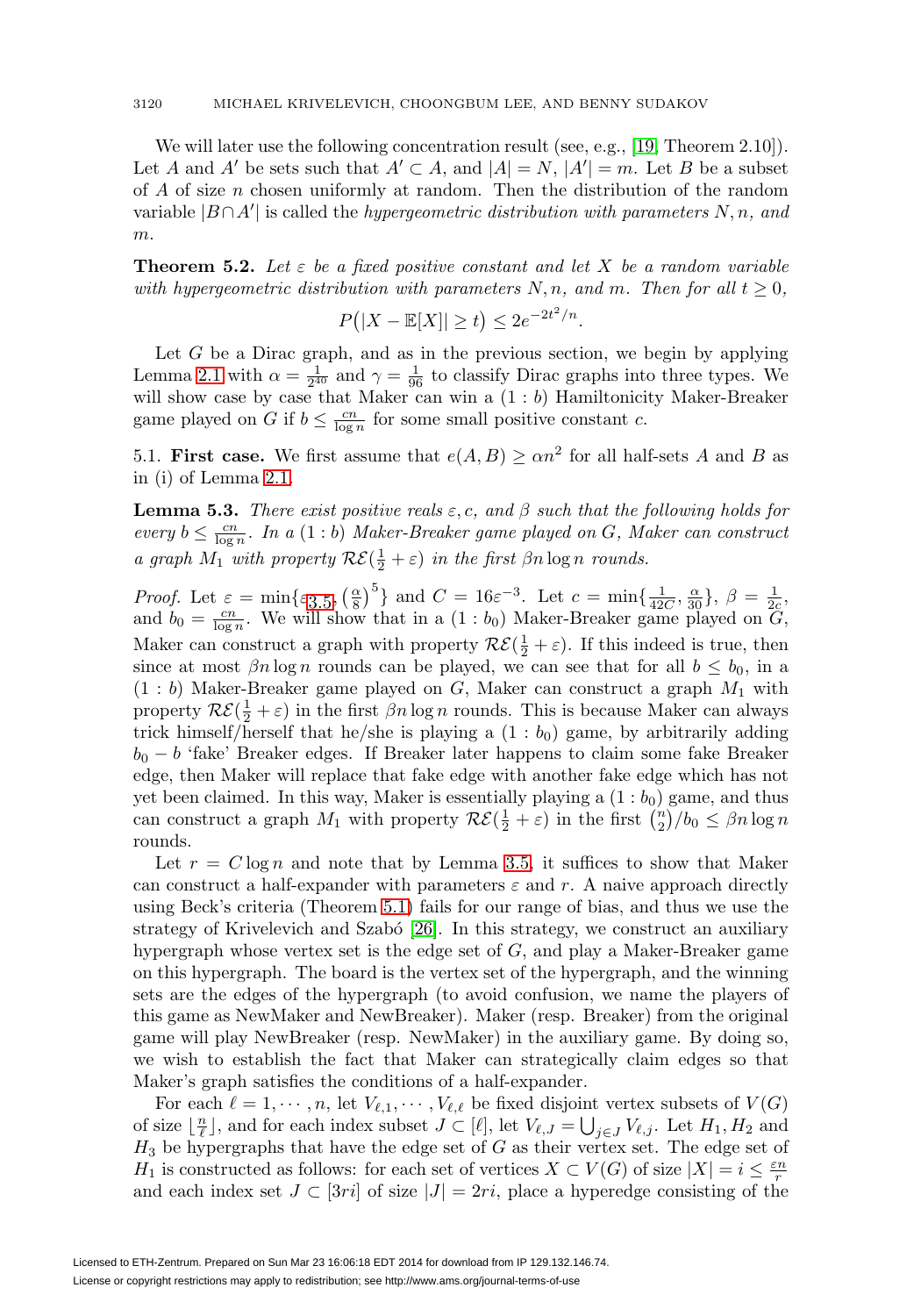edges of G that have one endpoint in X and the other endpoint in  $V_{3ri,J} \backslash X$ . Since G has minimum degree at least  $\frac{n}{2}$ , the size of a hyperedge constructed this way is at least

$$
|X| \cdot \left(|J| \cdot |V_{3ri,1}| - \frac{n}{2} - |X|\right) \geq i \cdot \left(2ri\left(\frac{n}{3ri} - 1\right) - \frac{n}{2} - i\right) \geq \left(\frac{1}{6} - o(1)\right)ni \geq \frac{ni}{7},
$$

and the number of hyperedges of  $H_1$  constructed from subsets of vertices of size i is  $\binom{n}{i}\binom{3ri}{2ri}$ . Assume that Maker claims at least one edge (vertex of the hypergraph) in each of the hyperedges as above. Then it follows that for each set of vertices  $X$ of size at most  $\frac{\varepsilon n}{r}$ , Maker's graph has  $|N(X)| > r i = r |X|$ ; otherwise, we can find an index set  $J \subset [3ri]$  of size  $|J| = 2ri$  such that there are no edges which have one endpoint in X and the other endpoint in  $V_{3ri,J}$ . Thus in such a situation, Maker's graph will satisfy condition (i) of Definition [3.4.](#page-7-0)

The edge set of  $H_2$  is constructed as follows: for each pair of sets of vertices  $X, Y \subset V(G)$  of sizes  $|X| = \frac{n}{\varepsilon r}$  and  $|Y| = (\frac{1}{2} + \varepsilon)n$ , place a hyperedge consisting of the edges of G that have one endpoint in X and the other endpoint in  $Y \setminus X$ . Since G has minimum degree at least  $\frac{n}{2}$ , the size of a hyperedge constructed this way is at least

$$
|X| \cdot \left( |Y| - \frac{n}{2} - |X| \right) \ge \frac{n}{\varepsilon r} \cdot \left( \varepsilon n - \frac{n}{\varepsilon r} \right) \ge \frac{n^2}{2r},
$$

and the number of such hyperedges is at most  $2^{2n}$ . Moreover, if Maker can claim at least one edge in each of the hyperedges of  $H_2$ , then Maker's graph will satisfy condition (ii) of Definition [3.4.](#page-7-0)

For every pair of disjoint sets of vertices X and Y such that  $|X|, |Y| \geq (\frac{1}{2} - \varepsilon^{1/5})n$ , let  $E_{X,Y}$  be the set of edges that have one endpoint in X and the other endpoint in Y (edges within  $X \cap Y$  are counted once). The edge set of  $H_3$  is as follows: for every X and Y as above, place a hyperedge over every subset of  $E_{X,Y}$  of size exactly  $|E_{X,Y}| - 2n$ . Since  $\frac{3}{4}\alpha n^2 \leq \alpha n^2 - 2\varepsilon^{1/5} n^2 \leq e_G(X,Y) \leq n^2$ , each such hyperedge has size at least  $|E_{X,Y}| \ge \frac{1}{2}e_G(X,Y) - 2n \ge \frac{\alpha n^2}{3}$ , and the total number of hyperedges of  $H_3$  is at most

$$
2^{2n} \cdot \binom{n^2}{2n} \le 2^{2n} \cdot n^{4n} \le e^{5n \log n}.
$$

Moreover, if Maker can claim at least one edge in each of the hyperedges of  $H_3$ , then Maker's graph will satisfy condition (iii) of Definition [3.4.](#page-7-0)

Let  $H = H_1 \cup H_2 \cup H_3$  and consider a  $(b_0 : 1)$  Maker-Breaker game played on the hypergraph H (where we name the players as NewMaker and NewBreaker in order to distinguish the players from our game). By the arguments above, it suffices to show that the auxiliary game is NewBreaker's win in order to establish our lemma. This will be done by using Theorem [5.1](#page-24-1) with  $p = b_0$  and  $q = 1$ . Thus we would like to show that

<span id="page-26-0"></span>(5.1) 
$$
\sum_{i=1}^{3} \sum_{e \in E(H_i)} 2^{-|e|/b_0} = \sum_{i=1}^{3} \sum_{e \in E(H_i)} 2^{-|e| \log n/(cn)}
$$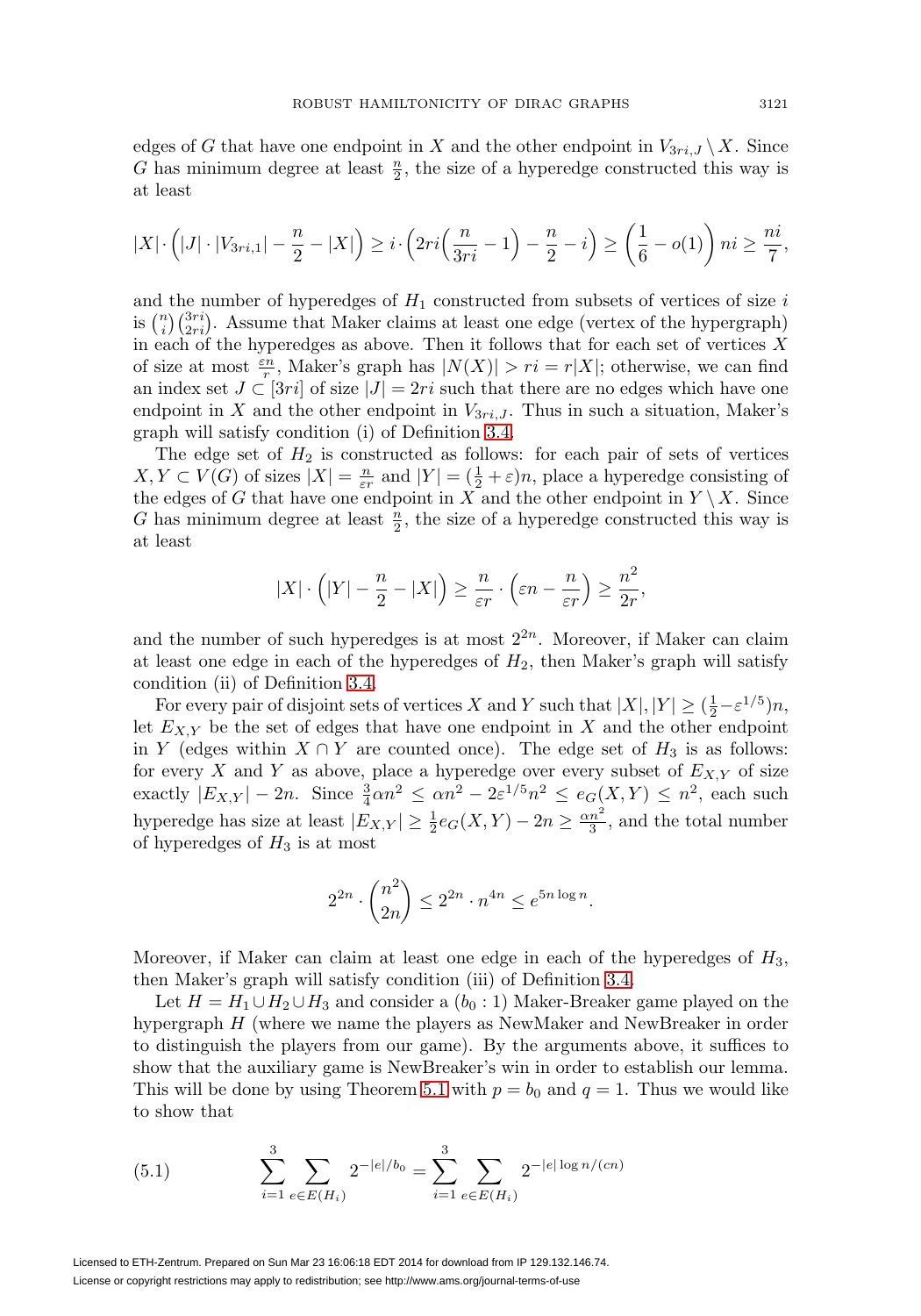is at most  $\frac{1}{2}$ . For the hypergraph  $H_1$ , using the fact  $c \leq \frac{1}{42C}$ , we have

$$
\sum_{e \in E(H_1)} 2^{-|e|/b_0} \le \sum_{i=1}^{\varepsilon n/r} \binom{n}{i} \binom{3ri}{2ri} 2^{-ni \log n/(7cn)} \le \sum_{i=1}^{\varepsilon n/r} n^i \cdot 2^{3ri} \cdot 2^{-i \log n/(7c)}
$$

$$
\le \sum_{i=1}^{\varepsilon n/r} e^{(3C+1-\frac{1}{7c})i \log n} \le \frac{1}{4}.
$$

For hypergraphs  $H_2$  and  $H_3$ , using the fact  $c \le \min\{\frac{1}{42C}, \frac{\alpha}{30}\}\,$ , we have

$$
\sum_{e \in E(H_2)} 2^{-|e|/b_0} + \sum_{e \in E(H_3)} 2^{-|e|/b_0} \le 2^{2n} \cdot 2^{-n^2 \log n/(2rcn)} + e^{5n \log n} \cdot 2^{-\alpha n^2 \log n/(3cn)}
$$
  

$$
\le 2^{2n} \cdot 2^{-n/(2cC)} + e^{5n \log n} \cdot 2^{-\alpha n \log n/(3c)}
$$
  

$$
\le \frac{1}{4}.
$$

Therefore, by combining the two inequalities, we get  $(5.1) \leq \frac{1}{2}$  $(5.1) \leq \frac{1}{2}$ .  $\frac{1}{2}$ .

<span id="page-27-0"></span>**Lemma 5.4.** For every fixed positive real  $\varepsilon$  and  $\beta$ , there exists a positive constant  $c = c(\varepsilon, \beta)$  satisfying the following for every  $b \leq \frac{cn}{\log n}$ . In a  $(1 : b)$  Maker-Breaker game played on G, if Maker constructs a graph  $M_1$  with property  $\mathcal{RE}(\frac{1}{2} + \varepsilon)$  in the first  $\beta n \log n$  rounds, then in the remaining rounds he can construct a graph  $M_2$ which complements  $M_1$ .

 $\Box$ 

*Proof.* Let  $c \le \min\{c_{5,3}(\varepsilon), \frac{\varepsilon^2}{2\beta}, \frac{\varepsilon}{8}\}\.$  Note that since we played  $\beta n \log n$  rounds to construct  $M_1$ , the number of edges claimed so far is at most  $c\beta n^2 + \beta n \log n \leq$  $2c\beta n^2 \leq \varepsilon^2 n^2$ . Let P be a path with a fixed edge e such that there is no path longer than P containing e in the graph  $P \cup M_1$ . Then there exists a set  $S_P \subset V(P)$  of size  $|S_P| \ge (\frac{1}{2} + \varepsilon)n$  such that for every  $v \in S_P$  there exists a set  $T_v$  of size  $|T_v| \ge (\frac{1}{2} + \varepsilon)n$ such that for all  $w \in T_v$  there exists a path of the same length as P containing e, starting at  $v$  and ending at  $w$ .

Since G has minimum degree at least  $\frac{n}{2}$ , we know that for each vertex  $v \in S_P$ , at least  $\varepsilon n$  vertices in  $T_v$  form an edge with v in the graph G. Since at most  $\varepsilon^2 n^2$ edges have been claimed so far, in total we have at least

$$
\frac{1}{2} \cdot \left( \left( \frac{1}{2} + \varepsilon \right) n \cdot \varepsilon n - \varepsilon^2 n^2 \right) \ge \frac{\varepsilon}{4} n^2
$$

edges such that if Maker can claim at least one of these edges, then he can extend P. Consequently, if Maker can do this for all paths P, then we prove our lemma (the factor  $\frac{1}{2}$  comes from the fact that the same pair  $(v, w)$  can be counted at most twice, once as  $v \in S_P, w \in T_w$  and once as  $w \in S_P, v \in T_w$ ).

There are at most  $n^2 \cdot n!$  paths that we need to consider, and for each path we have  $\frac{\varepsilon}{4}n^2$  edges where Maker has to claim at least one of these edges. Consider the following Maker-Breaker game (where we name the players as NewMaker and NewBreaker in order to distinguish the players from our game). The board is defined as the edges which have not been claimed in the first  $\beta n \log n$  rounds. The winning sets are defined as sets of at least  $\frac{\varepsilon}{4}n^2$  edges for each non-extendable path P with a fixed edge which we described above. Note that there are at most  $n^2 \cdot n!$ winning sets. It suffices to show that NewBreaker wins this new game, since our Maker will play NewBreaker's role here (thus he/she wants to claim at least one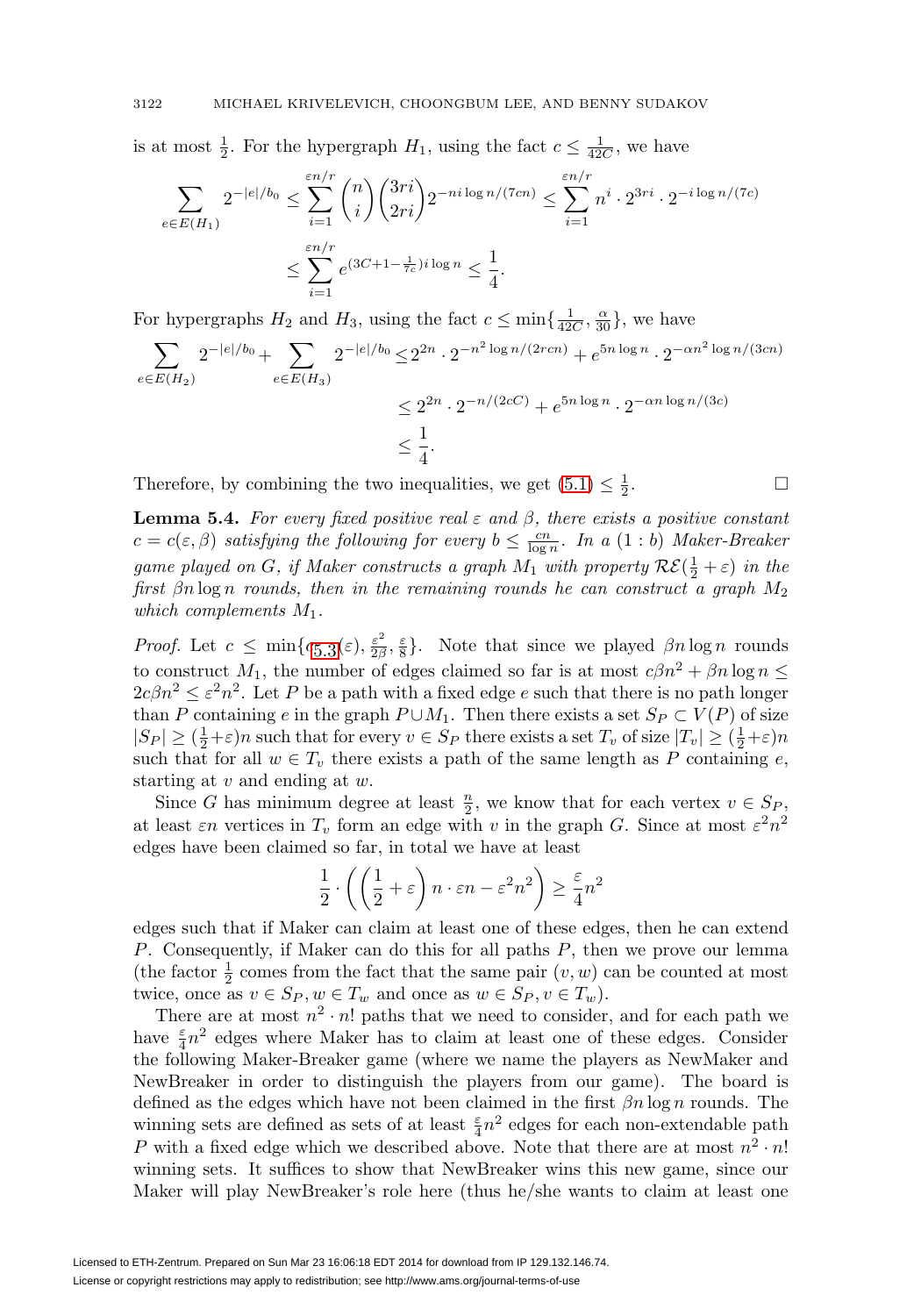edge from each of the winning sets). We can use Beck's criterion, Theorem [5.1,](#page-24-1) with  $p = \frac{cn}{\log n}$  and  $q = 1$  to see that the newly defined game is indeed NewBreaker's win since  $c \leq \frac{\varepsilon}{8}$ :

$$
\sum_{B \in \mathcal{F}} 2^{-|B|/p} \le n^2 \cdot n! \cdot 2^{-(\varepsilon/4)n^2/(cn/\log n)} < e^{n \log n} 2^{-(\varepsilon/(4c))n \log n} < \frac{1}{2}.
$$

**Theorem 5.5.** There exists a constant c such that the following holds for every  $b \leq \frac{cn}{\log n}$ . If G is a Dirac graph satisfying (i) of Lemma [2.1](#page-3-0), then Maker has a winning strategy for the  $(1:b)$ -Maker-Breaker Hamiltonicity game.

*Proof.* Let  $\varepsilon = \varepsilon_{5,3}$ ,  $\beta = \beta_{5,3}$  and let  $c = \min\{c_{5,3}, c_{5,4}(\varepsilon, \beta)\}\)$ . By Lemma [5.3](#page-25-0), Maker can construct a graph  $M_1$  with property  $\mathcal{RE}(\frac{1}{2} + \varepsilon)$  in the first  $\beta n \log n$ rounds. Then by Lemma [5.4,](#page-27-0) Maker can construct a graph  $M_2$  which complements  $G_1$  in the remaining rounds. Therefore, by Proposition [3.3,](#page-6-2) Maker can construct a Hamilton cycle and win the game.  $\Box$ 

5.2. **Second case.** We assume that there exists a set A of size  $\frac{n}{2} \leq |A| \leq (\frac{1}{2} + 16\alpha)n$ such that  $e(A, \overline{A}) \leq 6\alpha n^2$ , and the induced subgraphs on both A and  $\overline{A}$  have minimum degree at least  $\frac{n}{5}$ , as in (ii) of Lemma [2.1.](#page-3-0) The same computation as in [\(4.2\)](#page-20-0) shows that

<span id="page-28-0"></span>(5.2) 
$$
e(A) \ge \binom{|A|}{2} - 11\alpha n^2 \quad \text{and} \quad e(\overline{A}) \ge \binom{|\overline{A}|}{2} - 6\alpha n^2.
$$

<span id="page-28-1"></span>**Lemma 5.6.** There exist positive reals c and  $\beta$  satisfying the following for every positive  $b \leq \frac{cn}{\log n}$ . In a  $(1 : b)$  Maker-Breaker game played on the board  $G[A]$ , Maker can construct a graph with property  $\mathcal{RE}(\frac{1}{6})$  in the first  $\beta n \log n$  rounds (similar for  $G[A]$ ).

*Proof.* Let c be a small enough constant depending on  $\alpha$ . Let  $\beta = \frac{1}{2c}$  and  $b_0 = \frac{cn}{\log n}$ . We will show that in a  $(1 : b_0)$  Maker-Breaker game played on  $G[A]$ , Maker can construct a graph with property  $\mathcal{RE}(\frac{1}{2} + \varepsilon)$  (a similar proof can be used to establish the statement for  $G[A]$ . As in Lemma [5.3,](#page-25-0) this will imply that for all  $b \leq b_0$ , in a  $(1:b)$  Maker-Breaker game played on  $G$ , Maker can construct a graph  $M_1$  with property  $\mathcal{RE}(\frac{1}{6})$  in the first  $\beta n \log n$  rounds. Note that by Lemma [3.16,](#page-16-0) it suffices to show that Maker can construct a half-expander with parameters  $\frac{1}{4}$  and  $r = 2^{20}$ . We will construct an auxiliary hypergraph whose vertex set is the edge set of  $G$ , and play a Maker-Breaker game on this hypergraph (we name the players of this game as NewMaker and NewBreaker). Maker (resp. Breaker) of the original game will play NewBreaker (resp. NewMaker) in the auxiliary game.

For each  $\ell = 1, \dots, n$ , let  $V_{\ell,1}, \dots, V_{\ell,\ell}$  be fixed disjoint vertex subsets of  $V(G)$ of size  $\lfloor \frac{|A|}{\ell} \rfloor$ , and for each index subset  $J \subset [\ell],$  let  $V_{\ell,J} = \bigcup_{j \in J} V_{\ell,j}$ . Let  $H_1$  and  $H_2$ be hypergraphs that have the edge set of  $G$  as their vertex set. The edge set of  $H_1$ is constructed as follows: for each set of vertices  $X \subset V(G)$  of size  $|X| = i \leq \frac{n}{r^{3/2}}$ and each index set  $J \subset [10ri]$  of size  $|J| = 9ri$ , place a hyperedge consisting of the edges of G that have one endpoint in X and the other endpoint in  $V_{10ri,J} \backslash X$ . Since G has minimum degree at least  $\frac{n}{5}$ , the size of a hyperedge constructed this way is

 $\Box$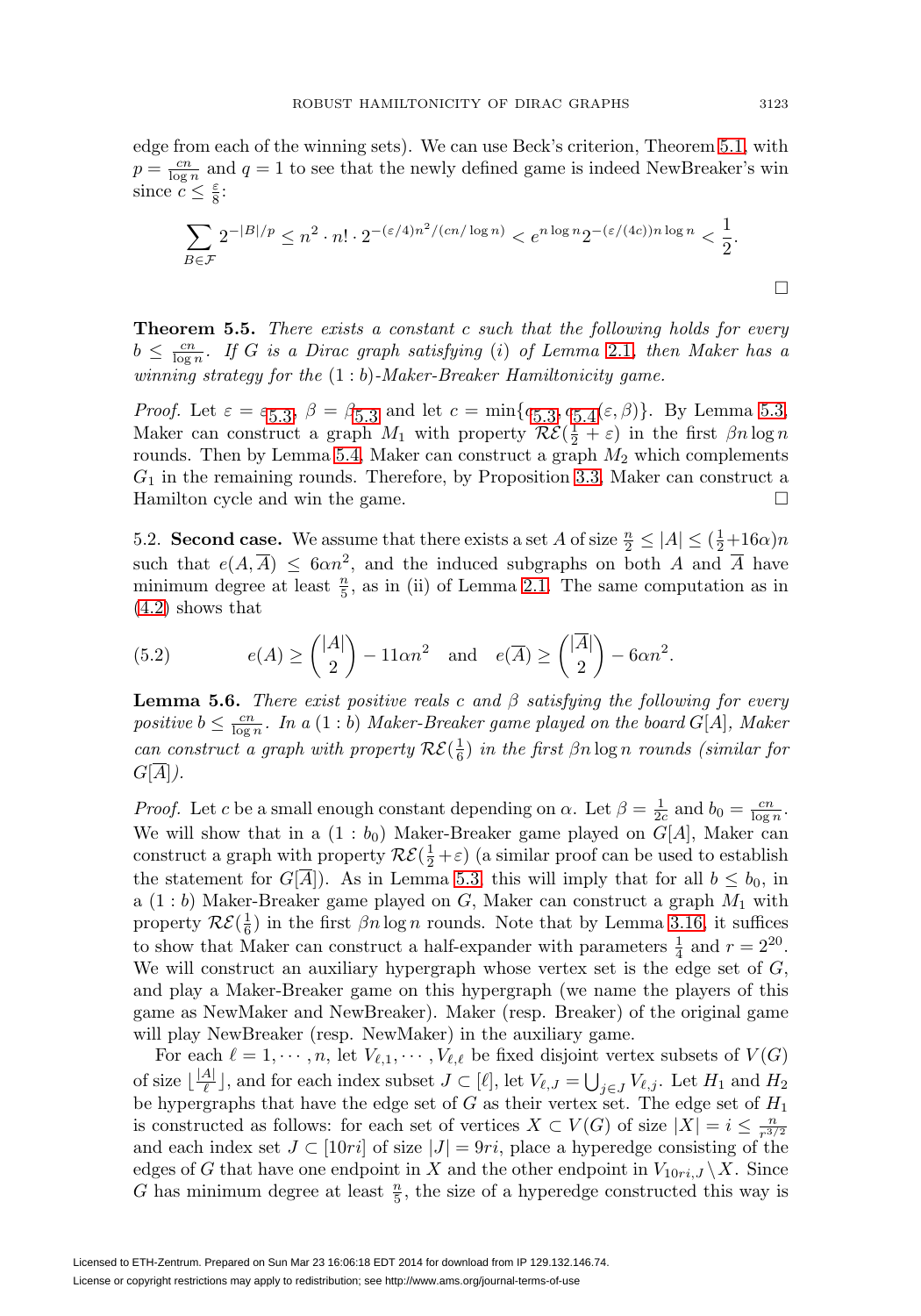at least

$$
|X| \cdot \left(|J| \cdot |V_{10ri,1}| - (|A| - \frac{n}{5}) - |X|\right) \geq i \cdot \left(9ri\left(\frac{|A|}{10ri} - 1\right) - \frac{4|A|}{5} - i\right) \geq \frac{|A|i}{11},
$$

and the number of hyperedges of  $H_1$  constructed from subsets of vertices of size i is  $\binom{|A|}{i}\binom{10ri}{9ri}$ . Assume that Maker claims at least one edge (vertex of the hypergraph) in each of the hyperedges as above. Then it follows that for each set of vertices  $\overline{X}$ of size at most  $\frac{|A|}{r^{3/2}}$ , Maker's graph has  $|N(X)| > r_i = r|X|$ ; otherwise, we can find an index set  $J \subset [10ri]$  of size  $|J| = 9ri$  such that there are no edges which have one endpoint in X and the other endpoint in  $V_{10ri,J}$ . Thus in such a situation, Maker's graph will satisfy condition (i) of Definition [3.15.](#page-16-1)

The edge set of  $H_2$  is constructed as follows: for each pair of sets of vertices  $X, Y \subset V(G)$  of sizes  $|X| = \frac{|A|}{r^{3/4}}$  and  $|Y| = \frac{|A|}{4}$ , place a hyperedge consisting of the edges of G that have one endpoint in X and the other endpoint in  $Y \setminus X$ . By [\(5.2\)](#page-28-0), the size of a hyperedge constructed this way is at least

$$
|X| \cdot (|Y| - |X|) - 11\alpha n^2 \ge \frac{|A|}{2^{15}} \cdot \left(\frac{|A|}{4} - \frac{|A|}{2^{15}}\right) - 11\alpha n^2 \ge \frac{|A|^2}{2^{20}},
$$

and the number of such hyperedges is at most  $2^{2n}$ . Moreover, if Maker can claim at least one edge in each of the hyperedges of  $H_2$ , then Maker's graph will satisfy condition (ii) of Definition [3.15.](#page-16-1)

Let  $H = H_1 \cup H_2$  and consider a  $(b_0 : 1)$  Maker-Breaker game played on the hypergraph H (where we name the players as NewMaker and NewBreaker in order to distinguish the players from our game). By the observations above, it suffices to show that the auxiliary game is NewBreaker's win in order to establish our lemma. This can be done by using Theorem [5.1](#page-24-1) with  $p = b_0$  and  $q = 1$ , given that c is small enough. We omit the detailed computation.  $\Box$ 

<span id="page-29-0"></span>**Lemma 5.7.** For every fixed positive real  $\beta$ , there exists a constant  $c = c(\beta)$ such that the following holds for every positive  $b \leq \frac{cn}{\log n}$ . In a  $(1 : b)$  Maker-Breaker game played on the board  $G[A]$ , suppose that Maker constructed a graph with property  $\mathcal{RE}(\frac{1}{6})$  in the first  $\beta n \log n$  rounds. Then he can construct a graph that complements it in the remaining rounds (similar for  $G[\overline{A}]$ ).

*Proof.* We will only prove the statement for  $G[A]$ , since the statement for  $G[\overline{A}]$  can be proved similarly. Let  $c \leq \alpha \beta^{-1}$  be a small enough constant. Let  $M_1$  be the Maker's graph constructed in the first  $\beta n \log n$  rounds. Note that the number of edges that have been claimed in the first  $\beta n \log n$  rounds is at most  $c\beta n^2 + \beta n \log n \leq$  $2c\beta n^2$ . Let G' be the graph of the edges that have not yet been claimed by Breaker. Let P be a path over a subset of vertices of A, with a fixed edge  $e$  such that there is no path longer than P containing e in the graph  $P \cup M_1$ . Then there exists a set  $S_P \subset P$  of size  $|S_P| \geq \frac{|A|}{6}$  such that for every  $v \in S_P$  there exists a set  $T_v$  of size  $|T_v| \geq \frac{|A|}{6}$  such that for all  $w \in T_v$ , there exists a path of the same length as P containing  $e$ , starting at  $v$  and ending at  $w$ . By  $(5.2)$ , we have

$$
\sum_{v \in S_p} |T_v \cap N_G(v)| \ge |S_P| \cdot |T_v| - 11\alpha n^2 - 2c\beta n^2 \ge \frac{|A|^2}{36} - 13\alpha n^2 \ge \frac{n^2}{200}.
$$

Using this estimate, we can proceed as in Lemma [5.4](#page-27-0) to finish the proof. We omit the details.  $\Box$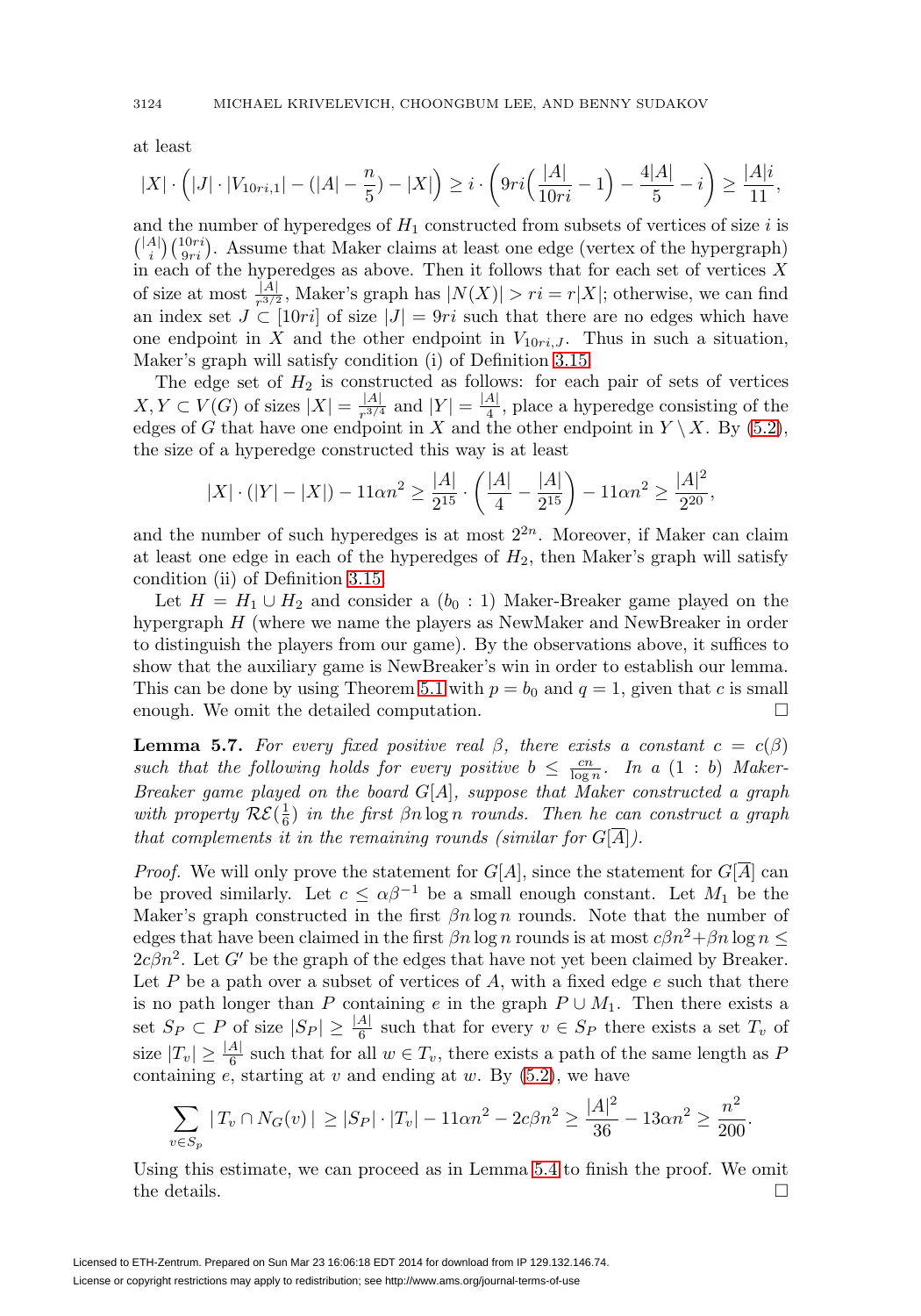By using the two lemmas above, we can show that Maker can win the Hamiltonicity game in this case as well.

**Theorem 5.8.** There exists a constant c such that the following holds for every positive  $b \leq \frac{cn}{\log n}$ . If G is a Dirac graph satisfying (ii) of Lemma [2.1](#page-3-0), then Maker has a winning strategy for the  $(1:b)$ -Maker-Breaker Hamiltonicity game.

*Proof.* Let  $\beta = \beta_{5.6}$  $\beta = \beta_{5.6}$  $\beta = \beta_{5.6}$  and  $c = \frac{1}{3} \min\{c_{5.6}, c_{5.7}(\beta)\}\.$  $c = \frac{1}{3} \min\{c_{5.6}, c_{5.7}(\beta)\}\.$  $c = \frac{1}{3} \min\{c_{5.6}, c_{5.7}(\beta)\}\.$  We split the board into three boards,  $G[A], G[\overline{A}]$ , and the subgraph induced by the edges between A and  $\overline{A}$  (call the last one the bipartite board  $\mathcal{B}$ ). To Maker's disadvantage, we will separately play a (1 : 3b) game on each board, and show that Maker can play the three games so that in the end, the union of Maker's graphs in the three boards is Hamiltonian. By Lemma [5.6,](#page-28-1) we know that Maker can construct subgraphs of  $G[A]$  and  $G[\overline{A}]$ which have property  $\mathcal{RE}(\frac{1}{6})$  in the first  $\beta n \log n$  rounds of each board. Then by Lemma [5.7,](#page-29-0) Maker can construct graphs that complement these subgraphs in the remaining rounds of each board. Therefore, by Proposition [3.3,](#page-6-2) Maker can construct subgraphs of  $G[A]$  and  $G[A]$  which are Hamiltonian connected. Thus it suffices to show that Maker can claim two vertex disjoint edges in the bipartite board, since together with the Hamilton connectivity of Maker's graph in  $G[A]$  and  $G[\overline{A}]$ , this will imply Hamiltonicity of Maker's graph.

Consider the bipartite board  $\beta$ . We will consider two cases depending on the sizes of A and  $\overline{A}$ . First assume that  $|A| = |\overline{A}| = \frac{n}{2}$ . Then since the minimum degree of G is at least  $\frac{n}{2}$ , the graph B has minimum degree at least 1. If there is no vertex in A of degree at least  $\frac{n}{3}$  in B, then Maker starts by claiming an arbitrary edge  $\{v, w\}$  of B such that  $v \in A, w \in \overline{A}$ . Breaker can then claim at most  $\frac{2cn}{\log n}$  other edges before Maker's next move since Breaker might have been the first player. Afterwards, since  $\beta$  has minimum degree at least 1, we can see that there exists at least  $\frac{n}{2} - 1 - \frac{2cn}{\log n}$  vertices other than w in  $\overline{A}$  which have at least 1 non-claimed edge incident to it. Among them, at most  $\frac{n}{3}$  can be incident to v. Therefore Maker can claim an edge  $\{v', w'\}$  such that  $v \neq v'$  and  $w \neq w'$ . Similarly, we can take care of the case when  $\overline{A}$  has no vertex of degree at least  $\frac{n}{3}$ . Thus we may assume that there exist vertices  $v_0 \in A$  and  $w_0 \in A$  such that  $v_0$  and  $w_0$  have degree at least  $\frac{n}{3}$ . In this case, Maker in the first round claims an edge incident to  $v_0$  which is not  $\{v_0, w_0\}$ , and in the second round claims an edge incident to  $w_0$  which is not  $\{v_0, w_0\}$  (this can be done since Breaker cannot claim all the edges incident to  $w_0$ in two rounds). Thus Maker can claim two vertex-disjoint edges in this case.

Second, assume that  $|A| = \frac{n}{2} + t$  for  $t > 0$ . Then all the vertices of  $\overline{A}$  have degree at least  $[t+1] \geq 2$  in B. Maker starts by claiming an arbitrary edge  $\{v, w\}$ . Note that since all the vertices in  $\overline{A}$  have degree at least 2, there are at least

$$
|\overline{A}| - 1 \ge \Big(\frac{1}{2} - 16\alpha\Big)n - 1 \ge \frac{n}{3}
$$

edges remaining which are not incident to  $\{v, w\}$ . Breaker cannot claim all of these edges in two rounds, and thus Maker can claim one such edge in the next round to achieve his/her goal. This concludes the proof. -

5.3. **Third case.** We assume that there exists a set A of size  $\frac{n}{2} \le |A| \le (\frac{1}{2} + 16\alpha)n$ such that the bipartite graph induced by the edges between  $A$  and  $A$  has at least  $(\frac{1}{4} - 14\alpha)n^2$  edges and minimum degree at least  $\frac{n}{192}$ . Moreover, either  $|A| = \lceil \frac{n}{2} \rceil$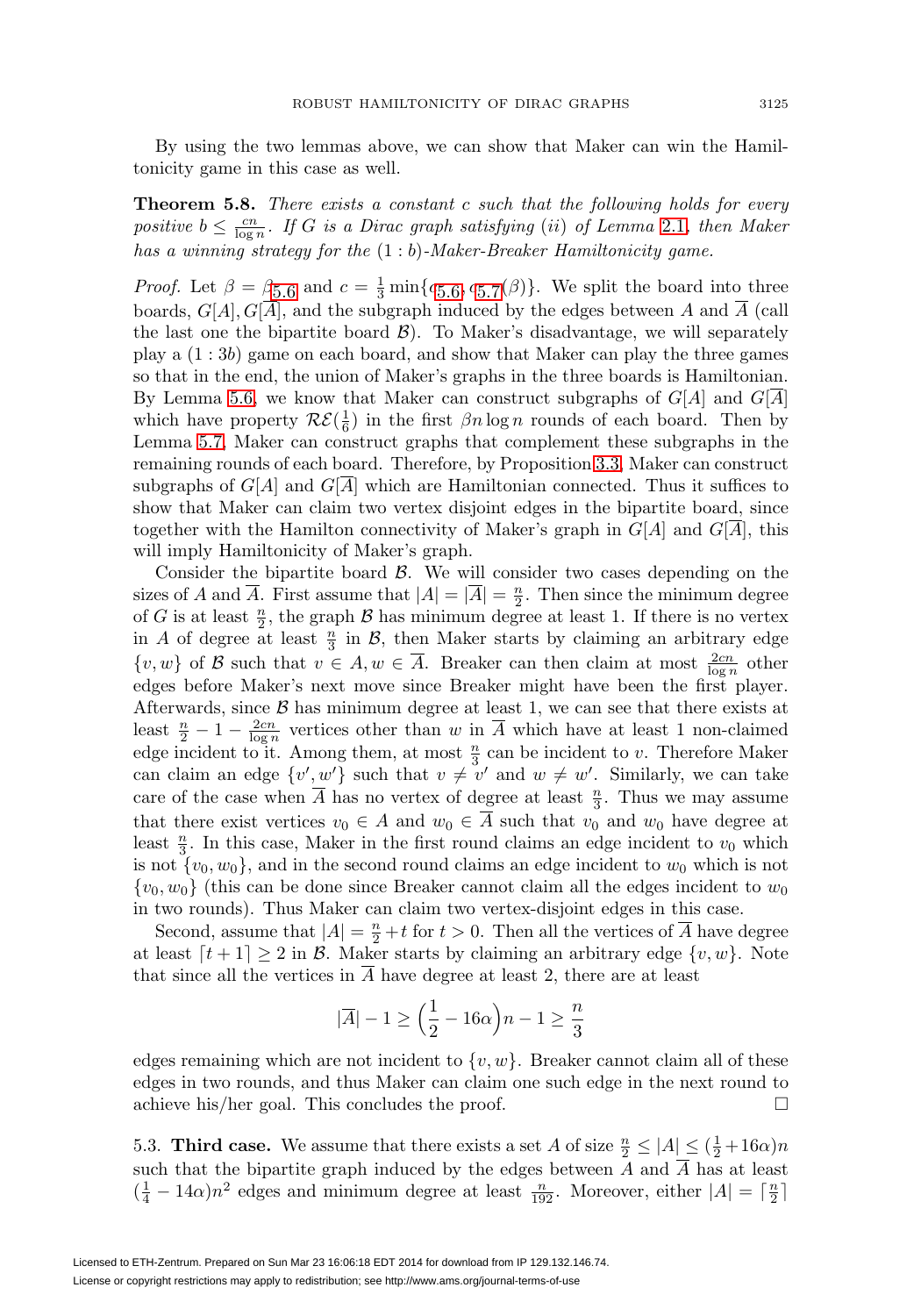or the induced subgraph  $G[A]$  has maximum degree at most  $\frac{n}{96}$ . Let  $V_1 = A$  and  $V_2 = \overline{A}$ . Let  $k = |V_1| - |V_2|$  so that  $|V_1| = \frac{n+k}{2}$ ,  $|V_2| = \frac{n-k}{2}$ , and  $k \le 32\alpha n$ .

<span id="page-31-0"></span>**Lemma 5.9.** There exist positive reals c and  $\beta$  such that the following holds for every  $b \leq \frac{cn}{\log n}$ . In a  $(1:b)$  Maker-Breaker game played on G, Maker can construct a graph with property  $\mathcal{RE}_b(\frac{1}{6})$  in the first  $\beta n \log n$  rounds.

*Proof.* Let  $\beta$  be a large enough positive constant. Let  $\varepsilon = \min\{\frac{1}{150\beta}, \frac{1}{240}\}\$  and  $c \leq \frac{\varepsilon}{2\beta}$  be small enough. We start by splitting the board into two boards,  $G[V_1]$ and the bipartite graph induced by the edges between  $V_1$  and  $V_2$  (which we refer to as the bipartite board  $\mathcal{B}$ ). We first show that on the board  $G[V_1]$ , Maker can claim at least  $2k$  vertex disjoint edges. We only need to consider the cases when  $k \geq 1$ , since otherwise the claim is trivial. Suppose that Maker has claimed t vertex disjoint edges after t rounds for some  $t < 2k$ . Note that since  $|V_2| = \frac{n-k}{2}$ , the induced subgraph  $G[V_1]$  has minimum degree at least  $\frac{k}{2}$ . Since the graph  $G[V_1]$  has maximum degree at most  $\frac{n}{96}$ , the number of non-claimed edges not incident to any of the t edges that Maker has claimed so far is at least

(5.3) 
$$
\frac{1}{2} \cdot \frac{k}{2} \cdot \frac{n}{2} - 2t \cdot \frac{n}{96} - (t+1) \cdot \frac{cn}{\log n} \ge \frac{nk}{24}.
$$

Maker chooses an arbitrary edge out of these edges. In the end, Maker can claim at least 2k vertex-disjoint edges in the board  $G[V_1]$ .

On the board  $\mathcal{B}$ , one can show that there exists a constant  $C$  which goes to infinity as c goes to zero, such that for  $s = C \log n$ , Maker can construct a graph satisfying the following:

- 1. For all  $X \subset V_1$ , (a) if  $|X| \le \frac{n}{s^{3/2}}$ , then  $|N(X) \cap V_2| \ge s|X|$ , (b) if  $\frac{n}{s^{3/4}} \leq |X| \leq \frac{n}{2^{30}}$ , then  $|N(X) \cap V_2| \geq \frac{n}{200}$ , (c) if  $\frac{n}{2^{30}} \leq |X|$ , then  $|N(X) \cap V_2| \geq \frac{7}{8}|V_2|$ . 2. For all  $Y \subset V_2$ , (a) if  $|Y| \le \frac{n}{s^{3/2}}$ , then  $|N(Y) \cap V_1| \ge s|Y|$ , (b) if  $\frac{n}{s^{3/4}} \leq |Y| \leq \frac{n}{2^{30}}$ , then  $|N(Y) \cap V_1| \geq \frac{n}{200}$ ,
	- (c) if  $\frac{n}{2^{30}} \leq |Y|$ , then  $|N(Y) \cap V_1| \geq \frac{7}{8}|V_1|$ .

To prove  $1(a)$ ,  $1(b)$ ,  $2(a)$ ,  $2(b)$ , we can use the fact that the bipartite board has minimum degree at least  $\frac{n}{192}$ , and to prove  $1(c)$ ,  $2(c)$ , we can use the fact that  $e(A, \overline{A}) \geq (\frac{1}{4} - 14\alpha)n^2$ . We omit the details which are similar to those of Lemmas [5.3](#page-25-0) and [5.6.](#page-28-1)

It then suffices to show that one can carefully choose  $k$  of the edges within  $G[V_1]$  as the special edges so that we can find a special frame, with respect to which Maker's graph is a bipartite-expander with certain parameters. Recall that Maker claimed at least 2k vertex-disjoint edges on the board  $G[V_1]$ . Call these candidate edges. Uniformly at random, choose k edges among the candidate edges, and declare them as our special edges  $S_E$ . For each such edge, declare one of its vertices as a special vertex (let  $S_V$  be the set of special vertices). This forms a special frame  $(V_1, V_2, S_V, S_E)$  of Maker's graph. We now verify that Maker's graph is a bipartite-expander with parameters  $\epsilon = \frac{1}{4}$  and  $r = 2^{20}$  with respect to this frame.

Condition (i) of Definition [3.13](#page-15-0) easily follows from  $1(a)$ ,  $1(b)$ , and  $1(c)$  given above. Let  $V''_1$  be as in Definition [3.8.](#page-13-0) Fix a set  $Y \subset V_2$  of size at most  $\frac{n}{s^{3/2}}$ , and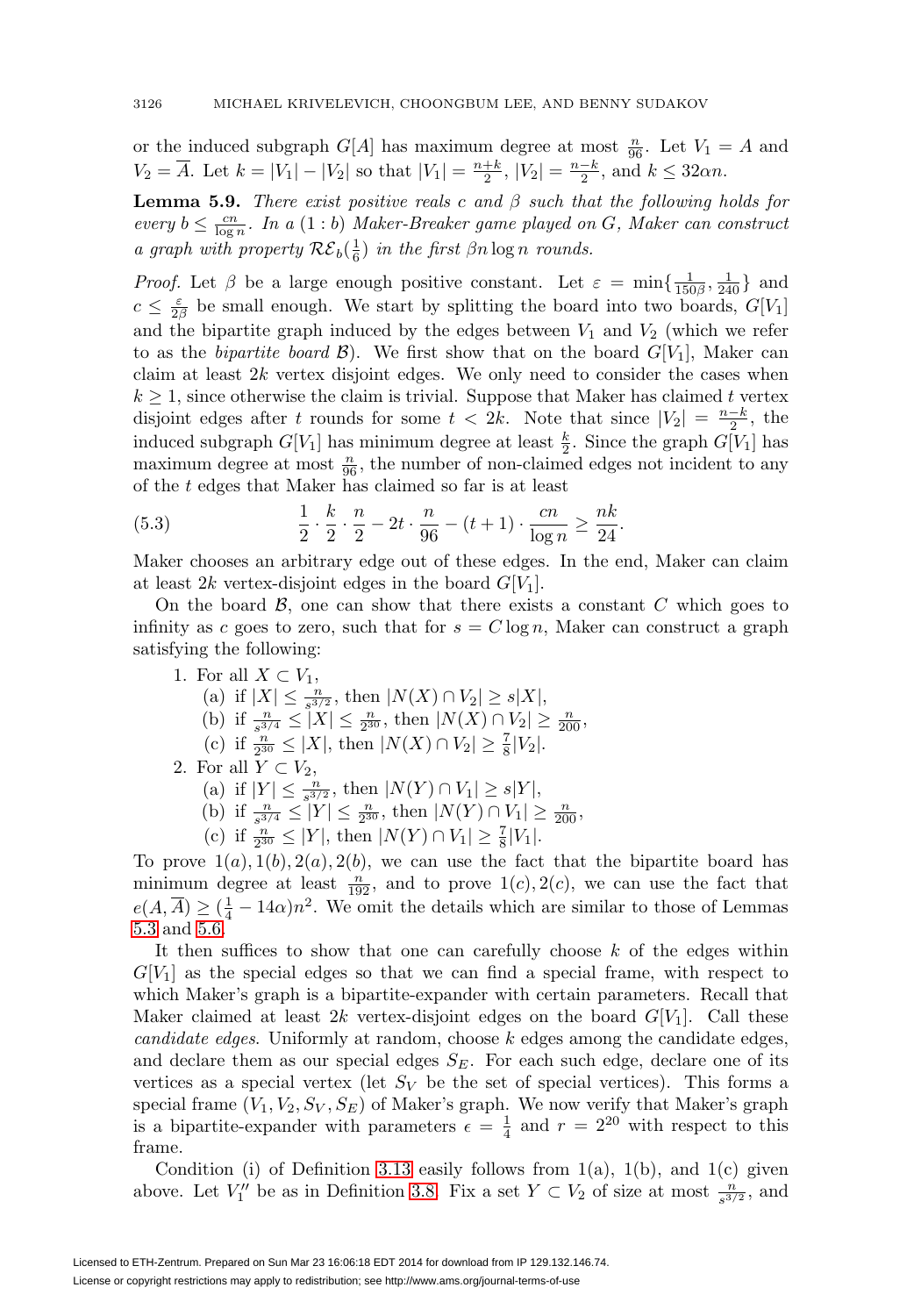note that  $|N(Y) \cap V_1| \ge s|Y|$ . We can find a subset  $N_Y$  of  $N(Y) \cap V_1$  of size at least  $\frac{s}{2}|Y|$  such that each candidate edge intersects  $N_Y$  in at most one vertex. Note that if  $|N_Y \cap V(S_E)| < \frac{s}{3}|Y|$ , then  $|N(Y) \cap V''_1| \ge |N_Y \setminus V(S_E)| \ge \frac{s}{6}|Y|$ . Since we randomly chose the special edges and the probability that each edge which is chosen is at most  $\frac{1}{2}$ , the probability that  $|N_Y \cap V(S_E)| \geq \frac{s}{3}|Y|$  is, by the concentration of hypergeometric distribution, at most  $e^{-\Omega(s|Y|)}$ . By taking the union bound over all possible choices of  $Y$ , we see that the probability that there exists a set  $Y$  for which  $|N_Y \cap V(S_E)| \geq \frac{s}{3}|Y|$  is (for small enough c, and thus large enough C) at most

$$
\sum_{i=1}^{n/s^{3/2}} \binom{n}{i} e^{-\Omega(is)} \le \sum_{i=1}^{n/s^{3/2}} n^i n^{-\Omega(Ci)} \le \sum_{i=1}^{n/s^{3/2}} n^{-i} = o(1).
$$

Consequently, we can choose  $S_V$  and  $S_E$  so that  $|N(Y) \cap V''_1| \geq \frac{s}{6}|Y|$  for all Y. Consider a set  $Y \subset V_2$  of size between  $\frac{n}{s^{3/2}}$  and  $\frac{n}{s^{3/4}}$ . For an arbitrary subset  $Y' \subset Y$ of size  $\frac{n}{s^{3/2}}$ , as we explained above,

$$
|N(Y) \cap V_1''| \ge |N(Y') \cap V_1''| \ge \frac{s}{6}|Y'| = \frac{n}{6s^{1/2}} \ge \frac{s^{1/4}}{6}|Y| > 2^{20}|Y|.
$$

In the case where  $Y \subset V_2$  is of size between  $\frac{n}{s^{3/4}}$  and  $\frac{n}{2^{30}}$ , we use the fact that  $|N(Y) \cap V_1| \geq \frac{n}{200}$ . In this case, using the fact that  $\alpha = 2^{-40}$ , we have

$$
|N(Y) \cap V_1''| \ge |N(Y) \cap V_1| - 2k \ge \frac{n}{200} - 64\alpha n \ge \frac{n}{300} \ge 2^{20}|Y|.
$$

Therefore the first part of condition (ii) of Definition [3.13](#page-15-0) holds. To establish the second part, let  $Y \subset V_2$  be a set of size at least  $\frac{n}{2^{15}}$ . For an arbitrary choice of  $S_E$ , we have

$$
|N(Y) \cap V_1''| \ge |N(Y) \cap V_1| - 2k \ge \frac{7}{8}|V_1| - 64\alpha n \ge \frac{3}{4}|V_1|,
$$

and this gives the second part of condition (ii) of Definition [3.13](#page-15-0) as well. Thus Maker's graph is a bipartite-expander with parameters  $\frac{1}{4}$  and  $2^{20}$ , and by Lemma [3.14,](#page-15-1) it follows that Maker's graph has property  $\mathcal{RE}_b(\frac{1}{6})$ .  $\frac{1}{6}$ ).

<span id="page-32-0"></span>**Lemma 5.10.** For every positive real  $\beta$ , there exists a positive constant  $c = c(\beta)$ such that the following holds for every  $b \leq \frac{cn}{\log n}$ . In a  $(1 : b)$  Maker-Breaker game played on G, if Maker constructs a graph with property  $\mathcal{RE}_b(\frac{1}{6})$  in the first  $\beta n \log n$ rounds, then he can construct in the remaining rounds a graph that complements it.

*Proof.* Let  $c \leq \alpha \beta^{-1}$  be a small enough constant. Let  $M_1$  be the Maker's graph constructed in the first  $\beta n \log n$  rounds. Note that the number of edges that have been claimed in the first  $\beta n \log n$  rounds is at most  $c\beta n^2 + \beta n \log n \leq 2c\beta n^2$ . Let  $G'$  be the graph induced by the edges that have not yet been claimed by Breaker. Let  $P$  be a proper path such that there is no path longer than  $P$  in the graph  $P \cup M_1$ . Then there exists a set  $S_P \subset V_2$  of size  $|S_P| \geq \frac{n}{6}$  such that for every  $v \in S_P$  there exists a set  $T_v \subset V_1$  of size  $|T_v| \geq \frac{n}{6}$  such that for all  $w \in T_v$  there exists a path of the same length as  $P$  starting at  $v$  and ending at  $w$ . By the fact that  $e(A, \overline{A}) \geq (\frac{1}{4} - 14\alpha)n^2 \geq |A| \cdot |\overline{A}| - 14\alpha n^2$ , we have

$$
\sum_{v \in S_p} |T_v \cap N_G(v)| \ge |S_P| \cdot |T_v| - 14\alpha n^2 - 2c\beta n^2 \ge \frac{n^2}{36} - 16\alpha n^2 \ge \frac{n^2}{40}.
$$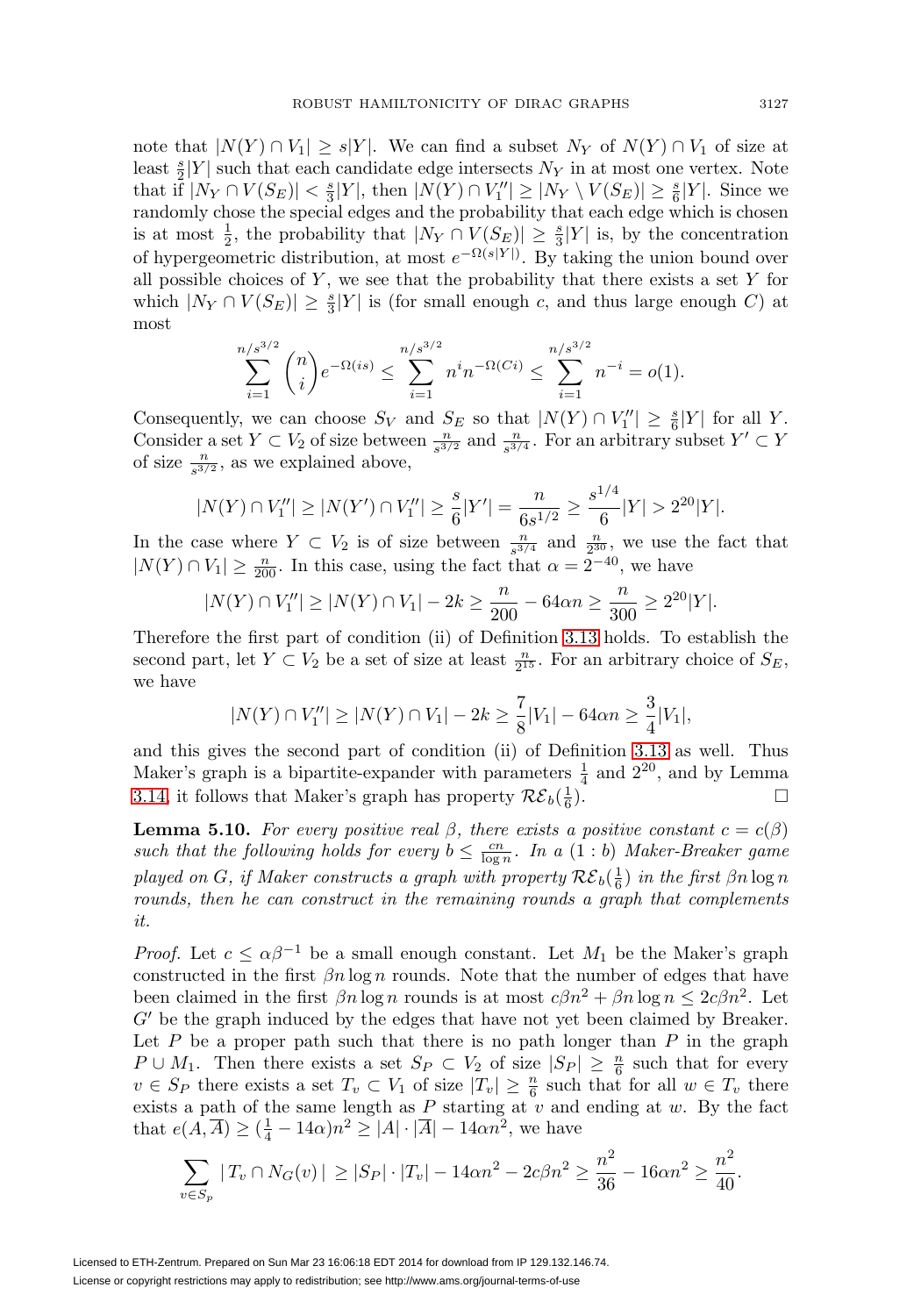Using this estimate, we can proceed as in Lemma [5.4](#page-27-0) to finish the proof. We omit the details.  $\Box$ 

**Theorem 5.11.** There exists a constant c such that the following holds for every  $b \leq \frac{cn}{\log n}$ . If G is a Dirac graph satisfying (iii) of Lemma [2.1](#page-3-0), then Maker has a winning strategy for the  $(1:b)$ -Maker-Breaker Hamiltonicity game.

*Proof.* Let  $\beta = \beta_{5.9}$  $\beta = \beta_{5.9}$  $\beta = \beta_{5.9}$ , and  $c = \min\{c_{5.9}, c_{5.10}(\beta)\}\$ . By Lemma [5.9,](#page-31-0) Maker can construct a graph with property  $\mathcal{RE}_b(\frac{1}{6})$  in the first  $\beta n \log n$  rounds. Then by Lemma [5.10,](#page-32-0) Maker can construct a graph which complements it in the remaining rounds. Therefore by Proposition [3.12,](#page-14-2) Maker can construct a Hamilton cycle and win the game.  $\Box$ 

## 6. Concluding remarks

As we mentioned in the introduction, several measures of the robustness of graphs with respect to various graph properties have already been considered. In this paper, we propose two new measures, and strengthen Dirac's theorem according to these measures. Our first result asserts that there exists a constant  $C$  such that for  $p \geq \frac{C \log n}{n}$  and an arbitrary Dirac graph G on n vertices, if one takes its edges independently at random with probability  $p$ , then the resulting graph is a.a.s. Hamiltonian. Our second theorem says that if one plays a  $(1 : b)$  Maker-Breaker game on a Dirac graph, then the critical bias for Maker's win is of order of magnitude  $\frac{n}{\log n}$ . We proved both of these theorems under one general framework.

It is worth comparing our results with two previous robustness results on Dirac graphs. Given a graph  $G$ , let  $h(G)$  be the number of Hamilton cycles in G. Cuckler and Kahn [\[15\]](#page-34-3), confirming a conjecture of Sárközy, Selkow, and Szemerédi [\[31\]](#page-35-0), proved that  $h(G) \geq \frac{n!}{(2+o(1))^n}$  holds for every Dirac graph G. Since the expected number of Hamilton cycles in the graph  $G_p$  is  $h(G)p^n$ , our first result which implies  $h(G)p^{n} \geq 1$  for  $p \geq \frac{C \log n}{n}$ , recovers a slightly weaker inequality  $h(G) \geq \left(\frac{n}{C \log n}\right)^{n}$ . Another result of Lee and Sudakov [\[27\]](#page-35-7) states that for  $p \gg \frac{\log n}{n}$ , every subgraph of  $G(n, p)$  of minimum degree at least  $\left(\frac{1}{2} + o(1)\right)$  *np* contains a Hamilton cycle. Even though there is no direct implication between that result and our result, they are nevertheless very closely related. Indeed, the result in [\[27\]](#page-35-7) is similar in spirit to a slightly weaker version of our theorem, which says that for every fixed positive real  $\varepsilon$  and every graph G of minimum degree at least  $(\frac{1}{2} + \varepsilon) n$ , the graph  $G_p$  is a.a.s. Hamiltonian, since the resulting graph can be considered as a subgraph of  $G(n, p)$  of minimum degree at least  $\left(\frac{1}{2} + \frac{\varepsilon}{2}\right) np$ .

We believe that the two new measures of robustness that we proposed in this paper, taking a random subgraph, and playing a Maker-Breaker game, can be used to further study many other classical Extremal Graph and Hypergraph Theory results as well.

#### **REFERENCES**

- <span id="page-33-1"></span>[1] Noga Alon and Joel H. Spencer, The probabilistic method, 3rd ed., Wiley-Interscience Series in Discrete Mathematics and Optimization, John Wiley & Sons Inc., Hoboken, NJ, 2008. With an appendix on the life and work of Paul Erdős. M[R2437651 \(2009j:60004\)](http://www.ams.org/mathscinet-getitem?mr=2437651)
- <span id="page-33-0"></span>[2] Noga Alon and Benny Sudakov, Increasing the chromatic number of a random graph, J. Comb. **1** (2010), no. 3-4, 345–356. M[R2799216 \(2012e:05337\)](http://www.ams.org/mathscinet-getitem?mr=2799216)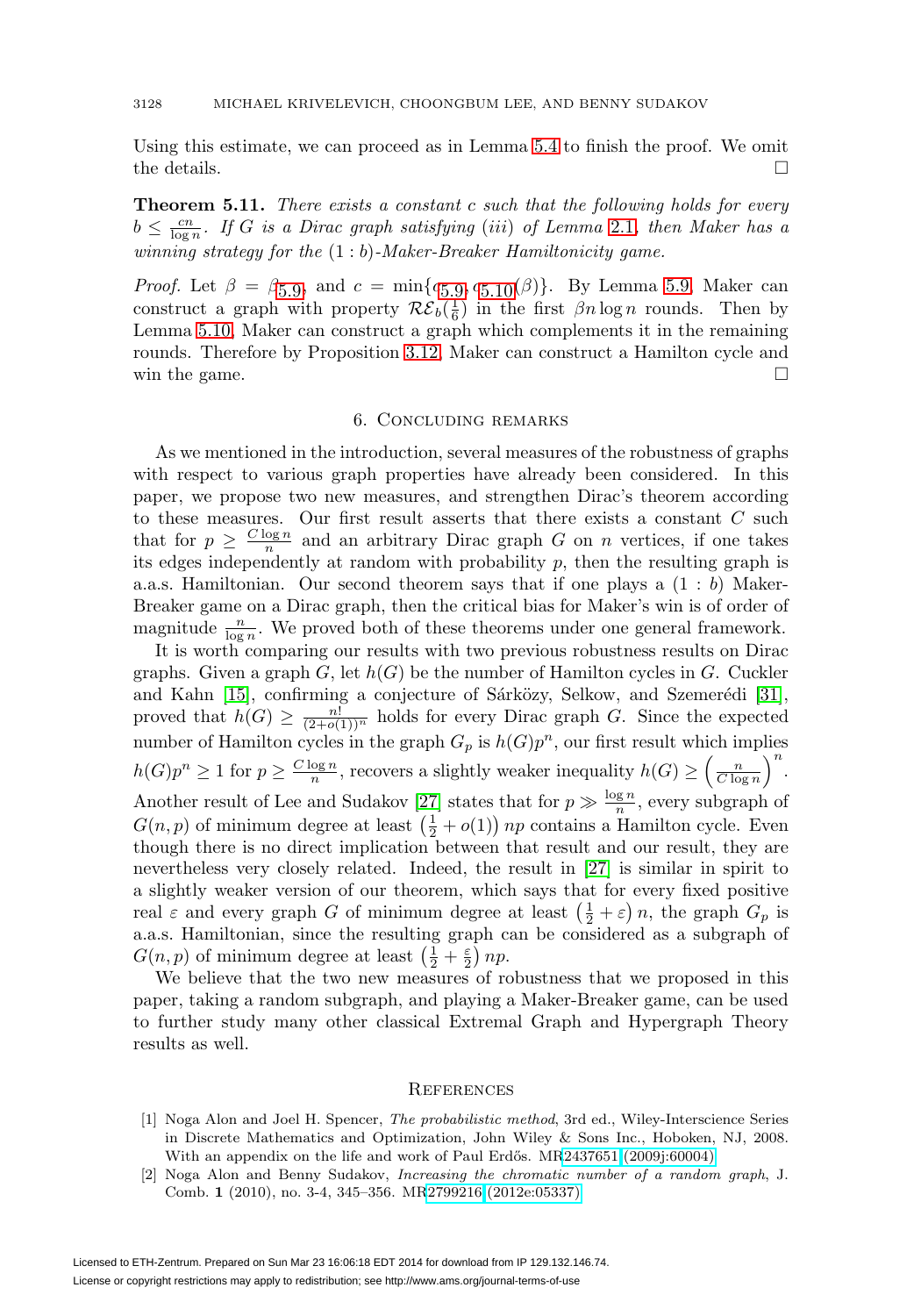- <span id="page-34-7"></span>[3] N. Alon, M. Capalbo, Y. Kohayakawa, V. Rödl, A. Rucinski, and E. Szemerédi, Universality and tolerance, Proc. 41 IEEE FOCS. IEEE (2000), 14–21.
- <span id="page-34-4"></span>[4] József Balogh, Béla Csaba, and Wojciech Samotij, Local resilience of almost spanning trees in random graphs, Random Structures Algorithms **38** (2011), no. 1-2, 121–139, DOI 10.1002/rsa.20345. M[R2768886 \(2012d:05340\)](http://www.ams.org/mathscinet-getitem?mr=2768886)
- <span id="page-34-17"></span>[5] J. Beck, Remarks on positional games. I, Acta Math. Acad. Sci. Hungar. **40** (1982), no. 1-2, 65–71, DOI 10.1007/BF01897304. M[R685992 \(85c:90121\)](http://www.ams.org/mathscinet-getitem?mr=685992)
- <span id="page-34-14"></span>[6] József Beck, Random graphs and positional games on the complete graph, Random graphs '83 (Poznań, 1983), North-Holland Math. Stud., vol. 118, North-Holland, Amsterdam, 1985, pp. 7–13. M[R860583 \(87j:05130\)](http://www.ams.org/mathscinet-getitem?mr=860583)
- <span id="page-34-18"></span>[7] József Beck, *Deterministic graph games and a probabilistic intuition*, Combin. Probab. Comput. **3** (1994), no. 1, 13–26, DOI 10.1017/S0963548300000936. M[R1285685 \(95h:90191\)](http://www.ams.org/mathscinet-getitem?mr=1285685)
- <span id="page-34-16"></span>[8] József Beck, Combinatorial games, Encyclopedia of Mathematics and its Applications, vol. 114, Cambridge University Press, Cambridge, 2008. Tic-tac-toe theory. M[R2402857](http://www.ams.org/mathscinet-getitem?mr=2402857) [\(2009g:91038\)](http://www.ams.org/mathscinet-getitem?mr=2402857)
- <span id="page-34-5"></span>[9] Sonny Ben-Shimon, Michael Krivelevich, and Benny Sudakov, On the resilience of Hamiltonicity and optimal packing of Hamilton cycles in random graphs, SIAM J. Discrete Math. **25** (2011), no. 3, 1176–1193, DOI 10.1137/110821299. M[R2825331 \(2012i:05254\)](http://www.ams.org/mathscinet-getitem?mr=2825331)
- <span id="page-34-9"></span>[10] Béla Bollobás, The evolution of sparse graphs, Graph theory and combinatorics (Cambridge, 1983), Academic Press, London, 1984, pp. 35–57. M[R777163 \(86i:05119\)](http://www.ams.org/mathscinet-getitem?mr=777163)
- <span id="page-34-13"></span>[11] B. Bollobás and A. Papaioannou, A biased Hamiltonian game, Proceedings of the thirteenth Southeastern conference on combinatorics, graph theory and computing (Boca Raton, Fla., 1982), 1982, pp. 105–115. M[R725872 \(85e:90081\)](http://www.ams.org/mathscinet-getitem?mr=725872)
- <span id="page-34-11"></span>[12] B. Bollob´as and A. Thomason, Threshold functions, Combinatorica **7** (1987), no. 1, 35–38, DOI 10.1007/BF02579198. M[R905149 \(88g:05122\)](http://www.ams.org/mathscinet-getitem?mr=905149)
- <span id="page-34-2"></span>[13] J. A. Bondy, *Basic graph theory: paths and circuits*, Handbook of combinatorics, Vol. 1, 2, Elsevier, Amsterdam, 1995, pp. 3–110. M[R1373656 \(97a:05129\)](http://www.ams.org/mathscinet-getitem?mr=1373656)
- <span id="page-34-12"></span>[14] V. Chvátal and P. Erdős, *Biased positional games*, Ann. Discrete Math. **2** (1978), 221– 229. Algorithmic aspects of combinatorics (Conf., Vancouver Island, B.C., 1976). M[R500701](http://www.ams.org/mathscinet-getitem?mr=500701) [\(81a:05107\)](http://www.ams.org/mathscinet-getitem?mr=500701)
- <span id="page-34-3"></span>[15] Bill Cuckler and Jeff Kahn, Hamiltonian cycles in Dirac graphs, Combinatorica **29** (2009), no. 3, 299–326, DOI 10.1007/s00493-009-2360-2. M[R2520274 \(2011a:05184\)](http://www.ams.org/mathscinet-getitem?mr=2520274)
- <span id="page-34-6"></span>[16] Domingos Dellamonica Jr., Yoshiharu Kohayakawa, Martin Marciniszyn, and Angelika Steger, On the resilience of long cycles in random graphs, Electron. J. Combin. **15** (2008), no. 1, Research Paper 32, 26. M[R2383452 \(2009h:05188\)](http://www.ams.org/mathscinet-getitem?mr=2383452)
- <span id="page-34-1"></span>[17] Reinhard Diestel, *Graph theory*, 3rd ed., Graduate Texts in Mathematics, vol. 173, Springer-Verlag, Berlin, 2005. M[R2159259 \(2006e:05001\)](http://www.ams.org/mathscinet-getitem?mr=2159259)
- <span id="page-34-20"></span>[18] P. Erdős and J. L. Selfridge, On a combinatorial game, J. Combinatorial Theory Ser. A 14 (1973), 298–301. M[R0327313 \(48 #5655\)](http://www.ams.org/mathscinet-getitem?mr=0327313)
- <span id="page-34-21"></span>[19] Svante Janson, Tomasz Luczak, and Andrzej Rucinski, Random graphs, Wiley-Interscience Series in Discrete Mathematics and Optimization, Wiley-Interscience, New York, 2000. M[R1782847 \(2001k:05180\)](http://www.ams.org/mathscinet-getitem?mr=1782847)
- <span id="page-34-0"></span>[20] Richard M. Karp, Reducibility among combinatorial problems, Complexity of computer computations (Proc. Sympos., IBM Thomas J. Watson Res. Center, Yorktown Heights, N.Y., 1972), Plenum, New York, 1972, pp. 85–103. M[R0378476 \(51 #14644\)](http://www.ams.org/mathscinet-getitem?mr=0378476)
- <span id="page-34-19"></span>[21] János Komlós, Gábor N. Sárközy, and Endre Szemerédi, Proof of the Seymour conjecture for large graphs, Ann. Comb. **2** (1998), no. 1, 43–60, DOI 10.1007/BF01626028. M[R1682919](http://www.ams.org/mathscinet-getitem?mr=1682919) [\(2000h:05144\)](http://www.ams.org/mathscinet-getitem?mr=1682919)
- <span id="page-34-10"></span>[22] János Komlós and Endre Szemerédi, Limit distribution for the existence of Hamiltonian cycles in a random graph, Discrete Math. **43** (1983), no. 1, 55–63, DOI 10.1016/0012- 365X(83)90021-3. M[R680304 \(85g:05124\)](http://www.ams.org/mathscinet-getitem?mr=680304)
- <span id="page-34-8"></span>[23] A. Korshunov, Solution of a problem of Erdős and Rényi on Hamiltonian cycles in nonoriented graphs, Soviet Math. Dokl. 17 (1976), 760–764.
- <span id="page-34-15"></span>[24] Michael Krivelevich, The critical bias for the Hamiltonicity game is  $(1+o(1))n/\ln n$ , J. Amer. Math. Soc. **24** (2011), no. 1, 125–131, DOI 10.1090/S0894-0347-2010-00678-9. M[R2726601](http://www.ams.org/mathscinet-getitem?mr=2726601) [\(2011k:05158\)](http://www.ams.org/mathscinet-getitem?mr=2726601)